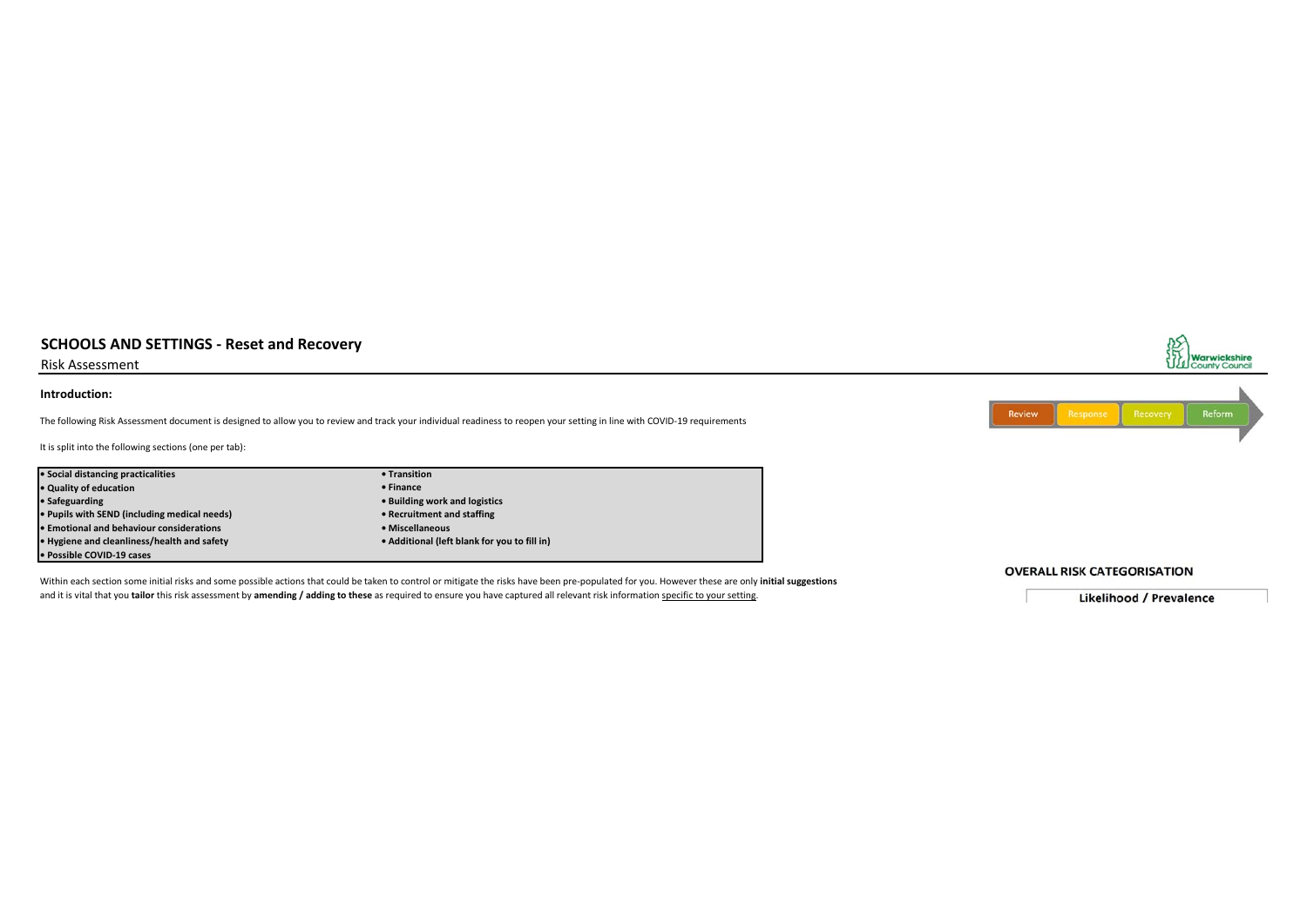## Risk Assessment

## **SUPPORTING GUIDANCE DOCUMENTS AND LINKS**

## **1 - Overall Guidance**

Provided to support this Risk Assessment, the below are embedded pdf files containing the latest government guidance surrounding school reopening from June 1st: Double click on the below icons to open the respective pdf:

In addition to the above, we have also identified the below links to specific GOV guidance which may be of use in understanding specific risks and how to control / mitigate them. (Note that there are **several duplications** in the below links as some guidance was relevant across multiple areas):

### **2 - Specific Links**

## **TAB 1 - Social Distancing Practicalities**

### **Travel to and from school:**

Actions for education and childcare settings to prepare for wider opening from 1 June 2020 Coronavirus (COVID-19): safer travel guidance for passengers Closure of educational settings: information for parents & carers

## **Social distancing:**

Actions for education and childcare settings to prepare for wider opening from 1 June 2020

## **Beginning of school day:**

Actions for education and childcare settings to prepare for wider opening from 1 June 2020 Opening schools for more children and young people: initial planning framework for schools in England Opening schools and educational settings to more pupils from 1 June: guidance for parents and carers

## **School gates:**

Coronavirus (COVID-19): implementing protective measures in education and childcare settings Opening schools for more children and young people: initial planning framework for schools in England

## **Cloakroom:**

Coronavirus (COVID-19): implementing protective measures in education and childcare settings



| Reform<br>Recovery<br>Response |  |  | Review |
|--------------------------------|--|--|--------|
|--------------------------------|--|--|--------|

| 2020.05.11 Actions for education and childcare settings to prepare for                                 | <b>DDF</b> |
|--------------------------------------------------------------------------------------------------------|------------|
| wider opening from 1 June 2020 - GOV.UK                                                                | File A.pdf |
| 2020.05.12 Initial planning framework for schools in England                                           | File B.pdf |
| 2020.05.11 Implementing protective measures in education and                                           | <b>PDF</b> |
| childcare settings - GOV.UK                                                                            | File C.pdf |
| 2020.05.11 Opening schools and settings to more pupils from 1 June_<br>for parents and carers - GOV.UK | File D.pdf |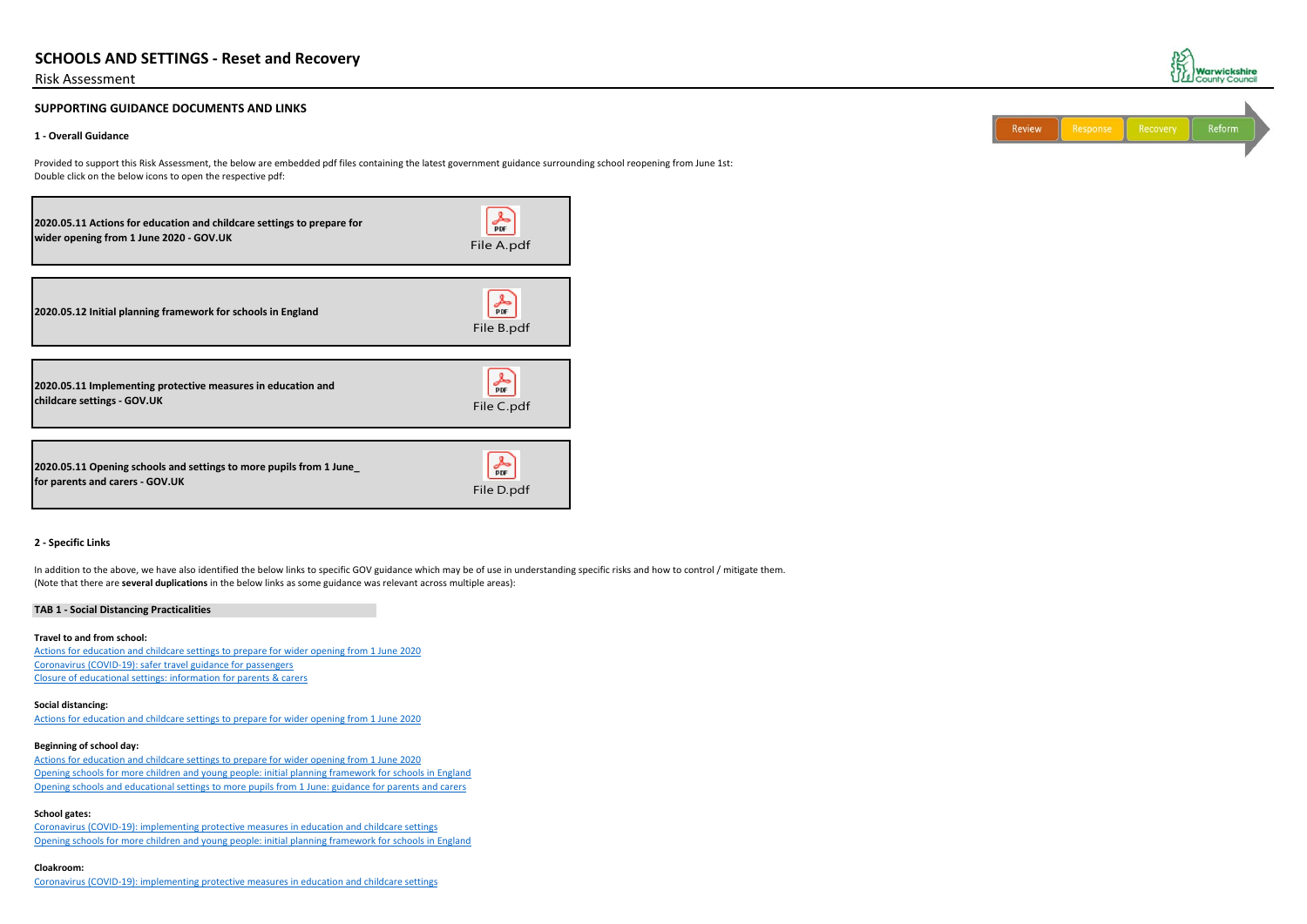### Opening schools for more children and young people: initial planning framework for schools in England

#### **Assemblies:**

Coronavirus (COVID-19): implementing protective measures in education and childcare settings

#### **Social distancing in classrooms:**

Coronavirus (COVID-19): implementing protective measures in education and childcare settings

#### **Key workers and vulnerable pupils:**

Closure of educational settings: information for parents & carers Actions for Schools During COVID-19 Supporting vulnerable children and young people during the coronavirus (COVID-19) outbreak

#### **Lining up:**

Opening schools for more children and young people: initial planning framework for schools in England

### **Social distancing at lunchtime:**

Opening schools for more children and young people: initial planning framework for schools in England Coronavirus (COVID-19): implementing protective measures in education and childcare settings

#### **Social distancing at breaktimes:**

Opening schools for more children and young people: initial planning framework for schools in England Coronavirus (COVID-19): implementing protective measures in education and childcare settings

#### **Toilets:**

Coronavirus (COVID-19): implementing protective measures in education and childcare settings Opening schools for more children and young people: initial planning framework for schools in England

### **Staff safety:**

Actions for education and childcare settings to prepare for wider opening from 1 June 2020 Opening schools for more children and young people: initial planning framework for schools in England

## **Social distancing at the end of the day:**

Opening schools for more children and young people: initial planning framework for schools in England Coronavirus (COVID-19): implementing protective measures in education and childcare settings

#### **Offsite trips:**

Coronavirus: travel guidance for educational settings

## **Close proximity:**

Actions for education and childcare settings to prepare for wider opening from 1 June 2020 Opening schools for more children and young people: initial planning framework for schools in England Coronavirus (COVID-19): implementing protective measures in education and childcare settings

### **School visitors:**

Actions for education and childcare settings to prepare for wider opening from 1 June 2020

## **TAB 2 - Quality of Education**

#### **Year end assessments:**

Coronavirus (COVID-19): school and college accountability Coronavirus (COVID-19): reducing burdens on educational and care settings Actions for education and childcare settings to prepare for wider opening from 1 June 2020

#### **SRE changes:**

Relationships education, relationships and sex education (RSE) and health education

### **Y11/Y13 assessments:**

Awarding qualifications in summer 2020 Coronavirus (COVID-19): cancellation of GCSEs, AS and A levels in 2020 Ofqual consultation on awarding vocational and technical qualifications in summer 2020 Response from Chief Regulator, Ofqual about awarding results for GCSEs, AS and A levels in 2020.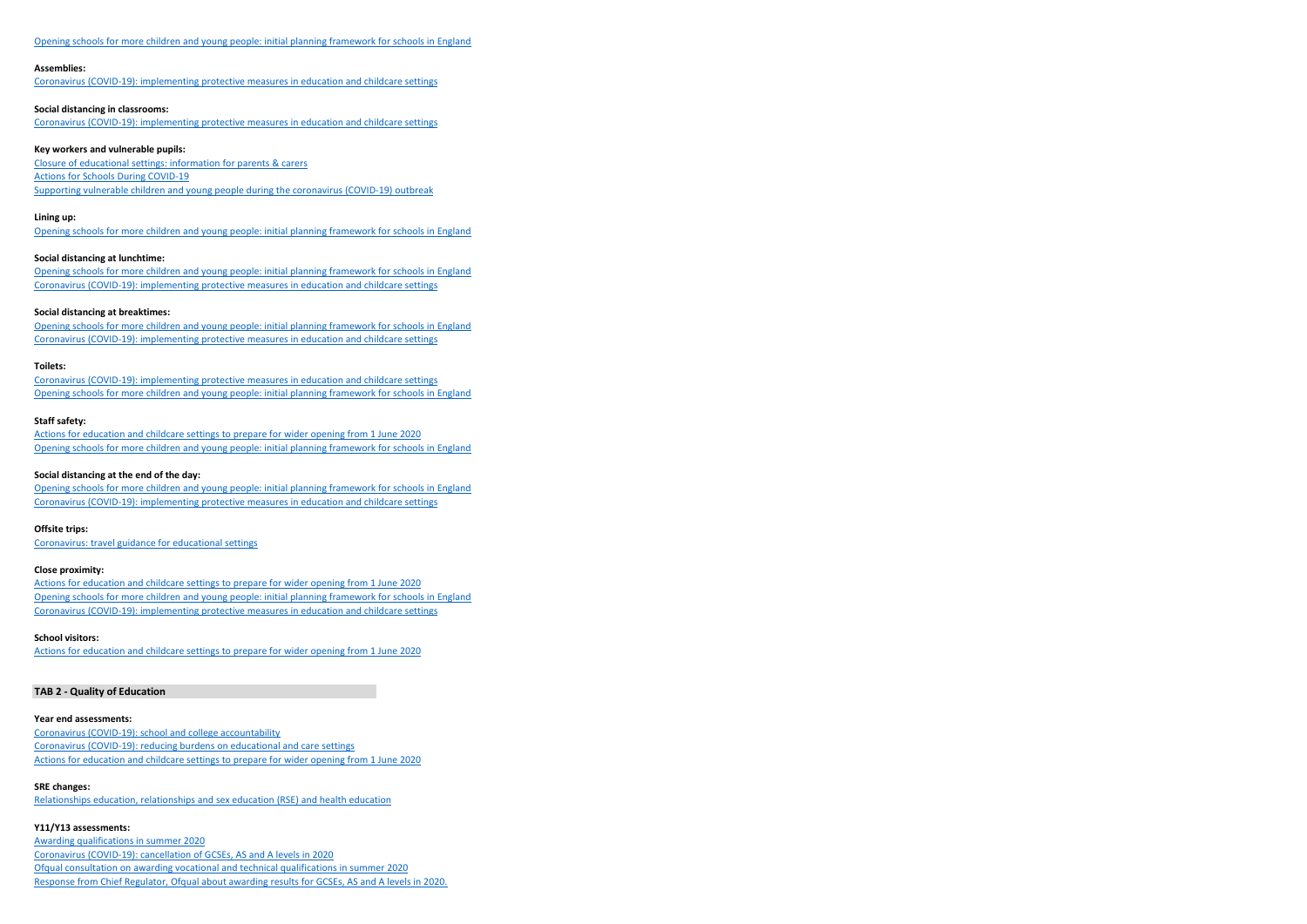Exceptional arrangements for exam grading and assessment in 2020 Awarding vocational and technical qualifications this summer Direction issued to the Chief Regulator of Ofqual How GCSEs, AS & A levels will be awarded in summer 2020 Further details on exams and grades announced

#### **Managing exam expectations:**

Awarding qualifications in summer 2020 Awarding vocational and technical qualifications this summer

### **Online learning:**

Coronavirus (COVID 19): online education resources Actions for schools during the coronavirus outbreak Safeguarding and remote education during coronavirus (COVID-19) Remote education practice for schools during coronavirus (COVID-19) Get technology support for children and schools during coronavirus (COVID-19) Coronavirus (COVID 19): online education resources Information, guidance and support for parents and carers of children who are learning at home

Actions for education and childcare settings to prepare for wider opening from 1 June 2020 Actions for schools during the coronavirus outbreak Safeguarding and remote education during coronavirus (COVID-19) Remote education practice for schools during coronavirus (COVID-19) Get technology support for children and schools during coronavirus (COVID-19) Coronavirus (COVID 19): online education resources Information, guidance and support for parents and carers of children who are learning at home

## **TAB 3 - Safeguarding**

#### **Safeguarding incidents:**

Coronavirus (COVID-19): safeguarding in schools, colleges and other providers

## **Pupil abuse:**

Coronavirus (COVID-19): safeguarding in schools, colleges and other providers https://www.warwickshire.gov.uk/schoolhealthandwellbeing

#### **Parents choosing to home educate:**

### **TAB 4 - SEND & Medical Needs**

#### **Underlying health conditions - students:**

Actions for education and childcare settings to prepare for wider opening from 1 June 2020 Conducting a SEND risk assessment during the coronavirus outbreak guidance on shielding and protecting people defined on medical grounds as extremely vulnerable Guidance for young people on shielding and protecting people most likely to become unwell if they catch coronavirus

## **Underlying health conditions - staff:**

Actions for schools during the coronavirus outbreak Actions for education and childcare settings to prepare for wider opening from 1 June 2020 Opening schools for more children and young people: initial planning framework for schools in England

#### **SEND students:**

Help children with SEND continue their education during coronavirus (COVID-19) Actions for education and childcare settings to prepare for wider opening from 1 June 2020 Opening schools for more children and young people: initial planning framework for schools in England Coronavirus (COVID-19): implementing protective measures in education and childcare settings Conducting a SEND risk assessment during the coronavirus outbreak

### **Return to school anxiety:**

Actions for education and childcare settings to prepare for wider opening from 1 June 2020 Opening schools for more children and young people: initial planning framework for schools in England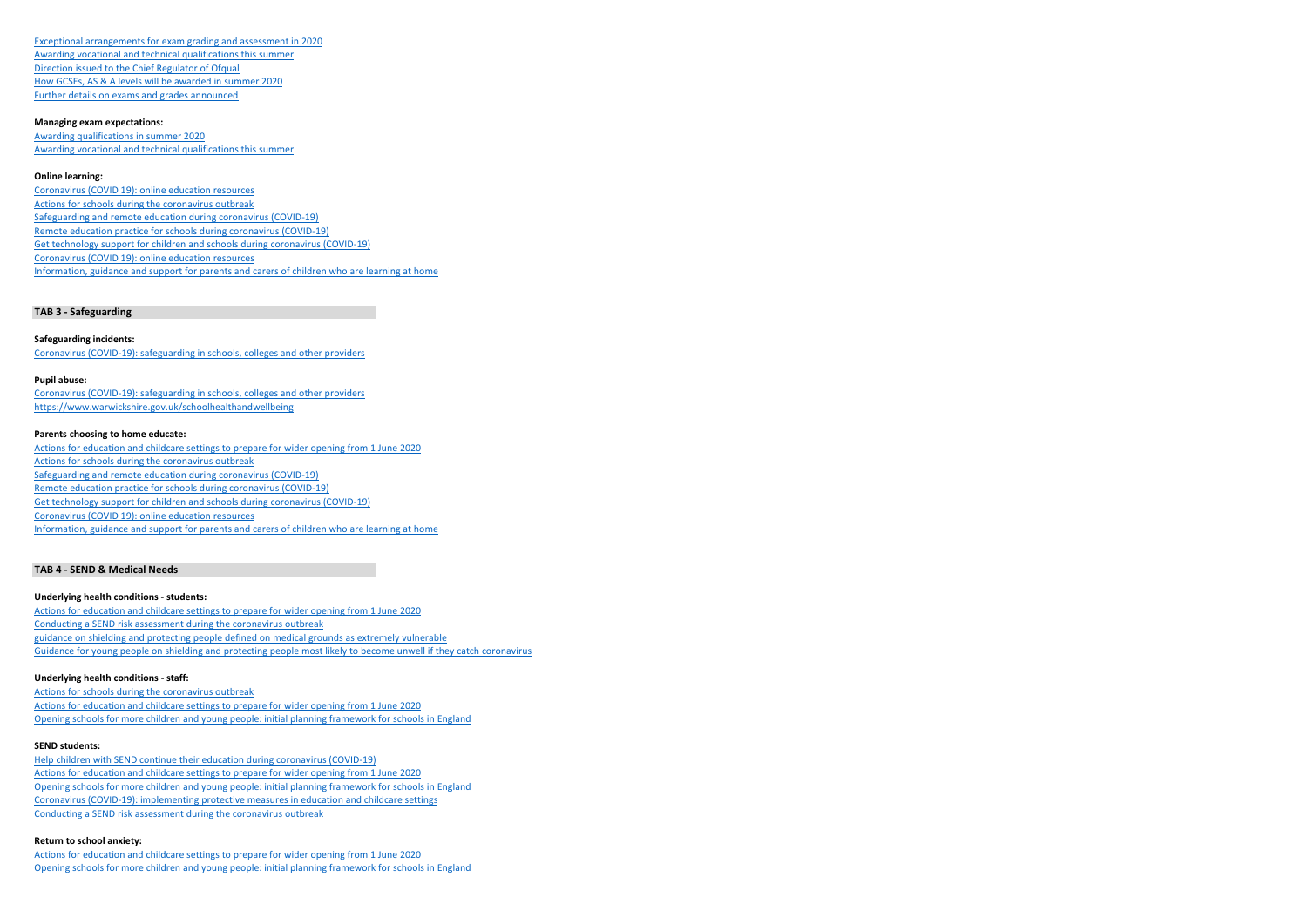#### **Alternative provision:**

Actions for schools during the coronavirus outbreak Actions for education and childcare settings to prepare for wider opening from 1 June 2020 Opening schools for more children and young people: initial planning framework for schools in England

#### **EHC and transport:**

Supporting vulnerable children and young people during the coronavirus (COVID-19) outbreak

### **SEND targets:**

Education, health and care needs assessments and plans: guidance on temporary legislative changes relating to coronavirus (COVID-19)

### **TAB 5 - Emotional & Behaviour**

#### **Bereavement:**

WCC Counselling and bereavement services Coronavirus (COVID 19): online education resources

### **Students with emotional difficulties:**

Coronavirus (COVID-19): safeguarding in schools, colleges and other providers Actions for education and childcare settings to prepare for wider opening from 1 June 2020 Opening schools for more children and young people: initial planning framework for schools in England

### **Vulnerability to exclusion:**

Actions for schools during the coronavirus outbreak Actions for education and childcare settings to prepare for wider opening from 1 June 2020 Opening schools for more children and young people: initial planning framework for schools in England

#### **EY children struggling to return to routine:**

Actions for education and childcare settings to prepare for wider opening from 1 June 2020

#### **Loss of social contact:**

Coronavirus (COVID 19): online education resources Actions for education and childcare settings to prepare for wider opening from 1 June 2020 Opening schools for more children and young people: initial planning framework for schools in England

#### **Parental reluctance to send children back:**

Actions for education and childcare settings to prepare for wider opening from 1 June 2020 Opening schools for more children and young people: initial planning framework for schools in England Opening schools and educational settings to more pupils from 1 June: guidance for parents and carers

### **TAB 6 - Hygiene & H&S:**

### **Hand washing:**

Actions for education and childcare settings to prepare for wider opening from 1 June 2020 Opening schools for more children and young people: initial planning framework for schools in England Opening schools and educational settings to more pupils from 1 June: guidance for parents and carers Coronavirus (COVID-19): implementing protective measures in education and childcare settings Coronavirus (COVID-19): guidance for educational settings Public Health England Horrid Hands E-Bug Resources

### **Sneezing / coughing:**

Coronavirus (COVID-19): guidance for educational settings Public Health England Horrid Hands E-Bug Resources COVID-19: cleaning of non-healthcare settings

## **Keeping schools clean:**

Coronavirus (COVID-19): implementing protective measures in education and childcare settings Coronavirus (COVID-19): guidance for educational settings COVID-19: cleaning of non-healthcare settings Opening schools for more children and young people: initial planning framework for schools in England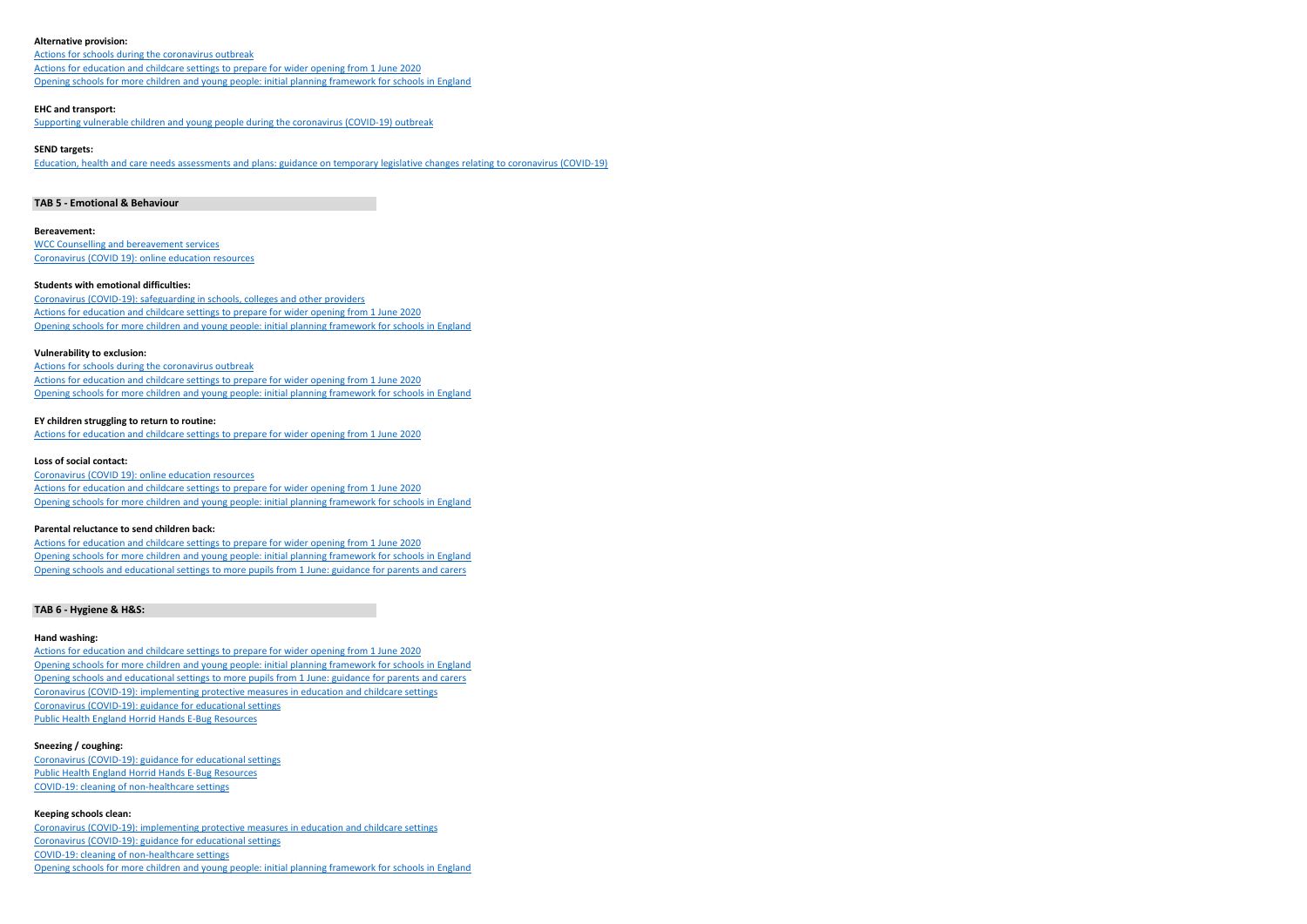#### **TAB 7 - Possible COVID cases:**

**Students showing symptons:** Coronavirus (COVID-19): guidance for educational settings

#### **Lack of PPE:**

Coronavirus (COVID-19): implementing protective measures in education and childcare settings

### **Staff showing symptons:**

Coronavirus (COVID-19): guidance for educational settings Opening schools for more children and young people: initial planning framework for schools in England

#### **Staffing shortages:**

Actions for schools during the coronavirus outbreak Actions for education and childcare settings to prepare for wider opening from 1 June 2020 Opening schools and educational settings to more pupils from 1 June: guidance for parents and carers

## **TAB 8 - Transition**

#### **Transition Yr6 to Yr7:**

Actions for education and childcare settings to prepare for wider opening from 1 June 2020

## **Sharing post-16 / uni / job etc info with Y11 / Y13:**

Actions for education and childcare settings to prepare for wider opening from 1 June 2020 Opening schools and educational settings to more pupils from 1 June: guidance for parents and carers

#### **Timetabling issues:**

Actions for education and childcare settings to prepare for wider opening from 1 June 2020

#### **TAB 9 - Finance**

**Cancelled trips:** Coronavirus: travel guidance for educational settings

## **TAB 10 - Building Work & Logistics**

**Summer building work:** Opening schools for more children and young people: initial planning framework for schools in England

### **Reductions / delays in public & LA transport:**

Actions for education and childcare settings to prepare for wider opening from 1 June 2020

## **TAB 11 - Recruitment & Staffing**

### **Staff recruitment for September:**

WCC HR - CORONAVIRUS (COVID-19): STAFFING GUIDANCE FOR SCHOOLS Coronavirus (COVID-19): safeguarding in schools, colleges and other providers

#### **NQT July completions:**

Induction for newly qualified teachers during the coronavirus outbreak

#### **TAB 12 - Miscellaneous**

#### **Pupil uniform:**

Opening schools for more children and young people: initial planning framework for schools in England

## **Wrap around services:**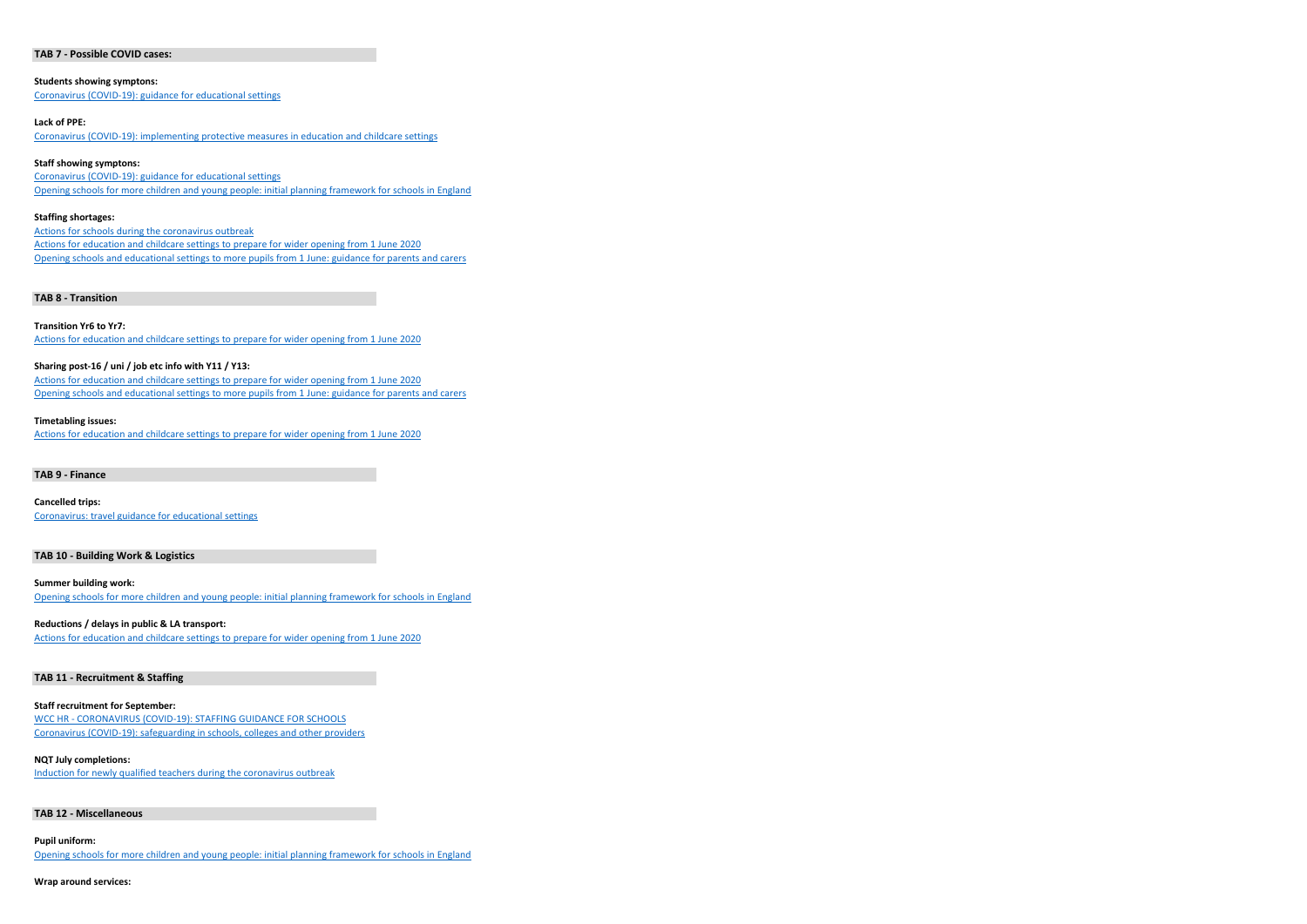Actions for education and childcare settings to prepare for wider opening from 1 June 2020 Opening schools for more children and young people: initial planning framework for schools in England Coronavirus (COVID-19): implementing protective measures in education and childcare settings

## **Staff training:**

Opening schools for more children and young people: initial planning framework for schools in England

**Governor Support:** Opening schools for more children and young people: initial planning framework for schools in England

**Deferred admissions into Reception:** School admissions: School starting age - GOV.UK

**Ofsted inspection recommencement:** Ofsted: coronavirus (COVID-19) rolling update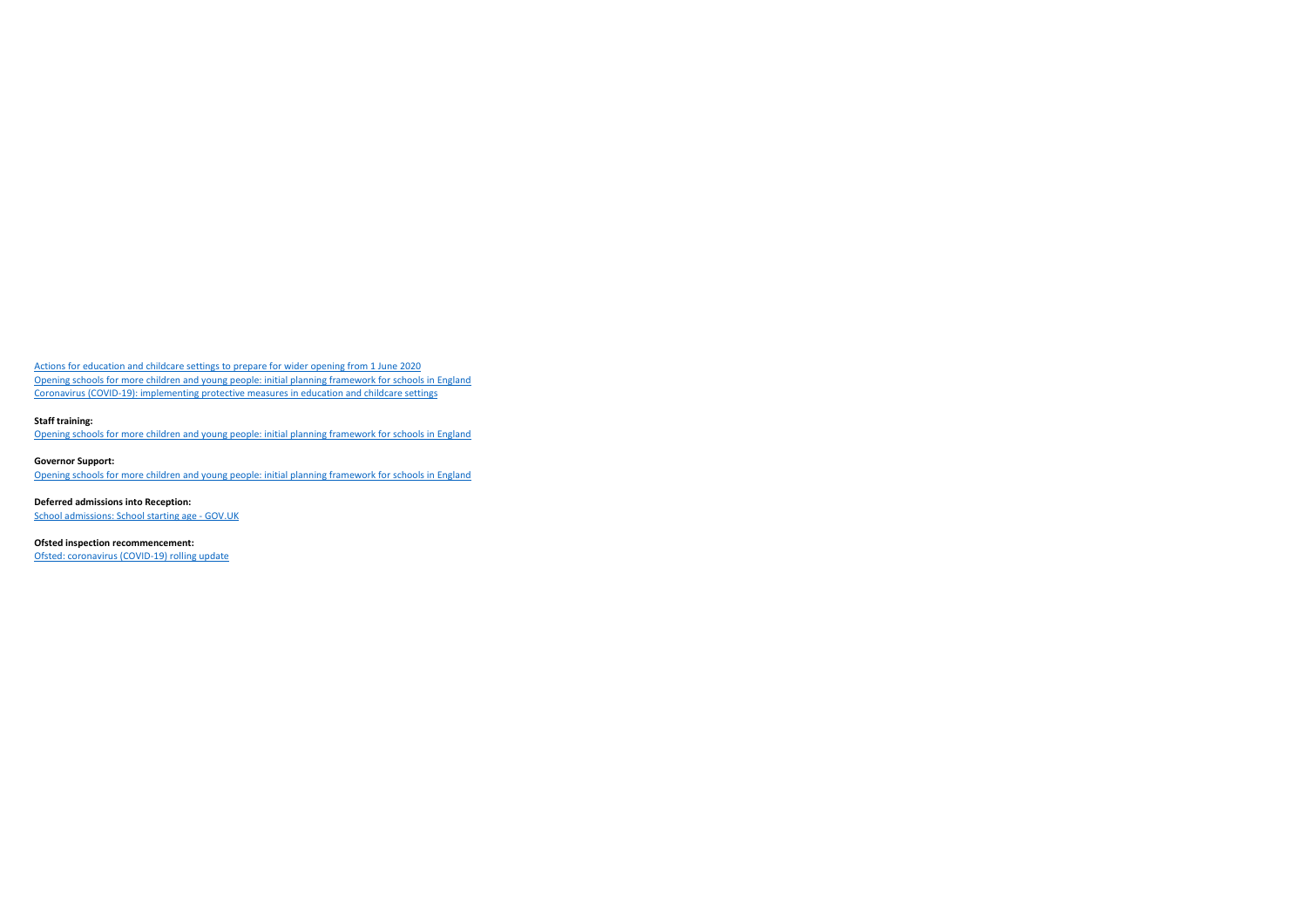Risk Assessment



**1 - Social Distancing Practicalities** Mote it is considered to be more challenging to ensure EY children comply with guidance in this section ● All pre-populated risks / solutions are suggestions only. Please amend / add to for your setting **LOW (1 - 4) LOW (1 - 4) MEDIUM (5 - 12) HIGH (13-25) OVERALL 1 - Very low 2 - Low 3 - Medium 4 - High 5 - Very high** ● All idenƟfied risks must have Current and Future risk scores completed **2.09 Likelihood 8 3 0 0 0** ● Do not delete data in columns I or M as these are formulas**LOW Severity 6 4 1 0 0** ● Do not add rows as the formulas will not be included ● Do not enter any informaƟon below the boƩom of the table • There are blank rows added at the bottom to add additional risks in **LOW (1 - 4) MEDIUM (5 - 12) HIGH (13-25) OVERALL 1 - Very low 2 - Low 3 - Medium 4 - High 5 - Very high** ● The Overall Risk analysis provides a count of all overall risk levels currently and following **2.73 Likelihood 6 5 0 0 0** mitigating actions **LOW Severity 4 6 1 0 0** ● The Risk breakdown analysis provides a count of all individual risk likelihood / severity scores currently and following mitigating actions **Formulas Formulas Don't delete Don't delete Likelihood / prevalence of risk occurring Severity of Risk if it occursLikelihood / prevalence of risk occurring Severity of Ris if it occurs**Travel to and from Schoolryone in the s community particularly children.ury of pedestrians and incidents with oth vehicles. Not being able to maintain 2m distance. $2 \cdot \text{Low}$   $2 \cdot \text{Low}$  **LOW** .<br>• Educate/inform parents and nunils about the need to recognise so istancing rules during their journey to and from school (schools can only partially control this). In the information regarding reopening parents have been reminded not to park on the school drive. Staff are going to be evented from parking in the school car park after 8:30am due to the earlier staggered start to the school day. 1 - Very low 1 - Very low **LOW** Head Teacher/School OfficeForth September Amber Amber Amber **Coronavirus (COVID-19): travel** advice for educational settings Social distancing is more diffion public transpor Everyoe in the school mmunity narticular children.taxis may not keep to the rule not to d or park on the school drive or adhere to the speed limi 1 - Very low 2 - Low **LOW**• Liaise with bus and train companies if approp .<br>laise with LA school transport to ensure their advice is followed and are compliant with social distancing guidance (walk or use car if this is an option). Speak to individual concerns if any matters arise. 2 - Low **LOW** Office 6th September Green **Coronavirus (COVID-19): travel advice for educational settings** Beginning of school day es in the school .<br>nunity, partic **bildren and parent** can be passed on if parents and child are not maintaining 2 metres apart and will not social distance. 1 - Very low 3 - Medium**n** LOW • Staff on duty to control the playground area •. Parents have been informed of the new routines in advance. Children and parents will hear the bell ring and then children line up. Parents to eave the school site in an orderly fashion and remain 2 metres distance from each other $2 - 1$  ov 3 - Medium **MEDIUM**M Head Teacher 6th September Amber Coronavirus (COVID-19): implementing protective measures in education and childcare settings Parents congregating at the gate (primary) Parents, children and staff.They will not be able to maintain 2 metres apart ney will not be able to maintain 2 metres<br>and will not social distance therefore pos spreading of the virus. 1 - Very low **L** 1 - Very low **LOW** • In the parent information leaflet this has been emphasised in line with the government's message about social distancing • Write a parent information letter, make it clear that parents must arrive on time and will leave promptly from the school playground.  $2 \cdot 1$ ow  $2 \cdot 1$  **LOW** Head Teacher/School **Office** 6th Sept onavirus (COVID-19): implementing protective measures in education and childcare settings Assemblies Staff and adults. .<br>Spread of Covid-19 by children being too c allowing virus to infect others. Staff will also not be able to maintain distance to the children.1 - Very low 1 - Very low **LOW**• children will be spaced out to alleviate risk of infection. The will be sufficient ventilation to mitigate risk of infection. The will be sufficient of the september  $1 - \text{Verv}$  low **LOW** Class teacher 6th September 6th S Coronavirus (COVID-19): implementing protective measures in education and childcare settings Lining-up Children Infected children will spread Covid-19 if they do not maintain social distancing. These children is a maintain social distancing. will be in school as they are not showing any symptoms so the school would not be aware of them. 1 - Very low 1 - Very low **LOW**•Parents to leave the site once children are in their line. • In a morning pupils lining up will go into their classrooms in an orderly fashion to alleviate a build up of childre down the corridors. If it is raining, children will enter the site via doorways for their class so as not to build constitution when entering the school. KS2 and Year 2 will go straight in the countries and KS1 will wait in the hall until their team of the hall until their team take them over to the Arch building. 2 - Low **LOW** Head Teache 6th September Coronavirus (COVID-19): implementing protective measures in education and childcare settings Staff safety - social distancing Staff State of the do not social distance and they could infect their homes. Transmission of the virus from adult to adult is significantly higher than pupil to pupil or pu to adult.2 - Low **Low** 2 - Low **LOW** • Staff can use the staffroom but avoid overcrowding and stay a safe distance from one another. • Where possible, staff meetings will be over Teams. If meetings are Faceo-face this will only happen when social distancing can be maintained. It advised that staff must go in to the school office as little as possible and stay outside of the office. They can make contact through the stable do or go outside into the main reception area and speak through the glass. • Regular briefings via e mail • Hold meetings on line with parents where possible.  $2 - 1$ ow  $2 - 1$  **LOW** acher / TA / off staff / caterers /Head Teacher visit to the school. This is to mitigate the spread of Coronavirus.<br>As above End of day procedures Children / staff / pare May contract / spread Covid-19 by not maintaining social distancing with pupils but also with parents.  $2 \cdot \text{low}$   $2 \cdot \text{low}$  **LOW** • Parents are informed of the new procedures for collecting children from the playground. • Parents are asked to observe social distancing when waiting for children to be escorted out of the school building. Parents not allowed in the school building. •Parents to leave the school grounds in a timely and orderly manner 1 - Very low 2 - Low **LOW Childrten / staff / parents 6th September Amber Amber Amber Amber As above**<br> **Children As above** As above  $\epsilon$ ing - trins an events off siteff/pupils/ and members of the public. trips were permitted there would be far to many uncontrollables which put all at a high risk. 1 - Very low 1 - Very low **LOW**off-site trips and events are able to go ahead which including swimm sessions, school trips and local visits and visitors to school. Adequate financial protection must be in place and the organiser must seek advice from the Headteacher.1 - Very low 1 - Very low **LOW**Office FINIS THE SEPTEMBER GREEN SEPTEMBER GREEN N/A<br>
ensure the trip is risk assessed and relevant forms are completed. Social distancing if parents are schoolParetns / staff / adults May contract / spread Covid-19. **1 - Conversation will not suffice, then a Teams meeting can be** 1 - Very low 1 - Very low **1 - Very low** 1 - Very low **LOW** Parent consultations will take place online using Parent2Teacher. Curriculum meetings which take place in the autumn term will be delivered with the delivered will be delivered by a video produced by the class teacher. Special assemblies/ ave been cancelled. If possible arrange meetings with parents online through Teams. In an emergency situation invite a parent in to a safe area which is not used by any social bubble. Disinfect before and after use. 1 - Very low **Low** 2 - Low **LOW Staff / adults / parents 6th September As above** Green As above and the meet with the As above a complements of the complements of the complements of the complements of the complements of the complements of the complement **NOTES RISK OVERALL RISK BREAKDOWN**When the bell sounds, children line up to enter the school hildren will continue to sanitise their hands upon entry to th classroom. Staff follow the social distancing rules and do not come in contact in close vicinity of other adults. Staff stay to the areas marked in the staffroom if used. **0CURRENT:** $LOW (1 - 4)$ **FUTURE:10**We are awaiting signage for the drive to show parents need kenage for the drive to show parents need to<br>t when walking up the drive to drop off or p up children. his situation changes on a daily basis and staff respond on a dail basis based on needs identified.Inform parents of start and end times and that these will be stagered to ensure parents and children stay at a scoial distance. Parent been told not to hang around or arrive early. The should only be on the site on their designated times. childrne can attend assemblies but this will initally be Key Stage assemblies until further notice. This will then become whole school assemblies. **Links to relevant guidance / documents / sources of support What EXISTING controls or mitigations are in place Description of the risk / Risk Level (1 - 5) today?** All parents understand the school rule about not parking on the school drive unless permission has been sought. Those with permission have a sign displayed in their car window. School is always vigilant about unauthorised parking and phonecalls are ways vigilant about unauthorised parking and phonecalls<br>le to those breaking the rules. Parents report and take ve registration numbers for the schools to investigate. ery few of our families use public transport to travel to and fro school. However at times taxis can be used by parents or staff. school: However at times taxis can be used by parents or star<br>Staff also drive and park on the school drive and staff car parl arents or staff who use taxis know that they are not allowed t drive up the school drive or park on the school drive. Parents are phoned if they are breaking the rules. Parents are very good at orting parents who break the rules on the school drive. Pare write down number plates of vehicles for school to investigation Parents and children can enter the school gates and must stay 2 metres apart from other members of the public. Parents are advised to wear face coverings. Parents have been told not to congregate once children are in their lines and should maintain a social distance staying 2 metres apart. Parents have been informed that they are not allowed on the school site and if they would like to talk to staff /Head Teacher, they should make an appointment via telephone or email. Th adults virtually. Staff are advised to visit the office as little as possbile or use the window in the reception area. Senior leaders must be highl vigilant about this. Staff must report concerns if they feel a book and start must report concerns a city received able or anxious about the procedures. Parents will be tified that they are not allowed into the school building. Par consultation meetings will be via parent2teacher rather than Parents to be notified of the changes in a FAQ letter and the should observe the social distancing rules whilst waiting for the children . Headteacher to be present on the school playround at the school playround at  $\alpha$ Trips and swimming lessons can go ahead but teachers must **OVERALL FUTURE RISK level 1 - 25 (fills automatically)** o stress the message to parents about the conditions that part of and child should enter the school. Create a parent information and the school. leaflet for parents in advance so that they are istancing message and the rationale behind what the school doing. The Ten:Ten materials and collective worship resources an assemblies are to be used by the senior leaders who delive assembly so there is consistency of delivery. **CURRENT:Comments / Notes Signed pers to complete further actionsPlanned / Actual Completion date RAG Status of Further Action 11 0 Considering existing controls / mitigations, please assess CURRENT**<br>**Risk Level (1 - 5) Hazard / Challenge Who is at risk of harmW** would these groups be harmed? **Following completion of further actions, please estimate What FURTHER actions will you take to control / mitigat the risk?**Pupils are escorted out of the classroom by their teacher at 3.30pm which is the end of the school day and parents can pick children up from the playground. Parents are advised to maint a social distance and can wear face coverings. School trips are now able to go ahead. Parents are not allowed to enter the site and must make an I via email or phone. If a pare wishes to speak to a member of staff and an over the phone **1 0 OVERALL CURREN RISK level 1 - 25** *(fills automatical***)</del> FUTURE:**

> Maintain social distancing with only the key people present. Only one parent to attend

arranged.. At times the school or parents will leave items at the school gate which will then be collected when the individual has left.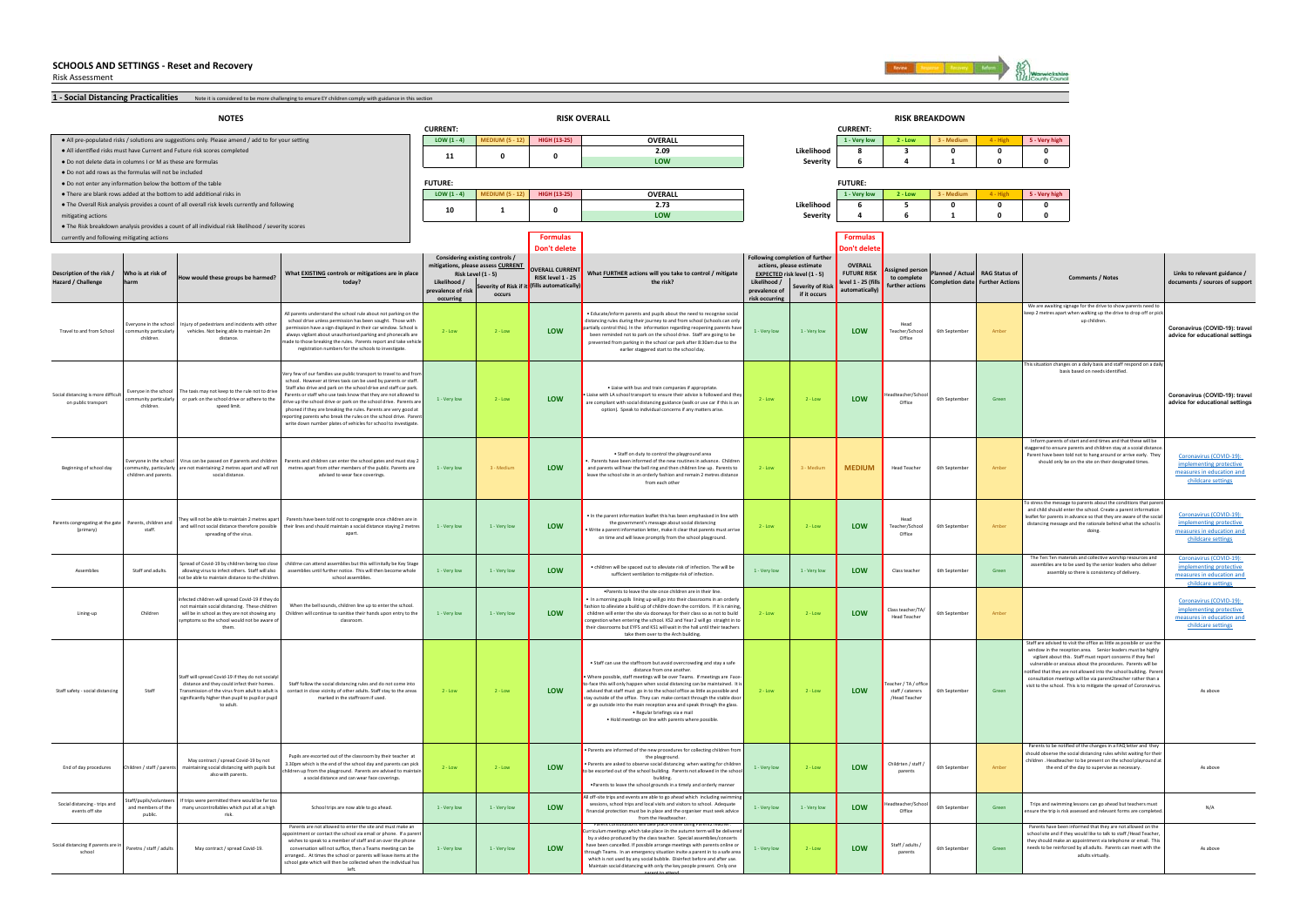| Visitors to school | pils and Visitors<br>I Staff/ | May contract / spread Covid-19 | Very few adults are allowed on site and must abide by the social<br>distancing rules. Visitors are by arrangement only. | 1 - Very low | 1 - Very low | LOW | - All but essential visitors are limited to school and no visitors are allowed<br>into school if they are displaying COVID symptoms<br>Clear guidance for any contractors if they have to make essential site 1 - Very low 1 - Very low<br>visits, including, use of PPE, access on site only when pupils are not in |  |  | LOW | 6th September<br><b>Adults</b> |  | It is recommended that visitors only enter if they are contracted<br>or requested to do so. Permission must be sought. Double<br>vaccination are preferable to protect the visitor and the school. | As abov |
|--------------------|-------------------------------|--------------------------------|-------------------------------------------------------------------------------------------------------------------------|--------------|--------------|-----|----------------------------------------------------------------------------------------------------------------------------------------------------------------------------------------------------------------------------------------------------------------------------------------------------------------------|--|--|-----|--------------------------------|--|----------------------------------------------------------------------------------------------------------------------------------------------------------------------------------------------------|---------|
|--------------------|-------------------------------|--------------------------------|-------------------------------------------------------------------------------------------------------------------------|--------------|--------------|-----|----------------------------------------------------------------------------------------------------------------------------------------------------------------------------------------------------------------------------------------------------------------------------------------------------------------------|--|--|-----|--------------------------------|--|----------------------------------------------------------------------------------------------------------------------------------------------------------------------------------------------------|---------|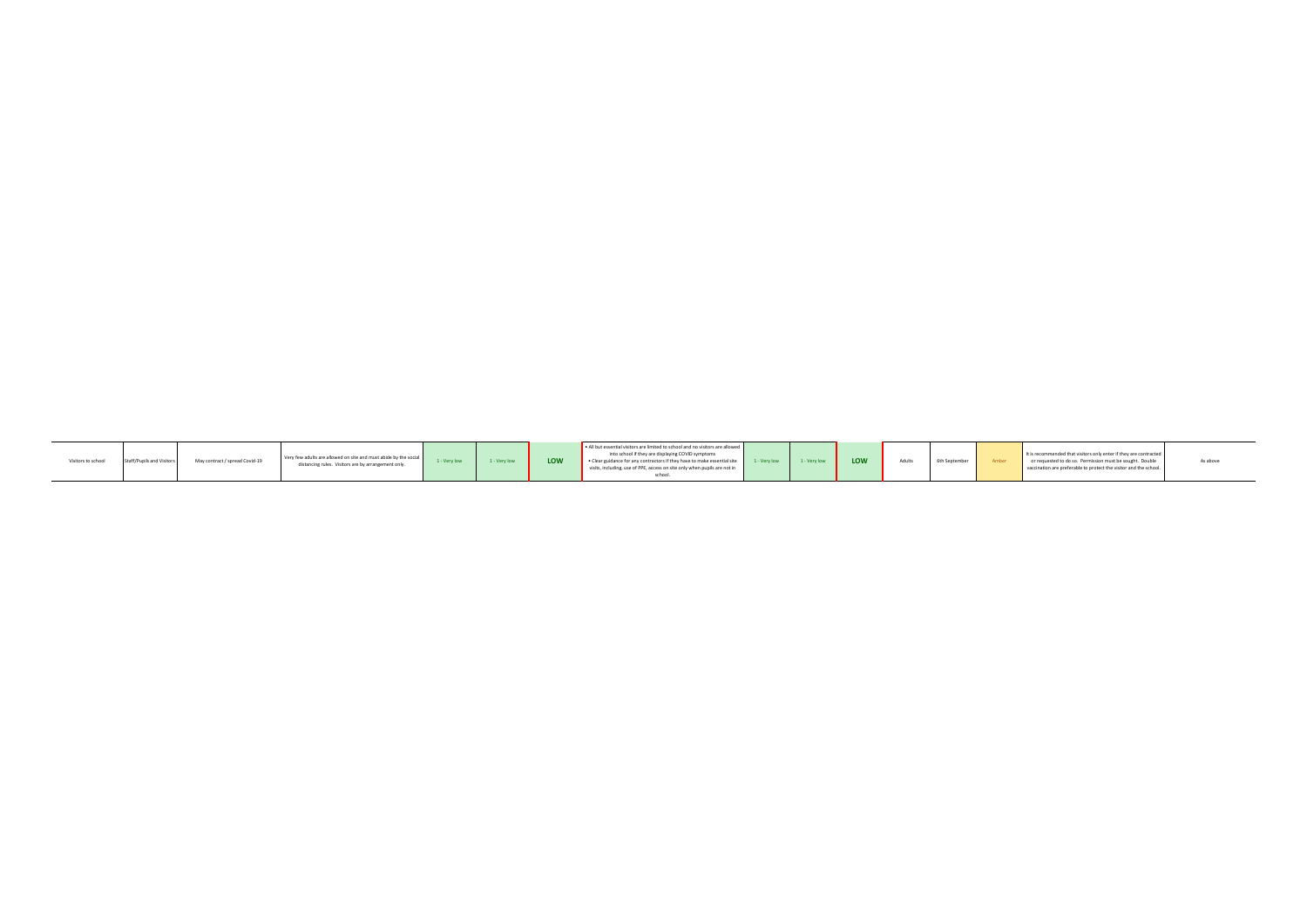

| 2 - Quality of Education                                                                                                                                                                                                                                                                                                       |                                                                                                      |                                                                                                                                                               |                                                                                                                                                                                                                                                                                                                               |                                 |                                                          |                                          |                                                                                                                                                                                                                                                                                                                                                                                                                                                                                                                                                                                                                                                                                                                                                                                                                                                                                                                                                                                              |                                 |                                                           |                                 |                                                            |                       |                        |                                                                                                                                                                                                                                                                                                                                                              |                                                                                                                                                                                                                       |
|--------------------------------------------------------------------------------------------------------------------------------------------------------------------------------------------------------------------------------------------------------------------------------------------------------------------------------|------------------------------------------------------------------------------------------------------|---------------------------------------------------------------------------------------------------------------------------------------------------------------|-------------------------------------------------------------------------------------------------------------------------------------------------------------------------------------------------------------------------------------------------------------------------------------------------------------------------------|---------------------------------|----------------------------------------------------------|------------------------------------------|----------------------------------------------------------------------------------------------------------------------------------------------------------------------------------------------------------------------------------------------------------------------------------------------------------------------------------------------------------------------------------------------------------------------------------------------------------------------------------------------------------------------------------------------------------------------------------------------------------------------------------------------------------------------------------------------------------------------------------------------------------------------------------------------------------------------------------------------------------------------------------------------------------------------------------------------------------------------------------------------|---------------------------------|-----------------------------------------------------------|---------------------------------|------------------------------------------------------------|-----------------------|------------------------|--------------------------------------------------------------------------------------------------------------------------------------------------------------------------------------------------------------------------------------------------------------------------------------------------------------------------------------------------------------|-----------------------------------------------------------------------------------------------------------------------------------------------------------------------------------------------------------------------|
|                                                                                                                                                                                                                                                                                                                                |                                                                                                      | <b>NOTES</b>                                                                                                                                                  |                                                                                                                                                                                                                                                                                                                               | <b>CURRENT:</b>                 |                                                          |                                          | <b>RISK OVERALL</b>                                                                                                                                                                                                                                                                                                                                                                                                                                                                                                                                                                                                                                                                                                                                                                                                                                                                                                                                                                          |                                 |                                                           | <b>CURRENT:</b>                 |                                                            | <b>RISK BREAKDOWN</b> |                        |                                                                                                                                                                                                                                                                                                                                                              |                                                                                                                                                                                                                       |
|                                                                                                                                                                                                                                                                                                                                |                                                                                                      | . All pre-populated risks / solutions are suggestions only. Please amend / add to for your setting                                                            |                                                                                                                                                                                                                                                                                                                               | LOW $(1 - 4)$                   | <b>MEDIUM (5 - 12)</b>                                   | HIGH (13-25)                             | <b>OVERALL</b>                                                                                                                                                                                                                                                                                                                                                                                                                                                                                                                                                                                                                                                                                                                                                                                                                                                                                                                                                                               |                                 |                                                           | 1 - Very low                    | $2 - Low$                                                  | 3 - Medium            | 4 - High               | 5 - Very high                                                                                                                                                                                                                                                                                                                                                |                                                                                                                                                                                                                       |
|                                                                                                                                                                                                                                                                                                                                |                                                                                                      | . All identified risks must have Current and Future risk scores completed                                                                                     |                                                                                                                                                                                                                                                                                                                               | $\mathbf{A}$                    | $\overline{2}$                                           | $\mathbf 0$                              | 4.33                                                                                                                                                                                                                                                                                                                                                                                                                                                                                                                                                                                                                                                                                                                                                                                                                                                                                                                                                                                         |                                 | Likelihood                                                | 1                               | $\overline{a}$                                             | $\mathbf{1}$          | $\mathbf 0$            | 0                                                                                                                                                                                                                                                                                                                                                            |                                                                                                                                                                                                                       |
| . Do not delete data in columns I or M as these are formulas                                                                                                                                                                                                                                                                   |                                                                                                      |                                                                                                                                                               |                                                                                                                                                                                                                                                                                                                               |                                 |                                                          |                                          | <b>MEDIUM</b>                                                                                                                                                                                                                                                                                                                                                                                                                                                                                                                                                                                                                                                                                                                                                                                                                                                                                                                                                                                |                                 | Severity                                                  | $\overline{2}$                  | $\overline{2}$                                             | $\overline{2}$        | $\mathbf{0}$           | $\mathbf{0}$                                                                                                                                                                                                                                                                                                                                                 |                                                                                                                                                                                                                       |
| . Do not add rows as the formulas will not be included                                                                                                                                                                                                                                                                         |                                                                                                      |                                                                                                                                                               |                                                                                                                                                                                                                                                                                                                               |                                 |                                                          |                                          |                                                                                                                                                                                                                                                                                                                                                                                                                                                                                                                                                                                                                                                                                                                                                                                                                                                                                                                                                                                              |                                 |                                                           |                                 |                                                            |                       |                        |                                                                                                                                                                                                                                                                                                                                                              |                                                                                                                                                                                                                       |
| . Do not enter any information below the bottom of the table<br>. There are blank rows added at the bottom to add additional risks in                                                                                                                                                                                          |                                                                                                      |                                                                                                                                                               |                                                                                                                                                                                                                                                                                                                               | <b>FUTURE:</b><br>LOW $(1 - 4)$ | <b>MEDIUM (5 - 12)</b>                                   | <b>HIGH (13-25)</b>                      | <b>OVERALL</b>                                                                                                                                                                                                                                                                                                                                                                                                                                                                                                                                                                                                                                                                                                                                                                                                                                                                                                                                                                               |                                 |                                                           | <b>FUTURE:</b><br>1 - Very low  | $2 - Low$                                                  | 3 - Medium            | 4 - High               | 5 - Very high                                                                                                                                                                                                                                                                                                                                                |                                                                                                                                                                                                                       |
|                                                                                                                                                                                                                                                                                                                                |                                                                                                      | . The Overall Risk analysis provides a count of all overall risk levels currently and following                                                               |                                                                                                                                                                                                                                                                                                                               |                                 |                                                          |                                          | 4.50                                                                                                                                                                                                                                                                                                                                                                                                                                                                                                                                                                                                                                                                                                                                                                                                                                                                                                                                                                                         |                                 | Likelihood                                                | $\overline{2}$                  | -3                                                         | 1                     | 0                      | $\mathbf 0$                                                                                                                                                                                                                                                                                                                                                  |                                                                                                                                                                                                                       |
| mitigating actions                                                                                                                                                                                                                                                                                                             |                                                                                                      |                                                                                                                                                               |                                                                                                                                                                                                                                                                                                                               | $\overline{\mathbf{3}}$         | $\overline{\mathbf{3}}$                                  | $\Omega$                                 | <b>MEDIUM</b>                                                                                                                                                                                                                                                                                                                                                                                                                                                                                                                                                                                                                                                                                                                                                                                                                                                                                                                                                                                |                                 | Severity                                                  | $\overline{2}$                  | $\mathbf{1}$                                               | 3                     | $\mathbf 0$            | $\mathbf 0$                                                                                                                                                                                                                                                                                                                                                  |                                                                                                                                                                                                                       |
|                                                                                                                                                                                                                                                                                                                                |                                                                                                      | . The Risk breakdown analysis provides a count of all individual risk likelihood / severity scores                                                            |                                                                                                                                                                                                                                                                                                                               |                                 |                                                          |                                          |                                                                                                                                                                                                                                                                                                                                                                                                                                                                                                                                                                                                                                                                                                                                                                                                                                                                                                                                                                                              |                                 |                                                           |                                 |                                                            |                       |                        |                                                                                                                                                                                                                                                                                                                                                              |                                                                                                                                                                                                                       |
| currently and following mitigating actions                                                                                                                                                                                                                                                                                     |                                                                                                      |                                                                                                                                                               |                                                                                                                                                                                                                                                                                                                               |                                 |                                                          | <b>Formulas</b><br>Don't delete          |                                                                                                                                                                                                                                                                                                                                                                                                                                                                                                                                                                                                                                                                                                                                                                                                                                                                                                                                                                                              |                                 |                                                           | <b>Formulas</b><br>Don't delete |                                                            |                       |                        |                                                                                                                                                                                                                                                                                                                                                              |                                                                                                                                                                                                                       |
|                                                                                                                                                                                                                                                                                                                                |                                                                                                      |                                                                                                                                                               |                                                                                                                                                                                                                                                                                                                               |                                 | Considering existing controls /                          |                                          |                                                                                                                                                                                                                                                                                                                                                                                                                                                                                                                                                                                                                                                                                                                                                                                                                                                                                                                                                                                              |                                 | Following completion of further                           |                                 |                                                            |                       |                        |                                                                                                                                                                                                                                                                                                                                                              |                                                                                                                                                                                                                       |
| Description of the risk /                                                                                                                                                                                                                                                                                                      | Who is at risk of                                                                                    | would these groups be                                                                                                                                         | What EXISTING controls or mitigations are in place                                                                                                                                                                                                                                                                            |                                 | mitigations, please assess CURRENT<br>Risk Level (1 - 5) | <b>OVERALL CURRENT</b>                   | What FURTHER actions will you take to control / mitigate the                                                                                                                                                                                                                                                                                                                                                                                                                                                                                                                                                                                                                                                                                                                                                                                                                                                                                                                                 |                                 | actions, please estimate EXPECTED<br>risk level $(1 - 5)$ | OVERALL<br><b>FUTURE RISK</b>   | ssigned perso                                              | anned / Actual        | <b>RAG Status of</b>   |                                                                                                                                                                                                                                                                                                                                                              | Links to relevant guidance /                                                                                                                                                                                          |
| Hazard / Challenge                                                                                                                                                                                                                                                                                                             |                                                                                                      | med?                                                                                                                                                          | today?                                                                                                                                                                                                                                                                                                                        | Likelihood /                    | Severity of Risk if i                                    | RISK level 1 - 25<br>fills automatically | risk?                                                                                                                                                                                                                                                                                                                                                                                                                                                                                                                                                                                                                                                                                                                                                                                                                                                                                                                                                                                        | Likelihood /                    | Severity of Risk                                          | level 1 - 25 (fills             | to complete<br>further actions                             | Completion date       | <b>Further Actions</b> | <b>Comments / Notes</b>                                                                                                                                                                                                                                                                                                                                      | documents / sources of support                                                                                                                                                                                        |
|                                                                                                                                                                                                                                                                                                                                |                                                                                                      |                                                                                                                                                               |                                                                                                                                                                                                                                                                                                                               | prevalence of risk<br>occurring | occurs                                                   |                                          |                                                                                                                                                                                                                                                                                                                                                                                                                                                                                                                                                                                                                                                                                                                                                                                                                                                                                                                                                                                              | prevalence of<br>risk occurring | if it occurs                                              | automatically)                  |                                                            |                       |                        |                                                                                                                                                                                                                                                                                                                                                              |                                                                                                                                                                                                                       |
| How do we compensate for the<br>gaps in pupils' knowledge and<br>skills that will have developed<br>following their extended absence<br>from school?                                                                                                                                                                           | dren particularly the<br>rulnerable or those who<br>have not completed their<br>ome school learning. | They will not have the skills,<br>mowledge and understandiing to<br>access the next year group                                                                | Home Learning work is sent home so that children can maintain<br>skills, knowledge and understanding so that they are the next year<br>group ready. However, there will be gaps in their knowledge as<br>topics were not able to be covered via virtual learning.                                                             | 3 - Medium                      | 3 - Mediun                                               | <b>MEDIUM</b>                            | Identify key component knowledge and skills within individual year groups<br>and subjects areas (ie the non-negotiables)<br>Prioritise these when pupils return to school (if pupils return before the<br>mmer break, these gaps can start to be filled then, if not a period of time<br>in the first half of the autumn term will need to be allocated to this before<br>beginning the following year's planned curriculum)<br>Baseline pupils on re-entry in an efficient, timely manner, so as not to<br>further delay teaching and learning<br>Take into account the online learning that pupils may have engaged in<br>during the school closure (in some areas there may have been a high level of<br>engagement and this should not be ignored)<br>Use pupil premium funding to provide disadvantaged pupils with more<br>tensive/catch up support<br>· Provide after-school catch-up clubs/holiday clubs if possible<br>Target those pupils with greatest need of additional support | $2 - Low$                       | 3 - Medium                                                | <b>MEDIUM</b>                   | ad Teacher / Class<br>teachers / subject<br>leads          | ongoing               | Amber                  | Staff and subject leaders will need to look at the plan going<br>forward to ensure children catch up with the missed curriculum.<br>Teachers have identified pupils from summer term assessments<br>who will require a catchup programme. Baseline assessments in<br>he autumn term will inform teachers of the childrne who will<br>require a catchup plan. |                                                                                                                                                                                                                       |
| Starting points for Septembe<br>may be unclear as pupils may<br>have taken a step back in the<br>summer holidays                                                                                                                                                                                                               | Children                                                                                             | Children will not be ready for the<br>ext year group and will have to go<br>back to the previous curriculum<br>spcially in Maths, Literacy, Science<br>and RE | Home Learning work is sent home so that children can maintain<br>skills, knowledge and understanding so that they are the next year<br>group ready. However, there will be gaps in their knowledge as<br>topics were not able to be covered via virtual learning                                                              | $2 - Low$                       | 3 - Medium                                               | <b>MEDIUM</b>                            | . Pupils had end of year assessments and children were identified where<br>there will be gaps in leaning from Summer term 2021<br>. Baseline assessments will take place in the Autumn term (weeks 1 and 2)<br>and interventions put in place for children requiring catchup<br>Home learning should be set accordingly so that childrnen make gains at<br>the start of the autumn term.                                                                                                                                                                                                                                                                                                                                                                                                                                                                                                                                                                                                     | 3 - Medium                      | 3 - Medium                                                | <b>MEDIUM</b>                   | ad Teacher / Clas<br>teachers / subject<br>leads           | onging                | Green                  | staff and subject leaders have already completed assessments for<br>he summer term and staff are aware of gaps in the curriculum.<br>Teacher have met in the Summer term to discuss areas where<br>hole class have gaps and will need to look at the plan going<br>orward to ensure children catch up with the missed curriculum.                            |                                                                                                                                                                                                                       |
| Preparations for the changes to<br>SRE that come into effect in<br>September 2021 eg<br>communication with narents of<br>hold                                                                                                                                                                                                  | Governors / Staff /<br>Parents /<br>children/Diocese                                                 | hildren are not prepared for their<br>statutory curriculum entitlement<br>nd parents and governors will not<br>be informed about this.                        | The RSHE has been approved by the Governors and endorsed by the<br>Archdiocese. Parents were also given a consultation period in the<br>Autumn Term 2020. The RSHE programme was trialled by staff in<br>the summer term 2021 and a new long term plan was produced so<br>that RSHE can be delivered in the Autumn Term 2021. | $2 - Low$                       | $2 - Low$                                                | LOW                                      | . The Long Term plan forthis academic year will go out to parents in their<br>curriculum newsletters. Parents will have opportunities to understand<br>what the new scheme is and an opportunity to ask any questions. T TenTer<br>also have a parent portal site for them and weekly newsletters which<br>nents the work undertaken. Parents will be reminded of this paren<br>portal and new EYFS parents will be introduced to it.                                                                                                                                                                                                                                                                                                                                                                                                                                                                                                                                                        | $2 - Low$                       | $2 - \text{Lov}$                                          | LOW                             | ad Teacher / Cla-<br>teachers / RE<br>d/Governors/D<br>ese | ongoing               | Ambe                   | Head teacher to remind parents of the new RSHE curriculum and<br>ven another opporuntly for dialogue and to reassure any concerns<br>they may have. New EYFS parents to be introduced to the RSHE relationships and sex equipment<br>curriculum                                                                                                              | <b>Relationships education</b><br>relationships and sex education                                                                                                                                                     |
| Ensuring that teacher assessed<br>results for Y11 and Y13<br>pupils/students are accurate and<br>decided upon following a<br>transparent and rigorous proces                                                                                                                                                                   | N/A                                                                                                  | N/A                                                                                                                                                           | N/A                                                                                                                                                                                                                                                                                                                           | $2 - Low$                       | 1 - Very low                                             | LOW                                      | N/A                                                                                                                                                                                                                                                                                                                                                                                                                                                                                                                                                                                                                                                                                                                                                                                                                                                                                                                                                                                          | 1 - Very low                    | 1 - Very low                                              | LOW                             | N/A                                                        | N/A                   | Green                  | N/A                                                                                                                                                                                                                                                                                                                                                          |                                                                                                                                                                                                                       |
| Managing expectations for 'I<br>planned to work harder than I<br>did in my mock exams'<br>pupils/students from Y11 and<br>Y13 (there may be a negative<br>reaction from these<br>pupils/students and their familie<br>when they receive their teacher<br>assessed results). There is likely<br>to be a higher volume of appeal | N/A                                                                                                  | N/A                                                                                                                                                           | $\rm N/A$                                                                                                                                                                                                                                                                                                                     | 1 - Very low                    | $1 - \text{Very low}$                                    | LOW                                      | N/A                                                                                                                                                                                                                                                                                                                                                                                                                                                                                                                                                                                                                                                                                                                                                                                                                                                                                                                                                                                          | 1 - Very low                    | 1 - Very low                                              | LOW                             | N/A                                                        | $\rm N/A$             | Green                  | N/A                                                                                                                                                                                                                                                                                                                                                          |                                                                                                                                                                                                                       |
| Online or home learning to<br>continue into the Autumn Term<br>2021<br>END OF TABLE - DO NOT ENTER INFO BELOW HERE                                                                                                                                                                                                             | Children / parents / staff                                                                           | Children will not receive their<br>hos mulutities adt of themeltithe<br>group                                                                                 | Children continue to use the Remote Learning Teams work that<br>teachers send home. As this is a requirement by the government to<br>will fall behind for their new year continue to set work remotely so parents and pupils are aware of<br>the platform.                                                                    | $2 - Low$                       | $2 - Low$                                                | LOW                                      | . Teacher will set homework using the Teams platform.<br>Teachers to notify parents if Remote Learning homeowrk is not complete<br>by pupils as this mechanism is used to ensure parents and pupils know logins<br>etc so that they can use if they have to self-isolate.                                                                                                                                                                                                                                                                                                                                                                                                                                                                                                                                                                                                                                                                                                                    | $2 - Low$                       | 3 - Medium                                                | <b>MEDIUM</b>                   | ead Teacher / clas<br>teacher                              | ongoing               | Amber                  | Teachers to give out logins for Microsoft Teams at the start of<br>term. Teachers must inform parents if work is not completed on<br>Teams                                                                                                                                                                                                                   | emote education during the<br>ronavirus outbreak<br>https://www.gov.uk/government/pu<br>ications/actions-for-schools-<br>uring-the-coronavirus-<br>utbreak/schools-covid-19-<br>erational-guidance#remote<br>ducation |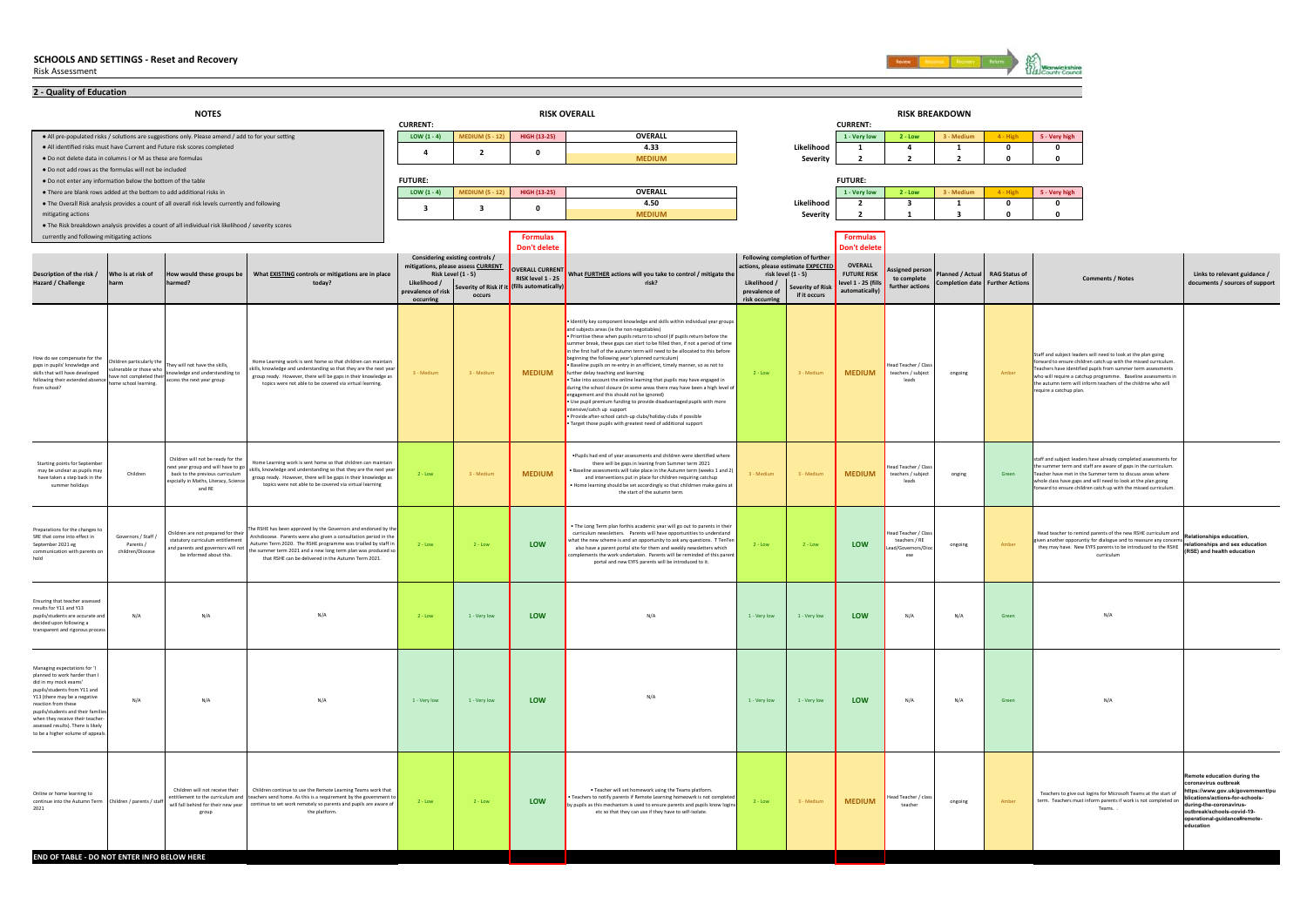

**Coronavirus (COVID-19): safeguarding in schools, colleges and other providers Keeping Children Safe in Education September 2021**

**Links to relevant guidance / documents / sources of support**

Risk Assessment 3 - Safeguarding specifics to be aware of: CSE, county lines, contextual issues, impact of domestic violence, strains on families that could lead to an increase in levels of abuse, neglect due to financial constraints (par **•** All pre-populated risks / solutions are suggestions only. Please amend / add to for your setting **LOW (1 - 4) LOW (1 - 4) MEDIUM (5 - 12) HIGH (13-25) OVERALL 1 - Very low 2 - Low 3 - Medium 4 - High 5 - Very high** ● All idenƟfied risks must have Current and Future risk scores completed **7.00 Likelihood 0 2 0 0 0** ● Do not delete data in columns I or M as these are formulas**S** And the contract of the contract of the contract of the contract of the contract of the contract of the contract of the contract of the contract of the contract of the contract of the contract of the contract of the co **Severity 0 0 1 1 0** ● Do not add rows as the formulas will not be included ● Do not enter any informaƟon below the boƩom of the table ● There are blank rows added at the boƩom to add addiƟonal risks in **LOW (1 - 4) MEDIUM (5 - 12) HIGH (13-25) OVERALL 1 - Very low 2 - Low 3 - Medium 4 - High 5 - Very high** ● The Overall Risk analysis provides a count of all overall risk levels currently and following **7.00 Likelihood 0 2 0 0 0** mitigating actions **MEDIUM Severity 0 0 1 1 0** ● The Risk breakdown analysis provides a count of all individual risk likelihood / severity scores currently and following mitigating actions **FormulasFormulas Formulas Don't deleteDon't delet Likelihood / prevalence of risk occurring Severity of Risk if it (fills automatically) occurs Likelihood / prevalence of risk occurring Severity of Risk if it occurs** Safeguaridng updates for Autumn term 2021 Children / families Teachers and staff should know the procedures for Safeguarding in the school. The new KCSiE should be share with all staff and staff read and understand this document  $2 - Low$  4 - High **MEDIUM**• DSLs to share new procedures with staff and any new policies and guidance. • Ensure that school information is up-to-date – safeguarding leads at LAs to send DSLs information in relation to new referrals as a matter of urgency. • Ensure any guidance issued re safeguarding is followed 2 - Low 4 - High **MEDIUM**ead Teacher / DS / Class Teacher / TA / all adults in school and stakeholder ongoing Green Some parents may choose to home educate rather than have their children return to schools.Childrenarents may not know h to teach the child the concepts. Children do not have socialisation with their friends and may not have good well-being 2 - Low 3 - Mediumm **MEDIUM** • Talk to parents about the reasons for their decision. • Provide information to parents about how the curriculum will be adapted if necessary to address pupils' needs post-COVID -19. • Alert the local authority 2 - Low 3 - Medium **MEDIUM**Teacher for their children to attend and that there have then a rigorous risk<br>assessment put into place to ensure safety of their children. Coronavirus (COVID-19):<br>That is a section of the ensure due to the additional resources sa **NOTES RISK OVERALL RISK BREAKDOWN CURRENT: CURRENT: Description of the risk / Hazard / Challenge Who is at risk of harmHow would these groups be harmed? What EXISTING controls or mitigations are in place today? Considering existing controls / mitigations, please assess CURRENT Risk Level (1 - 5) 020FUTURE: FUTURE: 020RAG Status of Further Action Comments / Notes OVERALL CURRENT RISK level 1 - 25 What FURTHER actions will you take to control / mitigate the risk?Following completion of further actions, please estimate EXPECTED risk level (1 - 5) OVERALL FUTURE RISK level 1 - 25 (fill) automatically) Assigned pers to complete further actionsPlanned / Actual Completion date** All new documents are shared with staff and a Microsoft form to be sent out and adults to confirm they have understood and read the relevant documents. Staff are given training for the new Safeguading and Child Protection Policy. Staff to be made aware of the procedures to keep childrnen safe and the signsand symptoms of childrne who have been abusedParents are in regular contact with teachers regarding home learning so if they have any questions they are given advice and more resources by the teacher. When information goes out to parents it might ease their wor and concerns surrounding Covid-19. Parents will be informed that the school has worked extremely hard to make as safe as possible to be remembered that parents have a right not to return their child to school at the current time and they will not be penalised. On the information to parents, a series of phone and contact details are provided if they wish to talk to someone.

**END OF TABLE - DO NOT ENTER INFO BELOW HERE**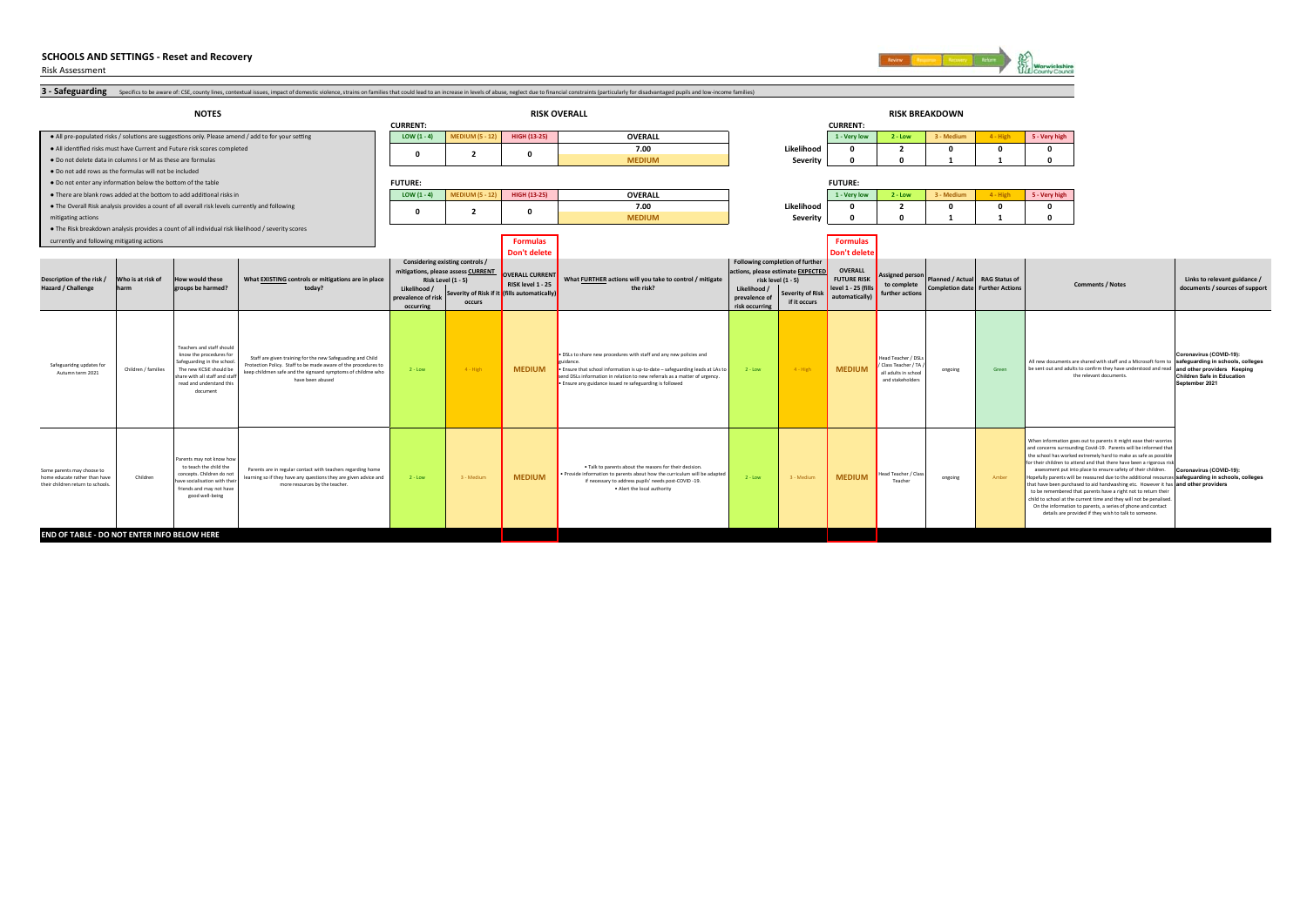

| 4 - Pupils with SEND (including medical needs)                        |                     |                                                                                                 |                                                                                                                                         |                         |                                                          |                                                                   |                                                                                                                                                              |                |                                                         |                                      |                                           |                                        |                      |                                                                                                                                                                  |                                                                            |
|-----------------------------------------------------------------------|---------------------|-------------------------------------------------------------------------------------------------|-----------------------------------------------------------------------------------------------------------------------------------------|-------------------------|----------------------------------------------------------|-------------------------------------------------------------------|--------------------------------------------------------------------------------------------------------------------------------------------------------------|----------------|---------------------------------------------------------|--------------------------------------|-------------------------------------------|----------------------------------------|----------------------|------------------------------------------------------------------------------------------------------------------------------------------------------------------|----------------------------------------------------------------------------|
|                                                                       |                     | <b>NOTES</b>                                                                                    |                                                                                                                                         | <b>CURRENT:</b>         |                                                          |                                                                   | <b>RISK OVERALL</b>                                                                                                                                          |                |                                                         | <b>CURRENT:</b>                      | <b>RISK BREAKDOWN</b>                     |                                        |                      |                                                                                                                                                                  |                                                                            |
|                                                                       |                     |                                                                                                 | . All pre-populated risks / solutions are suggestions only. Please amend / add to for your setting                                      | LOW $(1 - 4)$           | <b>MEDIUM (5 - 12)</b>                                   | <b>HIGH (13-25)</b>                                               | <b>OVERALL</b>                                                                                                                                               |                |                                                         | 1 - Very low                         | $2 - Low$                                 | 3 - Medium                             | $4 - High$           | 5 - Very high                                                                                                                                                    |                                                                            |
|                                                                       |                     | . All identified risks must have Current and Future risk scores completed                       |                                                                                                                                         |                         |                                                          |                                                                   | 4.17                                                                                                                                                         |                | Likelihood                                              | $\mathbf{3}$                         | $\overline{2}$                            | 1                                      | $\mathbf 0$          | $\mathbf{0}$                                                                                                                                                     |                                                                            |
| . Do not delete data in columns I or M as these are formulas          |                     |                                                                                                 |                                                                                                                                         | $\mathbf{a}$            | $\overline{2}$                                           | $\mathbf{0}$                                                      | <b>MEDIUM</b>                                                                                                                                                |                | Severity                                                | ર                                    | $\overline{\mathbf{1}}$                   |                                        |                      | $\Omega$                                                                                                                                                         |                                                                            |
| . Do not add rows as the formulas will not be included                |                     |                                                                                                 |                                                                                                                                         |                         |                                                          |                                                                   |                                                                                                                                                              |                |                                                         |                                      |                                           |                                        |                      |                                                                                                                                                                  |                                                                            |
| . Do not enter any information below the bottom of the table          |                     |                                                                                                 |                                                                                                                                         | <b>FUTURE:</b>          |                                                          |                                                                   |                                                                                                                                                              |                |                                                         | <b>FUTURE:</b>                       |                                           |                                        |                      |                                                                                                                                                                  |                                                                            |
|                                                                       |                     | . There are blank rows added at the bottom to add additional risks in                           |                                                                                                                                         | LOW $(1 - 4)$           | <b>MEDIUM (5 - 12)</b>                                   | <b>HIGH (13-25)</b>                                               | <b>OVERALL</b>                                                                                                                                               |                |                                                         | 1 - Very low                         | $2 - Low$                                 | 3 - Medium                             | $4 - High$           | 5 - Very high                                                                                                                                                    |                                                                            |
|                                                                       |                     | . The Overall Risk analysis provides a count of all overall risk levels currently and following |                                                                                                                                         |                         |                                                          |                                                                   | 5.83                                                                                                                                                         |                | Likelihood                                              | 1                                    | $\overline{a}$                            | 1                                      | $\Omega$             | $\Omega$                                                                                                                                                         |                                                                            |
| mitigating actions                                                    |                     |                                                                                                 |                                                                                                                                         | $\overline{\mathbf{2}}$ | $\overline{a}$                                           | $\mathbf 0$                                                       | <b>MEDIUM</b>                                                                                                                                                |                | Severity                                                | $\overline{1}$                       | $\mathbf{1}$                              | $\overline{\mathbf{3}}$                |                      | $\Omega$                                                                                                                                                         |                                                                            |
|                                                                       |                     |                                                                                                 | . The Risk breakdown analysis provides a count of all individual risk likelihood / severity scores                                      |                         |                                                          |                                                                   |                                                                                                                                                              |                |                                                         |                                      |                                           |                                        |                      |                                                                                                                                                                  |                                                                            |
| currently and following mitigating actions                            |                     |                                                                                                 |                                                                                                                                         |                         |                                                          | <b>Formulas</b>                                                   |                                                                                                                                                              |                |                                                         | <b>Formulas</b>                      |                                           |                                        |                      |                                                                                                                                                                  |                                                                            |
|                                                                       |                     |                                                                                                 |                                                                                                                                         |                         |                                                          | Don't delete                                                      |                                                                                                                                                              |                |                                                         | Don't delet                          |                                           |                                        |                      |                                                                                                                                                                  |                                                                            |
|                                                                       |                     |                                                                                                 |                                                                                                                                         |                         | Considering existing controls /                          |                                                                   |                                                                                                                                                              |                | Following completion of further                         |                                      |                                           |                                        |                      |                                                                                                                                                                  |                                                                            |
| Description of the risk /                                             | Who is at risk of   | <b>How would these</b>                                                                          | What EXISTING controls or mitigations are in place                                                                                      |                         | mitigations, please assess CURRENT<br>Risk Level (1 - 5) | <b>OVERALL CURRENT</b>                                            | What FURTHER actions will you take to control / mitigate                                                                                                     |                | actions, please estimate EXPECTED<br>risk level (1 - 5) | <b>OVERALL</b><br><b>FUTURE RISK</b> | Assigned person                           | Planned / Actual                       | <b>RAG Status of</b> |                                                                                                                                                                  | Links to relevant guidance /                                               |
| Hazard / Challenge                                                    | harm                | groups be harmed?                                                                               | today?                                                                                                                                  | Likelihood /            |                                                          | RISK level 1 - 25<br>Severity of Risk if it (fills automatically) | the risk?                                                                                                                                                    | Likelihood /   | Severity of Risk                                        | level 1 - 25 (fills                  | to complete<br>further actions            | <b>Completion date Further Actions</b> |                      | <b>Comments / Notes</b>                                                                                                                                          | documents / sources of support                                             |
|                                                                       |                     |                                                                                                 |                                                                                                                                         | prevalence of risk      | occurs                                                   |                                                                   |                                                                                                                                                              | prevalence of  | if it occurs                                            | automatically)                       |                                           |                                        |                      |                                                                                                                                                                  |                                                                            |
|                                                                       |                     |                                                                                                 |                                                                                                                                         | occurring               |                                                          |                                                                   |                                                                                                                                                              | risk occurring |                                                         |                                      |                                           |                                        |                      |                                                                                                                                                                  |                                                                            |
| Shielding is currently paused. In<br>the event of a major outbreak or |                     |                                                                                                 |                                                                                                                                         |                         |                                                          |                                                                   |                                                                                                                                                              |                |                                                         |                                      |                                           |                                        |                      |                                                                                                                                                                  |                                                                            |
| VoC that poses a<br>significant risk to individuals o                 | Children            | hey will contract Covid-19<br>and will have a severe                                            | All children are eexpected back into school. There is no                                                                                | 1 - Very low            | 1 - Very low                                             |                                                                   |                                                                                                                                                              | $2 - Low$      | 3 - Medium                                              | <b>MEDIUM</b>                        | lead Teacher / Class<br>Teaher / TA / any |                                        | Amber                | Children who are critically vulnearable or shielfing, must attend                                                                                                | <b>Conducting a SEND risk</b>                                              |
| the shielded patient list (SPL)                                       |                     | reaction to the virus and put<br>them at risk of critical illness                               | requirement for children to shield.                                                                                                     |                         |                                                          | LOW                                                               | · Shielding can only be reintroduced by national government                                                                                                  |                |                                                         |                                      | adult in the school                       | ongoing                                |                      | school. Shiedling can only be reintroduced by nataional<br>government.                                                                                           | assessment during the coronavirus<br>outbreak                              |
| ministers can agree to<br>reintroduce shielding                       |                     |                                                                                                 |                                                                                                                                         |                         |                                                          |                                                                   |                                                                                                                                                              |                |                                                         |                                      |                                           |                                        |                      |                                                                                                                                                                  |                                                                            |
|                                                                       |                     |                                                                                                 |                                                                                                                                         |                         |                                                          |                                                                   |                                                                                                                                                              |                |                                                         |                                      |                                           |                                        |                      |                                                                                                                                                                  |                                                                            |
|                                                                       |                     |                                                                                                 | All clinically extremely vulnerable (CEV) children and young people                                                                     |                         |                                                          |                                                                   | · Staff will seek medical guidance for pupils with serious under-lying health                                                                                |                |                                                         |                                      |                                           |                                        |                      |                                                                                                                                                                  |                                                                            |
|                                                                       |                     |                                                                                                 | should attend their education setting unless they are one of the                                                                        |                         |                                                          |                                                                   | conditions, and liasie with parents and other medical professionals to                                                                                       |                |                                                         |                                      |                                           |                                        |                      |                                                                                                                                                                  |                                                                            |
| Punils with underlying health                                         |                     | hey will contract Covid-19<br>and will have a severe                                            | very small number of children and young people under paediatric<br>or other specialist care who have been advised by their clinician or |                         |                                                          |                                                                   | ascertain whether, these pupils may need to stay at home.<br>. Extra vigilance for those children who have underlying health conditions in                   |                |                                                         |                                      | Head Teacher / Class                      |                                        |                      | By sending children in to school who are critically vulnearable or Conducting a SEND risk                                                                        |                                                                            |
| conditions are at a higher level of<br>risk                           | Children            | reaction to the virus and put                                                                   | other specialist not to attend. Further information is available in<br>the guidance on supporting pupils at Educational Setting with    | 3 - Medium              | 4 - High                                                 | <b>MEDIUM</b>                                                     | relation to social distancing eg for pupils with asthma. Parents have been<br>informed that the school can not guarantee strict social distancing. By        | 3 - Medium     | $4 - High$                                              | <b>MEDIUM</b>                        | Teaher / TA / any<br>adult in the school  | ongoing                                | Amber                | shielding, parents are accepting a high level of risk as the school assessment during the coronavirus<br>has been very clear about this in their communications. | outbreak                                                                   |
|                                                                       |                     | them at risk of critical illness                                                                | medical conditions.                                                                                                                     |                         |                                                          |                                                                   | sending their child to school this is a higher risk that their peers, not                                                                                    |                |                                                         |                                      |                                           |                                        |                      |                                                                                                                                                                  |                                                                            |
|                                                                       |                     |                                                                                                 | You should ensure that key contractors are aware of the<br>Educational Setting's control measures and ways of working.                  |                         |                                                          |                                                                   | necessarily of contracting the virus but their abilitiy to cope with the virus if<br>they contract it. By sending their child to school they uderstand this. |                |                                                         |                                      |                                           |                                        |                      |                                                                                                                                                                  |                                                                            |
|                                                                       |                     |                                                                                                 |                                                                                                                                         |                         |                                                          |                                                                   |                                                                                                                                                              |                |                                                         |                                      |                                           |                                        |                      |                                                                                                                                                                  |                                                                            |
|                                                                       |                     |                                                                                                 |                                                                                                                                         |                         |                                                          |                                                                   |                                                                                                                                                              |                |                                                         |                                      |                                           |                                        |                      |                                                                                                                                                                  |                                                                            |
|                                                                       |                     |                                                                                                 |                                                                                                                                         |                         |                                                          |                                                                   |                                                                                                                                                              |                |                                                         |                                      |                                           |                                        |                      |                                                                                                                                                                  |                                                                            |
| Staff with under-lying health                                         |                     | Staff will be susceptible to<br>contracting Covid-19 with                                       |                                                                                                                                         |                         |                                                          |                                                                   |                                                                                                                                                              |                |                                                         |                                      |                                           |                                        |                      | Staff who identify themselves in these groups must return to work                                                                                                |                                                                            |
| conditions and/or pregnant staff<br>are at a higher level of risk     | Staff               | severe a higher risk to<br>suffering more harmful                                               | Shielding has ceased                                                                                                                    | 1 - Very low            | 1 - Very low                                             | LOW                                                               | . Shielding can only be reintroduced by national government                                                                                                  | $2 - 1$ mw     | 3 - Medium                                              | <b>MEDIUM</b>                        | <b>Head Teacher</b>                       | ongoing                                | Amher                | There is now no reason for staff to work from home. Shielding can<br>only be reintroduced by national government                                                 |                                                                            |
|                                                                       |                     | effects.                                                                                        |                                                                                                                                         |                         |                                                          |                                                                   |                                                                                                                                                              |                |                                                         |                                      |                                           |                                        |                      |                                                                                                                                                                  |                                                                            |
|                                                                       |                     |                                                                                                 |                                                                                                                                         |                         |                                                          |                                                                   |                                                                                                                                                              |                |                                                         |                                      |                                           |                                        |                      |                                                                                                                                                                  |                                                                            |
| LA organised transport to and                                         |                     |                                                                                                 |                                                                                                                                         |                         |                                                          |                                                                   |                                                                                                                                                              |                |                                                         |                                      |                                           |                                        |                      |                                                                                                                                                                  |                                                                            |
| from school for pupils with<br>EHCPs has stopped                      | N/A                 | N/A                                                                                             | N/A                                                                                                                                     | 1 - Very low            | 1 - Very low                                             | LOW                                                               | N/A                                                                                                                                                          | 1 - Very low   | 1 - Very low                                            | LOW                                  | N/A                                       | N/A                                    | Green                | No children accessing this at the moment                                                                                                                         |                                                                            |
|                                                                       |                     |                                                                                                 |                                                                                                                                         |                         |                                                          |                                                                   |                                                                                                                                                              |                |                                                         |                                      |                                           |                                        |                      |                                                                                                                                                                  |                                                                            |
|                                                                       |                     | upils will find it difficult to<br>do the work when they                                        |                                                                                                                                         |                         |                                                          |                                                                   |                                                                                                                                                              |                |                                                         |                                      |                                           |                                        |                      | SEND coordinator to work with teachers to assess children on SENE                                                                                                |                                                                            |
| Work towards individual SEND                                          |                     | come back to school and                                                                         | her agencies have been involved with ECHP children to adapt the                                                                         |                         |                                                          |                                                                   | Assessments at the end of the summer term took place. All EHCP review                                                                                        |                |                                                         |                                      | lead Teacher / SEND                       |                                        |                      | register. School will be unable to work on all the areas idenitfied in                                                                                           | Critical workers who can access                                            |
| targets has stopped and slipped<br>hack                               | ECHP & SEND pupils. | may be anxious or<br>verwhelmed in a differen                                                   | urriculum. Work given has been adapted for children with SEND.                                                                          | $2 - Low$               | 3 - Mediun                                               | <b>MEDIUM</b>                                                     | meetings took place during the Spring or summer term. New targets have<br>been set for children on SEND register or EHCPs                                    | $2 - Low$      | $2 - Low$                                               | <b>LOW</b>                           | coordinator / class<br>teacher            | ongoing                                | Amber                | the EHCP plans. Staff will work on delivering different aspects of<br>an EHCP linked to provision. External agencies will be welcome into                        | schools or educational settings                                            |
|                                                                       |                     | setting than they are used<br>to.                                                               |                                                                                                                                         |                         |                                                          |                                                                   |                                                                                                                                                              |                |                                                         |                                      |                                           |                                        |                      | school with advance notice.                                                                                                                                      |                                                                            |
|                                                                       |                     |                                                                                                 |                                                                                                                                         |                         |                                                          |                                                                   |                                                                                                                                                              |                |                                                         |                                      |                                           |                                        |                      |                                                                                                                                                                  |                                                                            |
|                                                                       |                     |                                                                                                 |                                                                                                                                         |                         |                                                          |                                                                   |                                                                                                                                                              |                |                                                         |                                      |                                           |                                        |                      |                                                                                                                                                                  |                                                                            |
|                                                                       |                     | hildren will not have indate                                                                    | All medicines in school have been checked and parents asked to                                                                          |                         |                                                          |                                                                   | An appointed member of staff has checked all medications and informed                                                                                        |                |                                                         |                                      |                                           |                                        |                      | It is a parents responsibility to ensure that their child has the                                                                                                |                                                                            |
| Medicines in school may become<br>out-of-date                         | Children            | medicine in school and<br>children may become ill.                                              | bring in new medications if they are out of date ready for<br>September                                                                 | $2 - Low$               | $2 - Low$                                                | LOW                                                               | parents/necessary bodies if they need to be replaced. Children not to be in<br>school unless their medication is in school especially if asthmatic or have   | $2 - Low$      | 3 - Medium                                              | <b>MEDIUM</b>                        | Class teacher / Tas                       | ongoing                                | Amher                | correct medication in school. Parents, and not the school, are<br>accountable for this.                                                                          | ational guidance - Public health; local<br>uidance - school nurse service. |
|                                                                       |                     |                                                                                                 |                                                                                                                                         |                         |                                                          |                                                                   | severe allergic reactions.                                                                                                                                   |                |                                                         |                                      |                                           |                                        |                      |                                                                                                                                                                  |                                                                            |
|                                                                       |                     |                                                                                                 |                                                                                                                                         |                         |                                                          |                                                                   |                                                                                                                                                              |                |                                                         |                                      |                                           |                                        |                      |                                                                                                                                                                  |                                                                            |
| END OF TABLE - DO NOT ENTER INFO BELOW HERE                           |                     |                                                                                                 |                                                                                                                                         |                         |                                                          |                                                                   |                                                                                                                                                              |                |                                                         |                                      |                                           |                                        |                      |                                                                                                                                                                  |                                                                            |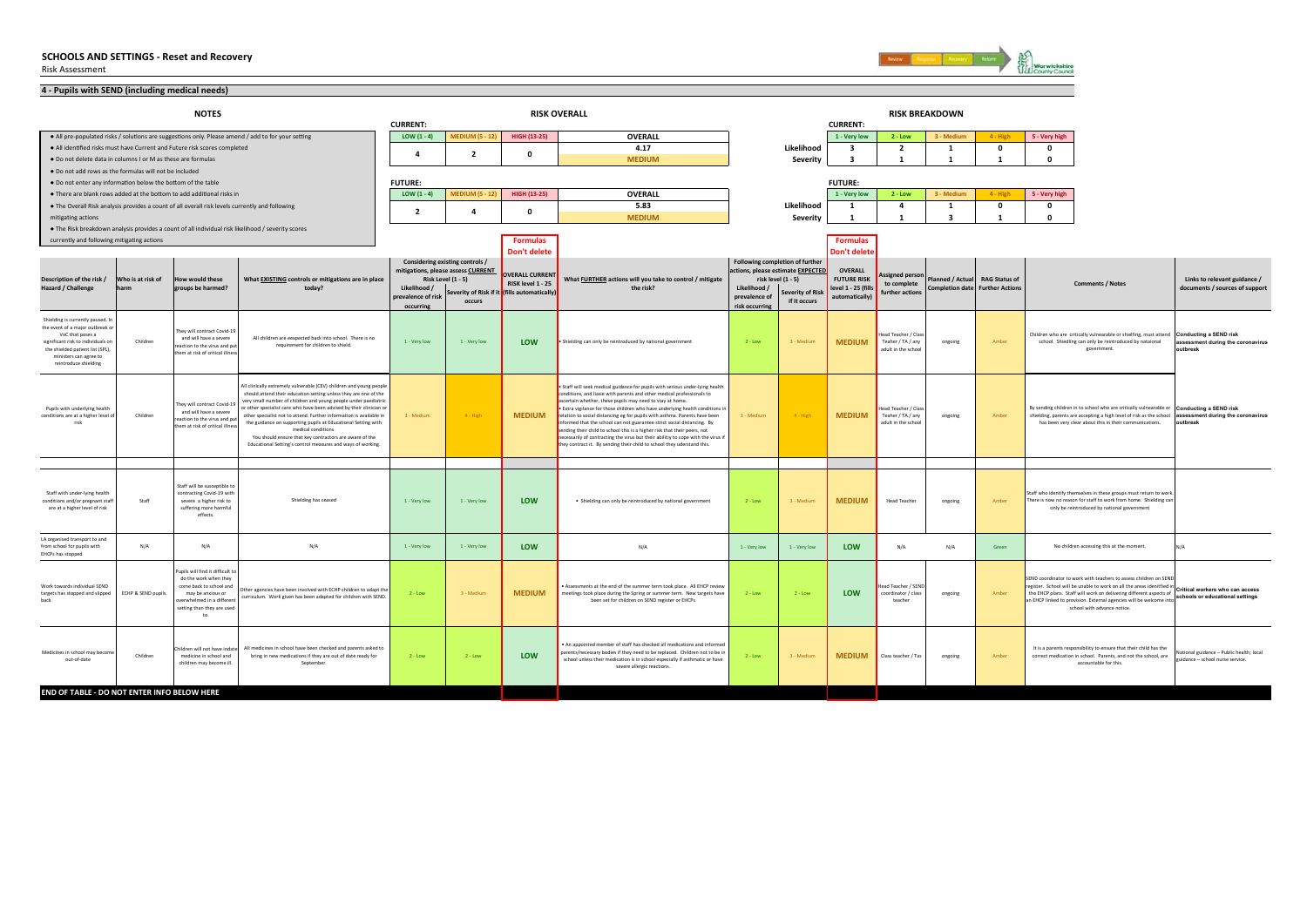

| 5 - Emotional and Behavioural Considerations                                                                                                                                                                                    |                                       |                                                                                                           |                                                                                                                                                                                                                                                                                                                                                                                                    |                                    |                                                                       |                                              |                                                                                                                                                                                                                                                                                                                                                                                                                                                                                                                                                                                                                                                                                                                                                          |                               |                                                                      |                                       |                                                  |                         |                         |                                         |                                                                                                                                                                                                                                                                                                                                                                                                                                                                                        |                                                                                                    |
|---------------------------------------------------------------------------------------------------------------------------------------------------------------------------------------------------------------------------------|---------------------------------------|-----------------------------------------------------------------------------------------------------------|----------------------------------------------------------------------------------------------------------------------------------------------------------------------------------------------------------------------------------------------------------------------------------------------------------------------------------------------------------------------------------------------------|------------------------------------|-----------------------------------------------------------------------|----------------------------------------------|----------------------------------------------------------------------------------------------------------------------------------------------------------------------------------------------------------------------------------------------------------------------------------------------------------------------------------------------------------------------------------------------------------------------------------------------------------------------------------------------------------------------------------------------------------------------------------------------------------------------------------------------------------------------------------------------------------------------------------------------------------|-------------------------------|----------------------------------------------------------------------|---------------------------------------|--------------------------------------------------|-------------------------|-------------------------|-----------------------------------------|----------------------------------------------------------------------------------------------------------------------------------------------------------------------------------------------------------------------------------------------------------------------------------------------------------------------------------------------------------------------------------------------------------------------------------------------------------------------------------------|----------------------------------------------------------------------------------------------------|
|                                                                                                                                                                                                                                 |                                       | <b>NOTES</b>                                                                                              |                                                                                                                                                                                                                                                                                                                                                                                                    | <b>CURRENT:</b>                    |                                                                       |                                              | <b>RISK OVERALL</b>                                                                                                                                                                                                                                                                                                                                                                                                                                                                                                                                                                                                                                                                                                                                      |                               |                                                                      | <b>CURRENT:</b>                       |                                                  | <b>RISK BREAKDOWN</b>   |                         |                                         |                                                                                                                                                                                                                                                                                                                                                                                                                                                                                        |                                                                                                    |
| . All pre-populated risks / solutions are suggestions only. Please amend / add to for your setting                                                                                                                              |                                       |                                                                                                           |                                                                                                                                                                                                                                                                                                                                                                                                    | LOW $(1 - 4)$                      | <b>MEDIUM (5 - 12)</b>                                                | HIGH (13-25)                                 | OVERALL                                                                                                                                                                                                                                                                                                                                                                                                                                                                                                                                                                                                                                                                                                                                                  |                               |                                                                      | 1 - Very low                          | $2 - Low$                                        | 3 - Mediun              | 4 - High                | 5 - Very high                           |                                                                                                                                                                                                                                                                                                                                                                                                                                                                                        |                                                                                                    |
| . All identified risks must have Current and Future risk scores completed<br>. Do not delete data in columns I or M as these are formulas                                                                                       |                                       |                                                                                                           |                                                                                                                                                                                                                                                                                                                                                                                                    | $\mathbf 0$                        | - 5                                                                   | $\Omega$                                     | 6.60<br><b>MEDIUM</b>                                                                                                                                                                                                                                                                                                                                                                                                                                                                                                                                                                                                                                                                                                                                    |                               | Likelihood<br>Severity                                               | $\Omega$<br>$\Omega$                  | $\overline{a}$<br>$\Omega$                       | 1<br>-5                 | $\mathbf 0$<br>$\Omega$ | $\mathbf{o}$<br>$\mathbf{0}$            |                                                                                                                                                                                                                                                                                                                                                                                                                                                                                        |                                                                                                    |
| . Do not add rows as the formulas will not be included                                                                                                                                                                          |                                       |                                                                                                           |                                                                                                                                                                                                                                                                                                                                                                                                    |                                    |                                                                       |                                              |                                                                                                                                                                                                                                                                                                                                                                                                                                                                                                                                                                                                                                                                                                                                                          |                               |                                                                      |                                       |                                                  |                         |                         |                                         |                                                                                                                                                                                                                                                                                                                                                                                                                                                                                        |                                                                                                    |
| . Do not enter any information below the bottom of the table                                                                                                                                                                    |                                       |                                                                                                           |                                                                                                                                                                                                                                                                                                                                                                                                    | <b>FUTURE:</b>                     |                                                                       |                                              |                                                                                                                                                                                                                                                                                                                                                                                                                                                                                                                                                                                                                                                                                                                                                          |                               |                                                                      | <b>FUTURE:</b>                        |                                                  |                         |                         |                                         |                                                                                                                                                                                                                                                                                                                                                                                                                                                                                        |                                                                                                    |
| . There are blank rows added at the bottom to add additional risks in                                                                                                                                                           |                                       |                                                                                                           |                                                                                                                                                                                                                                                                                                                                                                                                    | LOW $(1 - 4)$                      | <b>MEDIUM (5 - 12)</b>                                                | HIGH (13-25)                                 | OVERALL                                                                                                                                                                                                                                                                                                                                                                                                                                                                                                                                                                                                                                                                                                                                                  |                               |                                                                      | 1 - Very low                          | $2 - Low$                                        | 3 - Mediun              | 4 - High                | 5 - Very high                           |                                                                                                                                                                                                                                                                                                                                                                                                                                                                                        |                                                                                                    |
| . The Overall Risk analysis provides a count of all overall risk levels currently and following                                                                                                                                 |                                       |                                                                                                           |                                                                                                                                                                                                                                                                                                                                                                                                    | 1                                  | $\overline{a}$                                                        | $\mathbf{0}$                                 | 5.60                                                                                                                                                                                                                                                                                                                                                                                                                                                                                                                                                                                                                                                                                                                                                     |                               | Likelihood                                                           | $\Omega$                              | 5                                                | $\mathbf 0$             | $\mathbf 0$             | $\mathbf{o}$                            |                                                                                                                                                                                                                                                                                                                                                                                                                                                                                        |                                                                                                    |
| mitigating actions<br>. The Risk breakdown analysis provides a count of all individual risk likelihood / severity scores                                                                                                        |                                       |                                                                                                           |                                                                                                                                                                                                                                                                                                                                                                                                    |                                    |                                                                       |                                              | <b>MEDIUM</b>                                                                                                                                                                                                                                                                                                                                                                                                                                                                                                                                                                                                                                                                                                                                            |                               | Severity                                                             | $\Omega$                              | $\mathbf{1}$                                     | $\overline{\mathbf{a}}$ | $\Omega$                | $\mathbf{0}$                            |                                                                                                                                                                                                                                                                                                                                                                                                                                                                                        |                                                                                                    |
| currently and following mitigating actions                                                                                                                                                                                      |                                       |                                                                                                           |                                                                                                                                                                                                                                                                                                                                                                                                    |                                    |                                                                       | <b>Formulas</b>                              |                                                                                                                                                                                                                                                                                                                                                                                                                                                                                                                                                                                                                                                                                                                                                          |                               |                                                                      | <b>Formulas</b>                       |                                                  |                         |                         |                                         |                                                                                                                                                                                                                                                                                                                                                                                                                                                                                        |                                                                                                    |
|                                                                                                                                                                                                                                 |                                       |                                                                                                           |                                                                                                                                                                                                                                                                                                                                                                                                    |                                    |                                                                       | <b>Don't delete</b>                          |                                                                                                                                                                                                                                                                                                                                                                                                                                                                                                                                                                                                                                                                                                                                                          |                               |                                                                      | Don't delete                          |                                                  |                         |                         |                                         |                                                                                                                                                                                                                                                                                                                                                                                                                                                                                        |                                                                                                    |
|                                                                                                                                                                                                                                 |                                       |                                                                                                           |                                                                                                                                                                                                                                                                                                                                                                                                    |                                    | Considering existing controls /<br>mitigations, please assess CURRENT |                                              |                                                                                                                                                                                                                                                                                                                                                                                                                                                                                                                                                                                                                                                                                                                                                          |                               | Following completion of further<br>actions, please estimate EXPECTED | <b>OVERALL</b>                        |                                                  |                         |                         |                                         |                                                                                                                                                                                                                                                                                                                                                                                                                                                                                        |                                                                                                    |
| Description of the risk /                                                                                                                                                                                                       | Who is at risk of                     | How would these                                                                                           | What EXISTING controls or mitigations are in place                                                                                                                                                                                                                                                                                                                                                 |                                    | Risk Level (1 - 5)                                                    | <b>OVERALL CURRENT</b><br>RISK level 1 - 25  | What FURTHER actions will you take to control / mitigate                                                                                                                                                                                                                                                                                                                                                                                                                                                                                                                                                                                                                                                                                                 |                               | risk level (1 - 5)                                                   | <b>FUTURE RISK</b>                    | <b>Assigned perso</b><br>to complete             | lanned / Actual         | <b>RAG Status of</b>    |                                         | <b>Comments / Notes</b>                                                                                                                                                                                                                                                                                                                                                                                                                                                                | Links to relevant guidance /                                                                       |
| Hazard / Challenge                                                                                                                                                                                                              |                                       | groups be harmed?                                                                                         | today?                                                                                                                                                                                                                                                                                                                                                                                             | Likelihood /<br>prevalence of risk | occurs                                                                | Severity of Risk if it (fills automatically) | the risk?                                                                                                                                                                                                                                                                                                                                                                                                                                                                                                                                                                                                                                                                                                                                                | Likelihood /<br>prevalence of | <b>Severity of Risk</b><br>if it occurs                              | level 1 - 25 (fill:<br>automatically) | further actions                                  | Completion date         | <b>Further Actions</b>  |                                         |                                                                                                                                                                                                                                                                                                                                                                                                                                                                                        | documents / sources of support                                                                     |
|                                                                                                                                                                                                                                 |                                       |                                                                                                           |                                                                                                                                                                                                                                                                                                                                                                                                    | occurring                          |                                                                       |                                              |                                                                                                                                                                                                                                                                                                                                                                                                                                                                                                                                                                                                                                                                                                                                                          | risk occurring                |                                                                      |                                       |                                                  |                         |                         |                                         |                                                                                                                                                                                                                                                                                                                                                                                                                                                                                        |                                                                                                    |
| Some pupils may have<br>experienced a bereavement i<br>their family during the school's<br>closure (possibly in relation to<br>COVID-19)                                                                                        | Children, adults                      | well-being                                                                                                | Children's mental health and We do not have anything in place as we have not been informed of<br>any pupils who have suffered bereavement during the pandemic.                                                                                                                                                                                                                                     | $2 - Low$                          | 3 - Medium                                                            | <b>MEDIUM</b>                                | . Prior to opening in the autumn term we will encourage parents to share<br>any significant information about their child with the school (via e-<br>mail/telephone if possible)<br>Provide in-school support and a named person (someone the pupil is close<br>to) to support the pupil when they need it. However any work undertaken<br>will need to mindful of the children staying in their social bubble.<br>. If required, access specialist support for the pupil, and if need be their<br>family                                                                                                                                                                                                                                                | $2 - Low$                     | 3 - Mediun                                                           | <b>MEDIUM</b>                         | ead Teacher/ Clas<br>Teacher                     | ongoing                 | Amber                   |                                         | Head Teacher to look into provision for breavment and pupil well<br>being. Diocesan emails have sent information and support to deal<br>Denig. Diocesan emails nave sent information and support to deal<br>with bereavement. The educational psychology service have also control control and wellbeing<br>nondinad coma useful materials about bow to regnance delideon t<br>produced some useful materials about how to prepare children to<br>return to school after the lockdown. |                                                                                                    |
| Pupils with social and emotiona<br>difficulties may struggle with<br>managing their behaviour when Children with SEMH and<br>returning to school and the<br>routines of school life<br>(particularly pupils who attend<br>PRUs) | other staff and pupils<br>around them | confident, anxious, unruh<br>and detached                                                                 | School behaviour policy which has been amended during the<br>lockdown. None of the children who fall in to this category have<br>been in school as key workers or priority groups. The school is<br>taking part in Virtual School Training to become a Trauma Informed<br>School. The behaviour policy will be renewed in line with this. The<br>way we approach childrne's behaviour has changed. | $2 - Low$                          | 3 - Mediun                                                            | <b>MEDIUM</b>                                | . Ensure that these pupils are closely monitored and provided with the<br>relevant support to help them to manage their emotions (ie prevention is<br>better than cure). If these pupils compromise the safety of pupils and staff<br>earing in mind social distancing etc then they will be unable to be in school.<br>This will not be classed as an exclusion unless the behaviour which hit that<br>threshold. Video created for parents of Reception and Year 1 teachers to go<br>out to children so they can see their setting and how it will look when they<br>return. Chilldren identified with social/emotional difficulties to be in school<br>for set periods to encourage a full return to school in September (eg maybe<br>mornings only). | $2 - Low$                     | 3 - Medium                                                           | <b>MEDIUM</b>                         | Head Teacher / SEND<br>/ Class teacher           | ongoing                 | Amber                   |                                         | Parents have been informed of the changes to the behaviour policy COVID-19: quidance for the public<br>during this time. Trial mornings only with identified children. on mental health and wellbeing                                                                                                                                                                                                                                                                                  |                                                                                                    |
| Some pupils may be more<br>vulnerable to exclusion. Your<br>behaviour policy may need to be<br>reviewed to reflect the additional<br>support needs of your pupils?                                                              | Children with emotion<br>needs SEMH   | behaviour will become<br>unruly and will need<br>support                                                  | School behaviour policy which has been amended during the<br>lockdown. None of the children who fall in to this category have<br>een in school as key workers or priority groups. The school is taking<br>part in Virtual School Training to become a Trauma Informed<br>School. The behaviour policy will be renewed in line with this. The<br>way we approach childrne's behaviour has changed.  | $2 - Low$                          | 3 - Mediun                                                            | <b>MEDIUM</b>                                | Identify the particular pupils who could be vulnerable to exclusion. Contact<br>SAP and have a Pupil intervention Plan written to ensure their behaviour<br>doesn't escalate<br>. Ensure that these pupils are closely monitored and provided with the<br>relevant support to help them to manage their emotions (ie prevention is<br>better than cure). If these pupils compromise the safety of pupils and staff<br>bearing in mind social distancing etc then they will be unable to be in school.<br>This will not be classed as an exclusion unless the behaviour which hit that<br>threshold                                                                                                                                                       | $2 - Low$                     | $2 - Low$                                                            | LOW                                   | ead Teacher / SEND<br>/ Class teacher            | ongoing                 | Amher                   |                                         | Parents have been informed of the changes to the behaviour policy<br>during this time. Use the Thrive approach to find the gaps and COVID-19: guidance for the public<br>come up with a plan to fill gaps and monitor. The school has a on mental health and wellbeing<br>strategic lead and a Thrive practitioner who can accommodate this.                                                                                                                                           |                                                                                                    |
| EY children may struggle with th<br>return to routine and full-time<br>education (almost like a second<br>September start)                                                                                                      | Children in Reception                 | Some children will not<br>nember routines and how<br>lessons and school day is<br>structured              | Some FY children do attend childcare but the routines of the day<br>are very different to the usual school day. A transition meeting<br>with narents has already taken place. A planned phased return to<br>school for EYFS without home visits. Parents to come into school<br>with children on the first day with children reduced to either<br>attending morning or afternoon.                  | $2 - 1$ CM                         | 3 - Mediun                                                            | <b>MEDIUM</b>                                | Liaise with parents prior to the start date so that parents can prepare the<br>children Parents invited to stay with child on the first morning to ease their<br>anxiety. Children will be in full-time education from 8th October.                                                                                                                                                                                                                                                                                                                                                                                                                                                                                                                      | $2 - Low$                     | 3 - Medium                                                           | <b>MEDIUM</b>                         | Reception class<br>teacher/TA/Head to<br>monitor | ongoing                 | Amher                   |                                         | Mr Bromage was in contact with new EYFS parents in the Summe<br>term. The last 3 days of school was dedicated to individual online<br>meetings with parents and child.                                                                                                                                                                                                                                                                                                                 |                                                                                                    |
| Some parents may be reluctant<br>to send their children back to<br>school because of the risk of<br>infection and bringing the virus<br>back into the family home<br>END OF TABLE - DO NOT ENTER INFO BELOW HERE                | Children / Parents                    | Children will not have acces<br>to the curriculum that they<br>need and school routines<br>and procedures | Government advised that all children return back to school afte<br>8th March 2021. It is a legal requirement for children to attend<br>school                                                                                                                                                                                                                                                      | 3 - Medium                         | 3 - Medium                                                            | <b>MEDIUM</b>                                | . Inform parents of the new procedures and the FAQ sheet to be sent out<br>prior to the start of term. School to chase up absence if we are not already<br>nformed that a child is not returning to school. Normal absence from school<br>will resume. Parent advised to talk to the Headteacher regarding their<br>concerns.                                                                                                                                                                                                                                                                                                                                                                                                                            | $2 - Low$                     | 3 - Medium                                                           | <b>MEDIUM</b>                         | ead Teacher / Clas<br>teacher                    | ongoing                 | Amber                   | A letter to parents to go out with FAQs |                                                                                                                                                                                                                                                                                                                                                                                                                                                                                        | National guidance<br>Local - Leaflet for parents with consistent<br>nessages on social distancing. |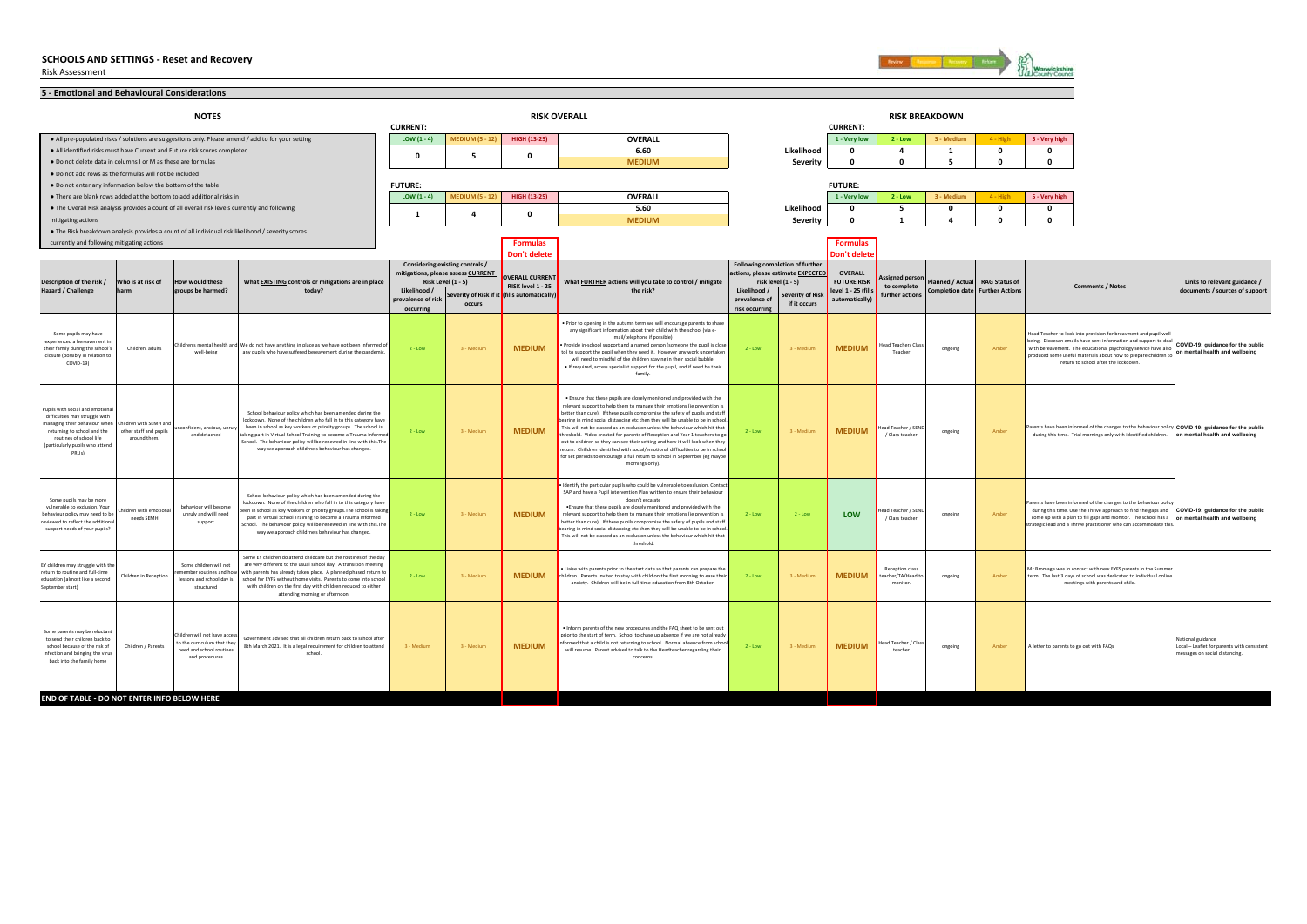

| 6 - Hygiene / Cleanliness and Health & Safety                                                           |                                           |                                                                                                                                                    |                                                                                                                                                                                                                                           |                                                 |                                                                           |                                                                                      |                                                                                                                                                                                                                                                                                                                                                                                                                                                                                                          |                                                                                     |                                                               |                                                                               |                                                          |                                                                          |            |               |                                                                                                                                                                                                                                        |                                                                                               |
|---------------------------------------------------------------------------------------------------------|-------------------------------------------|----------------------------------------------------------------------------------------------------------------------------------------------------|-------------------------------------------------------------------------------------------------------------------------------------------------------------------------------------------------------------------------------------------|-------------------------------------------------|---------------------------------------------------------------------------|--------------------------------------------------------------------------------------|----------------------------------------------------------------------------------------------------------------------------------------------------------------------------------------------------------------------------------------------------------------------------------------------------------------------------------------------------------------------------------------------------------------------------------------------------------------------------------------------------------|-------------------------------------------------------------------------------------|---------------------------------------------------------------|-------------------------------------------------------------------------------|----------------------------------------------------------|--------------------------------------------------------------------------|------------|---------------|----------------------------------------------------------------------------------------------------------------------------------------------------------------------------------------------------------------------------------------|-----------------------------------------------------------------------------------------------|
|                                                                                                         |                                           | <b>NOTES</b>                                                                                                                                       |                                                                                                                                                                                                                                           | <b>CURRENT:</b>                                 |                                                                           |                                                                                      | <b>RISK OVERALL</b>                                                                                                                                                                                                                                                                                                                                                                                                                                                                                      |                                                                                     |                                                               | <b>CURRENT:</b>                                                               |                                                          | <b>RISK BREAKDOWN</b>                                                    |            |               |                                                                                                                                                                                                                                        |                                                                                               |
|                                                                                                         |                                           |                                                                                                                                                    | . All pre-populated risks / solutions are suggestions only. Please amend / add to for your setting                                                                                                                                        | LOW $(1 - 4)$                                   | <b>MEDIUM (5 - 12)</b>                                                    | <b>HIGH (13-25)</b>                                                                  | <b>OVERALL</b>                                                                                                                                                                                                                                                                                                                                                                                                                                                                                           |                                                                                     |                                                               | 1 - Very low                                                                  | $2 - Low$                                                | 3 - Medium                                                               | $4 - High$ | 5 - Very high |                                                                                                                                                                                                                                        |                                                                                               |
|                                                                                                         |                                           | . All identified risks must have Current and Future risk scores completed                                                                          |                                                                                                                                                                                                                                           |                                                 |                                                                           |                                                                                      | 5.20                                                                                                                                                                                                                                                                                                                                                                                                                                                                                                     |                                                                                     | Likelihood                                                    | $\Omega$                                                                      | 5                                                        | $\Omega$                                                                 | $\Omega$   | 0             |                                                                                                                                                                                                                                        |                                                                                               |
| . Do not delete data in columns I or M as these are formulas                                            |                                           |                                                                                                                                                    |                                                                                                                                                                                                                                           | $\overline{2}$                                  | 3                                                                         |                                                                                      | <b>MEDIUM</b>                                                                                                                                                                                                                                                                                                                                                                                                                                                                                            |                                                                                     | Severity                                                      | $\Omega$                                                                      | $\overline{2}$                                           | $\overline{\mathbf{3}}$                                                  | $\Omega$   | $\Omega$      |                                                                                                                                                                                                                                        |                                                                                               |
| . Do not add rows as the formulas will not be included                                                  |                                           |                                                                                                                                                    |                                                                                                                                                                                                                                           |                                                 |                                                                           |                                                                                      |                                                                                                                                                                                                                                                                                                                                                                                                                                                                                                          |                                                                                     |                                                               |                                                                               |                                                          |                                                                          |            |               |                                                                                                                                                                                                                                        |                                                                                               |
| . Do not enter any information below the bottom of the table                                            |                                           |                                                                                                                                                    |                                                                                                                                                                                                                                           | <b>FUTURE:</b>                                  |                                                                           |                                                                                      |                                                                                                                                                                                                                                                                                                                                                                                                                                                                                                          |                                                                                     |                                                               | <b>FUTURE:</b>                                                                |                                                          |                                                                          |            |               |                                                                                                                                                                                                                                        |                                                                                               |
|                                                                                                         |                                           | . There are blank rows added at the bottom to add additional risks in                                                                              |                                                                                                                                                                                                                                           | $LOW(1-4)$                                      | <b>MEDIUM (5 - 12)</b>                                                    | <b>HIGH (13-25)</b>                                                                  | <b>OVERALL</b>                                                                                                                                                                                                                                                                                                                                                                                                                                                                                           |                                                                                     |                                                               | 1 - Very low                                                                  | $2 - Low$                                                | 3 - Medium                                                               | $4 - High$ | 5 - Very high |                                                                                                                                                                                                                                        |                                                                                               |
|                                                                                                         |                                           | • The Overall Risk analysis provides a count of all overall risk levels currently and following                                                    |                                                                                                                                                                                                                                           | $\Omega$                                        | 5                                                                         |                                                                                      | 6.00                                                                                                                                                                                                                                                                                                                                                                                                                                                                                                     |                                                                                     | Likelihood                                                    | $\mathbf{0}$                                                                  | 5                                                        | 0                                                                        | $\Omega$   | 0             |                                                                                                                                                                                                                                        |                                                                                               |
| mitigating actions                                                                                      |                                           |                                                                                                                                                    |                                                                                                                                                                                                                                           |                                                 |                                                                           |                                                                                      | <b>MEDIUM</b>                                                                                                                                                                                                                                                                                                                                                                                                                                                                                            |                                                                                     | Severity                                                      | $\Omega$                                                                      | $\Omega$                                                 | 5                                                                        | $\Omega$   | $\Omega$      |                                                                                                                                                                                                                                        |                                                                                               |
|                                                                                                         |                                           |                                                                                                                                                    | . The Risk breakdown analysis provides a count of all individual risk likelihood / severity scores                                                                                                                                        |                                                 |                                                                           |                                                                                      |                                                                                                                                                                                                                                                                                                                                                                                                                                                                                                          |                                                                                     |                                                               |                                                                               |                                                          |                                                                          |            |               |                                                                                                                                                                                                                                        |                                                                                               |
| currently and following mitigating actions                                                              |                                           |                                                                                                                                                    |                                                                                                                                                                                                                                           |                                                 |                                                                           | <b>Formulas</b>                                                                      |                                                                                                                                                                                                                                                                                                                                                                                                                                                                                                          |                                                                                     |                                                               | <b>Formulas</b>                                                               |                                                          |                                                                          |            |               |                                                                                                                                                                                                                                        |                                                                                               |
|                                                                                                         |                                           |                                                                                                                                                    |                                                                                                                                                                                                                                           |                                                 | Considering existing controls /                                           | Don't delete                                                                         |                                                                                                                                                                                                                                                                                                                                                                                                                                                                                                          |                                                                                     | Following completion of further                               | Don't delet                                                                   |                                                          |                                                                          |            |               |                                                                                                                                                                                                                                        |                                                                                               |
| Description of the risk /<br>Hazard / Challenge                                                         | Who is at risk of                         | <b>How would these</b><br>groups be harmed?                                                                                                        | What EXISTING controls or mitigations are in place<br>today?                                                                                                                                                                              | Likelihood /<br>prevalence of risk<br>occurring | mitigations, please assess CURRENT<br><b>Risk Level (1 - 5)</b><br>occurs | OVERALL CURRENT<br>RISK level 1 - 25<br>Severity of Risk if it (fills automatically) | What FURTHER actions will you take to control / mitigate<br>the risk?                                                                                                                                                                                                                                                                                                                                                                                                                                    | actions, please estimate EXPECTED<br>Likelihood /<br>prevalence o<br>risk occurring | risk level (1 - 5)<br><b>Severity of Risk</b><br>if it occurs | <b>OVERALL</b><br><b>FUTURE RISK</b><br>level 1 - 25 (fills<br>automatically) | <b>Assigned persor</b><br>to complete<br>further actions | Planned / Actual RAG Status of<br><b>Completion date Further Actions</b> |            |               | <b>Comments / Notes</b>                                                                                                                                                                                                                | Links to relevant guidance /<br>documents / sources of support                                |
| Maintaining regular levels of<br>hand washing/hygiene                                                   | Children & Staff                          | Children contaminate item<br>and put hands on faces<br>which encourages the<br>spread of Covid-19                                                  | Children have to wash their hands on a regular basis thoroughout<br>he day. Anti-bacterial hand gel is also available for the children to                                                                                                 | $2 - Low$                                       | 3 - Medium                                                                | <b>MEDIUM</b>                                                                        | . Pupils to apply anti-bacterial hand gel as they enter the building at the<br>start of the day and exit the building at the end of the day and regular hand<br>washing opportunities (20 seconds) to be timetabled into daily routines -<br>adequate supplies of anti-bacterial hand gel and soap have ordered for use<br>in classrooms and in the toilets. Outside handwashing areas have been<br>ordered so that pupils can wash their hands more regularly without the need<br>of using the toilets. | $2 - Low$                                                                           | 3 - Medium                                                    | <b>MEDIUM</b>                                                                 | ead Teacher / class<br>teacher / Tas                     | ongoing                                                                  | Amber      |               | More sanitiser have been ordered along with washing basins for<br>the classrooms. Signage to be put up to remind children to wash<br>their hands on a regular basis.                                                                   | ational guidance<br>Local - supplies of hand gel                                              |
| When pupils sneeze or cough<br>they will spread germs/bacteria<br>especially younger<br>pupils/children | Children and audults<br>contract Covid-19 | Children contaminate item<br>and people and put their<br>hands on faces or items in<br>the classroom which<br>encourages the spread of<br>Covid-19 | Children are encouraged to cough or sneeze in the cup of their<br>elbow so they do not spread germs. Tissues are disposed of<br>immediately.                                                                                              | $2 - Low$                                       | 3 - Medium                                                                | <b>MEDIUM</b>                                                                        | . As the school does already, children and pupils are reminded about the<br>need to cough/sneeze into a tissue or their elbow - dispose of tissue in a bin<br>and wash hands for 20 seconds. School has ordered pedal bins with lids so<br>that tissues can be disposed of immediately and children will not touch the<br>bin with their hands. TAs are dispose of waste in the bins during the day.                                                                                                     | $2 - Low$                                                                           | 3 - Medium                                                    | <b>MEDIUM</b>                                                                 | Class Teacher / Tas                                      | ongoing                                                                  | Amber      |               | Pedal bins have been purchased so that children dispose of tissues National guidance<br>in a lidded closed top bin. Children continue to use the pedal bins Local - consistent messages, frequent<br>for the disposal of used tissues. | eminders through social media                                                                 |
| Keeping the school clean to a<br>higher level of cleanliness                                            | All members that are<br>present in school | Spread of corona virus                                                                                                                             | The school is cleaned on a regular basis thorughout the day and in<br>the mornings and evenings. A fogging machine was purchased and<br>this is used in each classroom at the end of the day once the room<br>has been completed vacated. | $2 - Low$                                       | 3 - Medium                                                                | <b>MEDIUM</b>                                                                        | . Cleaners to act upon guidance normally linked to 'deep cleans' as part of<br>their daily procedures (ie a focus on door handles, toilets, changing room,<br>toys in the EY, etc)<br>. Pupils to clean IT equipment (esp keyboards, mice) with anti-bacterial<br>wipes after use.                                                                                                                                                                                                                       | $2 - Low$                                                                           | 3 - Medium                                                    | <b>MEDIUM</b>                                                                 | <b>Jass Teachers / TA</b><br>and cleaning staff          | ongoing                                                                  | Amber      |               | Care should be taken to clean inbetween any visitors and when<br>staff are having to use different areas withiin the school. The<br>fogger is used everyday to ensure germs are eliminated once the<br>classrooms are vacated.         | tional guidance<br>ocal - supplies of wipes, consistent<br>ssages to cleaners and caretakers. |
| What if there are a shortage o<br>cleaners due to self-isolation or<br>illness?                         | All members that are<br>present in school | Spread of corona virus                                                                                                                             | There is a contingency plan if cleaners have to self-isolate or are of<br>ill                                                                                                                                                             | $2 - Low$                                       | $2 - Low$                                                                 | <b>LOW</b>                                                                           | School has organised cover if a cleaner becomes ill.                                                                                                                                                                                                                                                                                                                                                                                                                                                     | $2 - Low$                                                                           | 3 - Medium                                                    | <b>MEDIUM</b>                                                                 | lead Teacher and<br>cleaning staff                       | ongoing                                                                  | Green      |               | School should explore what other agencies can be contacted to<br>support the school in the short term if cleaning staff were unwell. Local H&S guidance                                                                                | National guidance                                                                             |
| How can schools limit the<br>'surfaces' that are shared<br>between home and school?                     | Children and audults<br>contract Covid-19 | Spread of corona virus                                                                                                                             | Children bring their own belongings into school but do not share<br>these items with other class members.                                                                                                                                 | $2 - Low$                                       | $2 - Low$                                                                 | LOW                                                                                  | . All correspondence out of school to be uploaded to the website and<br>correspondence into school to come via a phone call or e mail<br>All monies are now paid through parent pay and we are a cashless school.                                                                                                                                                                                                                                                                                        | $2 - Low$                                                                           | 3 - Medium                                                    | <b>MEDIUM</b>                                                                 | Head Teacher /<br>Office staff / Parents                 | ongoing                                                                  | Amber      |               | Parents are not allowed to bring items into school and there will be<br>a place for monies to be dropped off for school lunches.                                                                                                       |                                                                                               |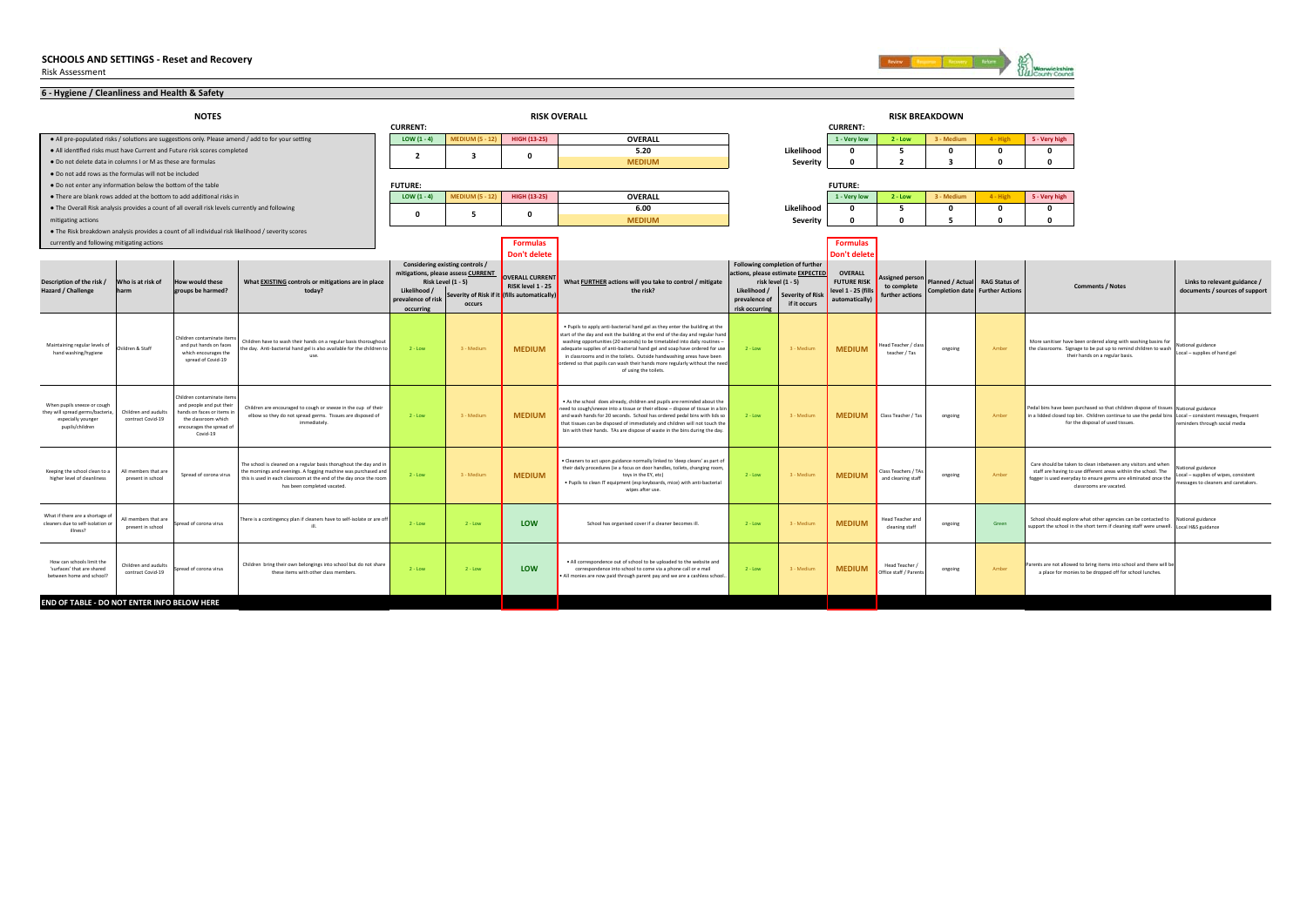

| 7 - Possible COVID-19 Cases                                                                                                           |                                             |                                                                                                                                              |                                    |                                                                       |                                              |                                                                                                                                                              |                                                                      |                                         |                                          |                                                 |                                                                   |              |               |                                                                                                                                            |                                                                |
|---------------------------------------------------------------------------------------------------------------------------------------|---------------------------------------------|----------------------------------------------------------------------------------------------------------------------------------------------|------------------------------------|-----------------------------------------------------------------------|----------------------------------------------|--------------------------------------------------------------------------------------------------------------------------------------------------------------|----------------------------------------------------------------------|-----------------------------------------|------------------------------------------|-------------------------------------------------|-------------------------------------------------------------------|--------------|---------------|--------------------------------------------------------------------------------------------------------------------------------------------|----------------------------------------------------------------|
|                                                                                                                                       | <b>NOTES</b>                                |                                                                                                                                              |                                    |                                                                       |                                              | <b>RISK OVERALL</b>                                                                                                                                          |                                                                      |                                         |                                          |                                                 | <b>RISK BREAKDOWN</b>                                             |              |               |                                                                                                                                            |                                                                |
|                                                                                                                                       |                                             |                                                                                                                                              | <b>CURRENT:</b>                    |                                                                       |                                              |                                                                                                                                                              |                                                                      |                                         | <b>CURRENT:</b>                          |                                                 |                                                                   |              |               |                                                                                                                                            |                                                                |
| • All pre-populated risks / solutions are suggestions only. Please amend / add to for your setting                                    |                                             |                                                                                                                                              | LOW $(1 - 4)$                      | <b>MEDIUM (5 - 12)</b>                                                | <b>HIGH (13-25)</b>                          | <b>OVERALL</b>                                                                                                                                               |                                                                      |                                         | 1 - Very low                             | $2 - Low$                                       | 3 - Mediun                                                        | $4 - High$   | 5 - Very high |                                                                                                                                            |                                                                |
| . All identified risks must have Current and Future risk scores completed                                                             |                                             |                                                                                                                                              | -1                                 | 3                                                                     | $\Omega$                                     | 5.50                                                                                                                                                         |                                                                      | Likelihood                              | $\Omega$                                 | $\overline{a}$                                  | $\Omega$                                                          | $\Omega$     | $\Omega$      |                                                                                                                                            |                                                                |
| . Do not delete data in columns I or M as these are formulas                                                                          |                                             |                                                                                                                                              |                                    |                                                                       |                                              | <b>MEDIUM</b>                                                                                                                                                |                                                                      | <b>Severity</b>                         | $\mathbf{0}$                             | $\mathbf{1}$                                    | $\overline{\mathbf{3}}$                                           | $\mathbf{0}$ | $\mathbf{0}$  |                                                                                                                                            |                                                                |
| . Do not add rows as the formulas will not be included                                                                                |                                             |                                                                                                                                              |                                    |                                                                       |                                              |                                                                                                                                                              |                                                                      |                                         |                                          |                                                 |                                                                   |              |               |                                                                                                                                            |                                                                |
| . Do not enter any information below the bottom of the table<br>. There are blank rows added at the bottom to add additional risks in |                                             |                                                                                                                                              | <b>FUTURE:</b><br>$LOW(1-4)$       | <b>MEDIUM (5 - 12)</b>                                                | <b>HIGH (13-25)</b>                          | <b>OVERALL</b>                                                                                                                                               |                                                                      |                                         | <b>FUTURE:</b><br>1 - Very low           | $2 - Low$                                       | 3 - Mediur                                                        | 4 - High     | 5 - Very high |                                                                                                                                            |                                                                |
| . The Overall Risk analysis provides a count of all overall risk levels currently and following                                       |                                             |                                                                                                                                              |                                    |                                                                       |                                              | 5.50                                                                                                                                                         |                                                                      | Likelihood                              | $\Omega$                                 | $\overline{a}$                                  | $\Omega$                                                          | $\Omega$     | $\Omega$      |                                                                                                                                            |                                                                |
| mitigating actions                                                                                                                    |                                             |                                                                                                                                              | $\mathbf{1}$                       | 3                                                                     | $\mathbf{0}$                                 | <b>MEDIUM</b>                                                                                                                                                |                                                                      | Severity                                | $\Omega$                                 | $\mathbf{1}$                                    | ર                                                                 | $\Omega$     | $\Omega$      |                                                                                                                                            |                                                                |
| . The Risk breakdown analysis provides a count of all individual risk likelihood / severity scores                                    |                                             |                                                                                                                                              |                                    |                                                                       |                                              |                                                                                                                                                              |                                                                      |                                         |                                          |                                                 |                                                                   |              |               |                                                                                                                                            |                                                                |
| currently and following mitigating actions                                                                                            |                                             |                                                                                                                                              |                                    |                                                                       | <b>Formulas</b>                              |                                                                                                                                                              |                                                                      |                                         | <b>Formulas</b>                          |                                                 |                                                                   |              |               |                                                                                                                                            |                                                                |
|                                                                                                                                       |                                             |                                                                                                                                              |                                    |                                                                       | Don't delete                                 |                                                                                                                                                              |                                                                      |                                         | Don't delet                              |                                                 |                                                                   |              |               |                                                                                                                                            |                                                                |
|                                                                                                                                       |                                             |                                                                                                                                              |                                    | Considering existing controls /<br>mitigations, please assess CURRENT | <b>OVERALL CURRENT</b>                       |                                                                                                                                                              | Following completion of further<br>actions, please estimate EXPECTED |                                         | <b>OVERALL</b>                           |                                                 |                                                                   |              |               |                                                                                                                                            |                                                                |
| Description of the risk /<br>Who is at risk of<br>Hazard / Challenge<br>harm                                                          | How would these<br>groups be harmed?        | What EXISTING controls or mitigations are in place<br>today?                                                                                 |                                    | <b>Risk Level (1 - 5)</b>                                             | RISK level 1 - 25                            | What FURTHER actions will you take to control / mitigate<br>the risk?                                                                                        |                                                                      | risk level (1 - 5)                      | <b>FUTURE RISK</b><br>level 1 - 25 (fill | <b>Assigned person</b><br>to complete           | Planned / Actual RAG Status of<br>Completion date Further Actions |              |               | <b>Comments / Notes</b>                                                                                                                    | Links to relevant guidance /<br>documents / sources of support |
|                                                                                                                                       |                                             |                                                                                                                                              | Likelihood /<br>prevalence of risk | occurs                                                                | Severity of Risk if it (fills automatically) |                                                                                                                                                              | Likelihood /<br>prevalence of                                        | <b>Severity of Risk</b><br>if it occurs | automatically)                           | further actions                                 |                                                                   |              |               |                                                                                                                                            |                                                                |
|                                                                                                                                       |                                             |                                                                                                                                              | occurring                          |                                                                       |                                              |                                                                                                                                                              | risk occurring                                                       |                                         |                                          |                                                 |                                                                   |              |               |                                                                                                                                            |                                                                |
|                                                                                                                                       |                                             |                                                                                                                                              |                                    |                                                                       |                                              | . Pupil isolated and sent home as soon as possible. The room and other                                                                                       |                                                                      |                                         |                                          |                                                 |                                                                   |              |               |                                                                                                                                            |                                                                |
|                                                                                                                                       |                                             |                                                                                                                                              |                                    |                                                                       |                                              | areas accessed by the pupil is cleaned immediately once they have left the<br>school site.                                                                   |                                                                      |                                         |                                          |                                                 |                                                                   |              |               | Parents to be notified the procedures in school and informing<br>them that their child is ill and the precautions they need to take        |                                                                |
|                                                                                                                                       |                                             | When a child shows symptoms, they are immediately taken away                                                                                 |                                    |                                                                       |                                              | Parents are told to have their child tested as soon as possible and let the<br>school know whether it is a posivie or negative test. . Parents will be       |                                                                      |                                         |                                          |                                                 |                                                                   |              |               | e.g. call NHS111 and for the child to be tested. The parent<br>information leaflet makes it clear what will happen if a child or           |                                                                |
| Pupil begins to show symptom<br>when in school (cough and/or<br>Children / staff                                                      | Become infected with covid-<br>19           | from the rest of the group of children and parents are contacted to<br>take the child home. They are placed in a room on their own with a    | $2 - Low$                          | 3 - Medium                                                            | <b>MEDIUM</b>                                | notified that there is a positive case, and recommend that children get a PCR<br>test, and undertake twice weekly LFT testing (LFT testing for children if   | $2 - Low$                                                            | 3 - Medium                              | <b>MEDIUM</b>                            | Class teacher / Tas /<br><b>Head Teacher</b>    | 1st June                                                          | Amber        |               | adult becomes sumptomatic. Children under the age of 18 do not<br>need to self-isolate. It is recommended that any child or adult that     |                                                                |
| temperature developing)                                                                                                               |                                             | window preferable open for ventilation. The room is cleaned once<br>they have left the school site                                           |                                    |                                                                       |                                              | acceptable to parents). If you have continued with some local measures and<br>nitigations. It is suggested as a minimum school ask all close contacts that   |                                                                      |                                         |                                          |                                                 |                                                                   |              |               | has been in contact with a positive case, they should continue to<br>use LFD tests. If they do not test their child they will not be       |                                                                |
|                                                                                                                                       |                                             |                                                                                                                                              |                                    |                                                                       |                                              | the case may have had in their infectious period (2 clear days prior to day of                                                                               |                                                                      |                                         |                                          |                                                 |                                                                   |              |               | allowed back in to school. Doubly vaccinated adults do not need to                                                                         |                                                                |
|                                                                                                                                       |                                             |                                                                                                                                              |                                    |                                                                       |                                              | ymptoms onset/test (if no symptoms) through to 10 days afterwards) to get<br>a PCR test.                                                                     |                                                                      |                                         |                                          |                                                 |                                                                   |              |               | isolate but if they develop symptoms must get a PCR test.                                                                                  |                                                                |
|                                                                                                                                       |                                             |                                                                                                                                              |                                    |                                                                       |                                              |                                                                                                                                                              |                                                                      |                                         |                                          |                                                 |                                                                   |              |               |                                                                                                                                            |                                                                |
|                                                                                                                                       |                                             |                                                                                                                                              |                                    |                                                                       |                                              |                                                                                                                                                              |                                                                      |                                         |                                          |                                                 |                                                                   |              |               | PPE has been purchased and now awaiting arrival of the products.                                                                           |                                                                |
| School has PPE in school and we<br>may require this if pupils develop                                                                 | Become infected with covid                  | The government advised that PPE is not required but the school<br>uses gloves in school when children become unwell. Children who            |                                    |                                                                       |                                              | School has ordered PPE inlcuding fluid resistant masks to be available in<br>schools. All staff have been made aware when PPE should be worn via a           |                                                                      |                                         |                                          | Head Teacher / office                           |                                                                   |              |               | An "Action Box" has been set up and this will go into the care room<br>so that staff can access when a child shows symptoms of Covid-19.   | National guidance                                              |
| Children / staff<br>symptoms and need assistance<br>(particularly pupils with SEND)                                                   | 19                                          | have a care plan for nappy changes are currently not attending<br>school so PPE has not been required.                                       | $2 - Low$                          | $2 - Low$                                                             | LOW                                          | school briefing and by having a copy of the information produced by the<br>school for parents.                                                               | $2 - Low$                                                            | $2 - Low$                               | <b>LOW</b>                               | staff / Class Teachers<br>$1T_A$                | 1st June                                                          | Amber        |               | Child is taken from the class and put into a ventilated closed room<br>and an adult will watch over them until their parents come to       | Local authority procurement might be an<br>ntion?              |
|                                                                                                                                       |                                             |                                                                                                                                              |                                    |                                                                       |                                              |                                                                                                                                                              |                                                                      |                                         |                                          |                                                 |                                                                   |              |               | collect                                                                                                                                    |                                                                |
|                                                                                                                                       |                                             |                                                                                                                                              |                                    |                                                                       |                                              |                                                                                                                                                              |                                                                      |                                         |                                          |                                                 |                                                                   |              |               |                                                                                                                                            |                                                                |
|                                                                                                                                       |                                             | The staff member will be asked to leave the school and go home                                                                               |                                    |                                                                       |                                              |                                                                                                                                                              |                                                                      |                                         |                                          |                                                 |                                                                   |              |               |                                                                                                                                            |                                                                |
|                                                                                                                                       |                                             | They should call NHS111 to get a test at the earliest date. Once the<br>results come out the school will be informed. If it is negative then |                                    |                                                                       |                                              |                                                                                                                                                              |                                                                      |                                         |                                          |                                                 |                                                                   |              |               |                                                                                                                                            |                                                                |
| Member of staff begins to show                                                                                                        | Become infected with covid                  | teacher comes back into school. If it is positve, then adults who are                                                                        |                                    |                                                                       |                                              | . Member of staff isolated and sent home and encouraged to use the DfE<br>website to arrange a test (may then be able to return to work if negative). I      |                                                                      |                                         |                                          | Head Teacher / office                           |                                                                   |              |               | Staff to receive updated information on the procedures if they                                                                             |                                                                |
| symptoms when in school (cough<br>Staff & Children<br>and/or temperature developing                                                   | 19                                          | doubly vaccinated can remain in school but are advised to get a<br>PCR test. Adults must quarantine if they display symptoms and             | $2 - Low$                          | 3 - Medium                                                            | <b>MEDIUM</b>                                | positive then pupils within their bubble will be sent home and requested to<br>self-isolate although the other family members in the household do not have   | $2 - Low$                                                            | 3 - Medium                              | <b>MEDIUM</b>                            | staff / Class Teachers<br>/ TA / catering staff | 1st June                                                          | Amber        |               | become symptomatic. Staff must keep school informed.                                                                                       | National guidance                                              |
|                                                                                                                                       |                                             | await a test result. Anyone who has not had both vaccinations<br>must isolate for 10 days. This is also the case if they have not            |                                    |                                                                       |                                              | to.                                                                                                                                                          |                                                                      |                                         |                                          |                                                 |                                                                   |              |               |                                                                                                                                            |                                                                |
|                                                                                                                                       |                                             | received their second vaccine within 14 days.                                                                                                |                                    |                                                                       |                                              |                                                                                                                                                              |                                                                      |                                         |                                          |                                                 |                                                                   |              |               |                                                                                                                                            |                                                                |
|                                                                                                                                       |                                             |                                                                                                                                              |                                    |                                                                       |                                              |                                                                                                                                                              |                                                                      |                                         |                                          |                                                 |                                                                   |              |               |                                                                                                                                            |                                                                |
|                                                                                                                                       |                                             | Children will not be able to Due to the changes from 16th August, it is no longer a requirement                                              |                                    |                                                                       |                                              | . The introduction of testing for staff who have symptoms (cough and/or                                                                                      |                                                                      |                                         |                                          |                                                 |                                                                   |              |               |                                                                                                                                            |                                                                |
| Staffing shortages as a result of                                                                                                     | attend school and this may                  | for adults to self-isolate if they have been doubly vaccinated. This                                                                         |                                    |                                                                       |                                              | temperature) should ensure that only staff with COVID-19 symptoms are<br>absent                                                                              |                                                                      |                                         |                                          | Head Teacher / office                           |                                                                   |              |               | Whilst teachers and staff are all well and healthy currently and<br>staff continue to use LFD, there is no urgency for shortages of staff. |                                                                |
| Staff / children<br>staff self-isolating                                                                                              | also affect the childcare<br>offered to key | will alleviate staff shortages. However, if there is an outbreak, the<br>school will contact Warwickshire Public Health and seek advice.     | $2 - Low$                          | 3 - Medium                                                            | <b>MEDIUM</b>                                | Cover internally where possible to reduce the risk of bringing the infection<br>into the school. This may be preferable to bringing in supply staff who will | $2 - Low$                                                            | 3 - Medium                              | <b>MEDIUM</b>                            | staff / Class Teachers<br>/ TA / catering staff | 1st June                                                          | Amber        |               | However, if this becomes a significant issue, the Local Authority will National guidance<br>be contacted.                                  |                                                                |
|                                                                                                                                       | workers/priority groups.                    | Supply agencies will be contacted if the class remains open.                                                                                 |                                    |                                                                       |                                              | not be aware of the social distancing rules that are in operation.                                                                                           |                                                                      |                                         |                                          |                                                 |                                                                   |              |               |                                                                                                                                            |                                                                |
|                                                                                                                                       |                                             |                                                                                                                                              |                                    |                                                                       |                                              |                                                                                                                                                              |                                                                      |                                         |                                          |                                                 |                                                                   |              |               |                                                                                                                                            |                                                                |
| END OF TABLE - DO NOT ENTER INFO BELOW HERE                                                                                           |                                             |                                                                                                                                              |                                    |                                                                       |                                              |                                                                                                                                                              |                                                                      |                                         |                                          |                                                 |                                                                   |              |               |                                                                                                                                            |                                                                |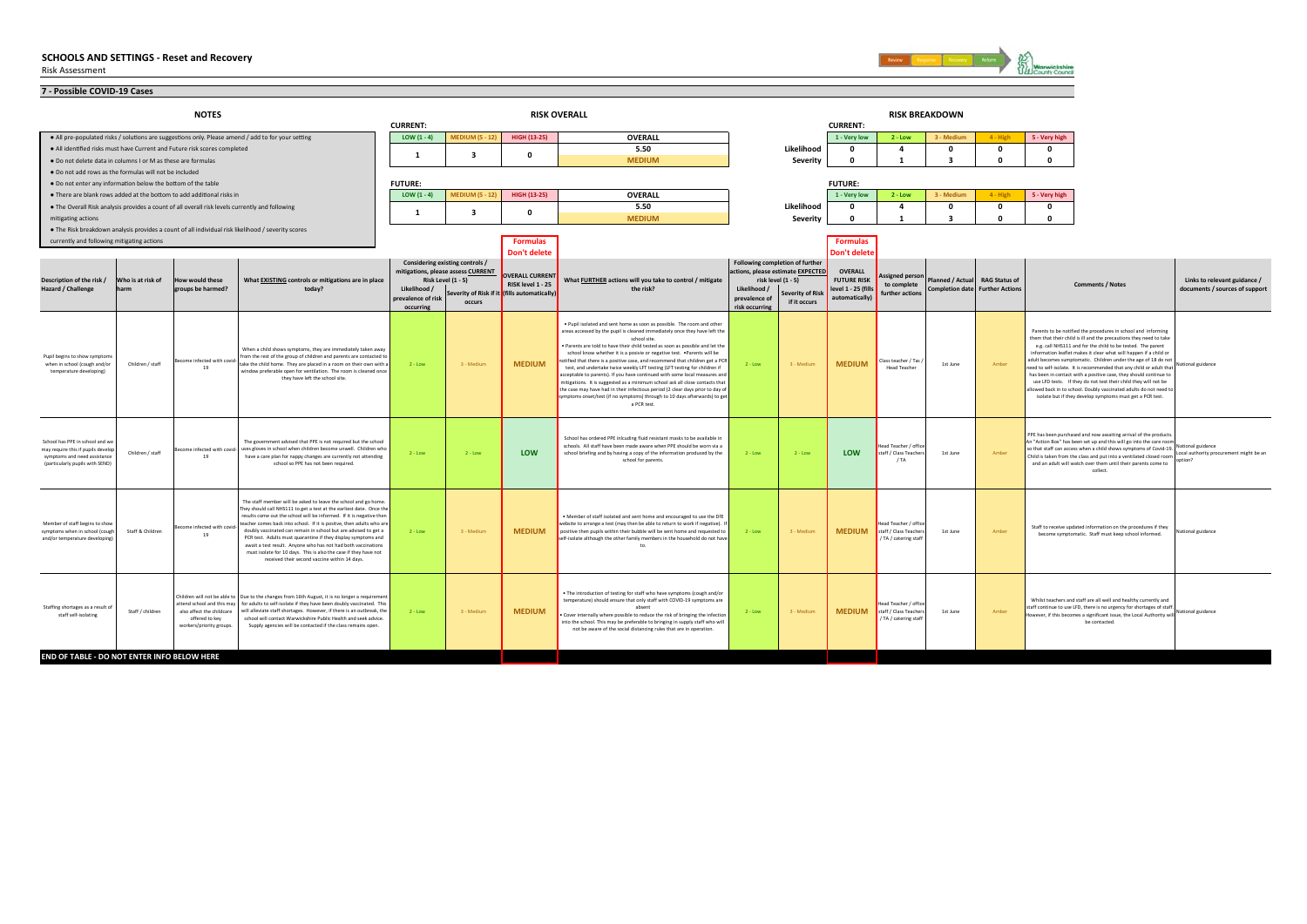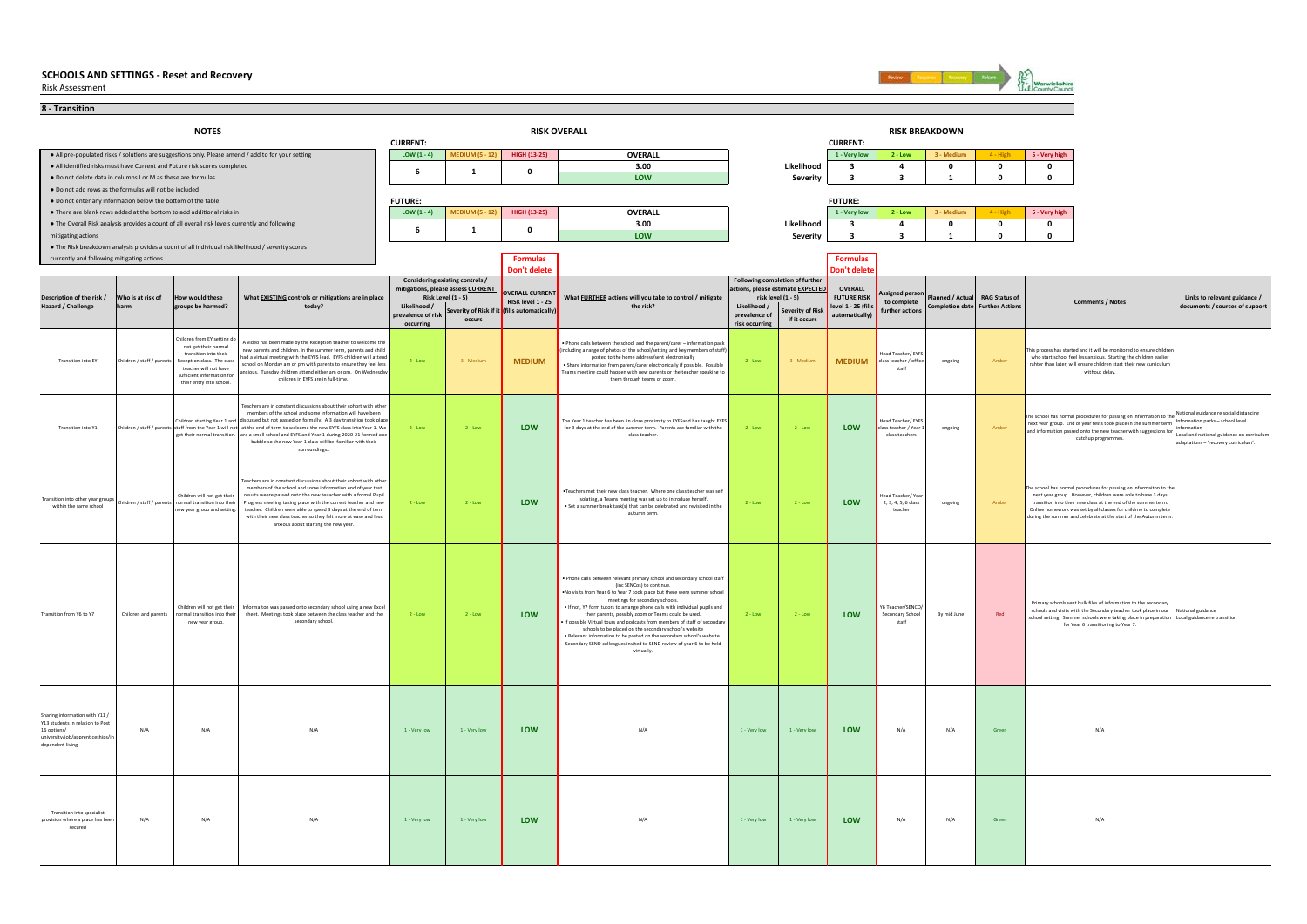| Issues with timetabling for the<br>next academic year because<br>pupils may not have selected<br>their GCSE options and time is<br>ticking on | N/A                                         | N/A | N/A | 1 - Very low | 1 - Very low | LOW | N/A | 1 - Very low | 1 - Very low | LOW | N/A | N/A | Green | N/A |  |
|-----------------------------------------------------------------------------------------------------------------------------------------------|---------------------------------------------|-----|-----|--------------|--------------|-----|-----|--------------|--------------|-----|-----|-----|-------|-----|--|
|                                                                                                                                               | END OF TABLE - DO NOT ENTER INFO BELOW HERE |     |     |              |              |     |     |              |              |     |     |     |       |     |  |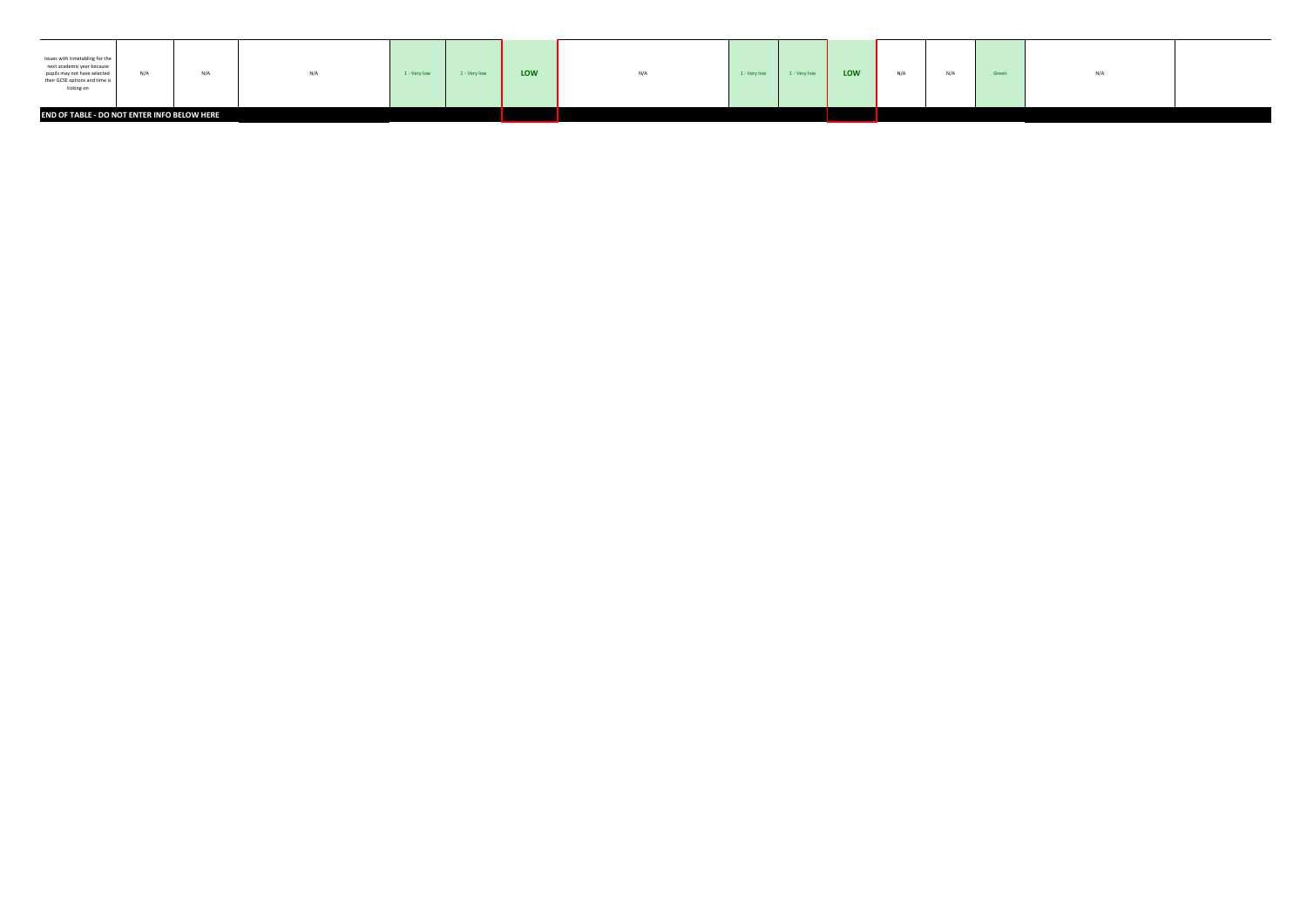Risk Assessment

**9 - Finance**



|                                                              |                                                                                                    | <b>NOTES</b>                                                                                    |                                                                                                                                                                                                                                                                                                         | <b>CURRENT:</b>                                                                                                                                |                        |                                                                                      | <b>RISK OVERALL</b>                                                                                                                                                                                                                                                       |                                                                                   |                                                                                           | <b>CURRENT:</b>                                                          |                                                          | <b>RISK BREAKDOWN</b>                                             |          |                                                                                                                                                        |                                                                |
|--------------------------------------------------------------|----------------------------------------------------------------------------------------------------|-------------------------------------------------------------------------------------------------|---------------------------------------------------------------------------------------------------------------------------------------------------------------------------------------------------------------------------------------------------------------------------------------------------------|------------------------------------------------------------------------------------------------------------------------------------------------|------------------------|--------------------------------------------------------------------------------------|---------------------------------------------------------------------------------------------------------------------------------------------------------------------------------------------------------------------------------------------------------------------------|-----------------------------------------------------------------------------------|-------------------------------------------------------------------------------------------|--------------------------------------------------------------------------|----------------------------------------------------------|-------------------------------------------------------------------|----------|--------------------------------------------------------------------------------------------------------------------------------------------------------|----------------------------------------------------------------|
|                                                              |                                                                                                    |                                                                                                 | . All pre-populated risks / solutions are suggestions only. Please amend / add to for your setting                                                                                                                                                                                                      | LOW $(1 - 4)$                                                                                                                                  | <b>MEDIUM (5 - 12)</b> | HIGH (13-25)                                                                         | OVERALL                                                                                                                                                                                                                                                                   |                                                                                   |                                                                                           | 1 - Very low                                                             | $2 - Low$                                                | 3 - Medium                                                        | 4 - High | 5 - Very high                                                                                                                                          |                                                                |
|                                                              |                                                                                                    | . All identified risks must have Current and Future risk scores completed                       |                                                                                                                                                                                                                                                                                                         |                                                                                                                                                |                        |                                                                                      | 1.00                                                                                                                                                                                                                                                                      |                                                                                   | Likelihood                                                                                |                                                                          |                                                          |                                                                   |          |                                                                                                                                                        |                                                                |
| . Do not delete data in columns I or M as these are formulas |                                                                                                    |                                                                                                 |                                                                                                                                                                                                                                                                                                         |                                                                                                                                                |                        |                                                                                      | LOW                                                                                                                                                                                                                                                                       |                                                                                   | Severity                                                                                  |                                                                          |                                                          |                                                                   |          |                                                                                                                                                        |                                                                |
| . Do not add rows as the formulas will not be included       |                                                                                                    |                                                                                                 |                                                                                                                                                                                                                                                                                                         |                                                                                                                                                |                        |                                                                                      |                                                                                                                                                                                                                                                                           |                                                                                   |                                                                                           |                                                                          |                                                          |                                                                   |          |                                                                                                                                                        |                                                                |
| . Do not enter any information below the bottom of the table |                                                                                                    |                                                                                                 |                                                                                                                                                                                                                                                                                                         | <b>FUTURE:</b>                                                                                                                                 |                        |                                                                                      |                                                                                                                                                                                                                                                                           |                                                                                   |                                                                                           | <b>FUTURE:</b>                                                           |                                                          |                                                                   |          |                                                                                                                                                        |                                                                |
|                                                              |                                                                                                    | . There are blank rows added at the bottom to add additional risks in                           |                                                                                                                                                                                                                                                                                                         | LOW $(1 - 4)$                                                                                                                                  | <b>MEDIUM (5 - 12)</b> | HIGH (13-25)                                                                         | OVERALL                                                                                                                                                                                                                                                                   |                                                                                   |                                                                                           | 1 - Very low                                                             | $2 - Low$                                                | 3 - Medium                                                        | 4 - High | 5 - Very high                                                                                                                                          |                                                                |
|                                                              |                                                                                                    | . The Overall Risk analysis provides a count of all overall risk levels currently and following |                                                                                                                                                                                                                                                                                                         |                                                                                                                                                |                        |                                                                                      | 1.00                                                                                                                                                                                                                                                                      |                                                                                   | Likelihood                                                                                |                                                                          |                                                          |                                                                   |          |                                                                                                                                                        |                                                                |
| mitigating actions                                           | . The Risk breakdown analysis provides a count of all individual risk likelihood / severity scores |                                                                                                 |                                                                                                                                                                                                                                                                                                         |                                                                                                                                                |                        |                                                                                      | LOW                                                                                                                                                                                                                                                                       |                                                                                   | Severity                                                                                  |                                                                          |                                                          |                                                                   |          |                                                                                                                                                        |                                                                |
|                                                              |                                                                                                    |                                                                                                 |                                                                                                                                                                                                                                                                                                         |                                                                                                                                                |                        |                                                                                      |                                                                                                                                                                                                                                                                           |                                                                                   |                                                                                           |                                                                          |                                                          |                                                                   |          |                                                                                                                                                        |                                                                |
| currently and following mitigating actions                   |                                                                                                    |                                                                                                 |                                                                                                                                                                                                                                                                                                         |                                                                                                                                                |                        | <b>Formulas</b>                                                                      |                                                                                                                                                                                                                                                                           |                                                                                   |                                                                                           | <b>Formulas</b>                                                          |                                                          |                                                                   |          |                                                                                                                                                        |                                                                |
|                                                              |                                                                                                    |                                                                                                 |                                                                                                                                                                                                                                                                                                         |                                                                                                                                                |                        | <b>Don't delete</b>                                                                  |                                                                                                                                                                                                                                                                           |                                                                                   |                                                                                           | Don't delete                                                             |                                                          |                                                                   |          |                                                                                                                                                        |                                                                |
| Description of the risk /<br>Hazard / Challenge              | Who is at risk of<br>harm                                                                          | How would these<br>groups be harmed?                                                            | What EXISTING controls or mitigations are in place<br>today?                                                                                                                                                                                                                                            | Considering existing controls /<br>mitigations, please assess CURRENT<br>Risk Level (1 - 5)<br>Likelihood /<br>prevalence of risl<br>occurring | occurs                 | OVERALL CURRENT<br>RISK level 1 - 25<br>Severity of Risk if it (fills automatically) | What <b>FURTHER</b> actions will you take to control / mitigate<br>the risk?                                                                                                                                                                                              | actions, please estimate EXPECTED<br>Likelihood /<br>prevalence<br>risk occurring | Following completion of further<br>risk level (1 - 5)<br>Severity of Risk<br>if it occurs | OVERALL<br><b>FUTURE RISK</b><br>level $1 - 25$ (fills<br>automatically) | <b>Assigned person</b><br>to complete<br>further actions | Planned / Actual RAG Status of<br>Completion date Further Actions |          | <b>Comments / Notes</b>                                                                                                                                | Links to relevant guidance /<br>documents / sources of support |
| The budget for 2021/2021 has<br>been set                     | All stakeholders                                                                                   | Funding not available for<br>key areas                                                          | At English Martyrs the Governors were sent to budget via email<br>and were asked for comments etc. All governors approved the<br>budget and this confirmation was again done by email. This has<br>meant that the budget is set and has been placed on the fiancial<br>management system in the school. | 1 - Very low                                                                                                                                   | 1 - Very low           | LOW                                                                                  | A Governor for finance has been holding several meetings with admin staff<br>and headteacher to ensure that our budget carry forward is utilised<br>accurately so that there is not a large carry forward and money is used<br>throughout the year on items for children. | 1 - Very low                                                                      | 1 - Very low                                                                              | LOW                                                                      | Head/ Chair of<br>Governors                              | N/A                                                               | Green    | A timetable is set for admin staff to review the budget each month<br>This will be monitored and evaluated by the finance governor and<br>Headteacher. | Extension to budget setting deadlines<br>confirmed by WCC      |
| END OF TABLE - DO NOT ENTER INFO BELOW HERE                  |                                                                                                    |                                                                                                 |                                                                                                                                                                                                                                                                                                         |                                                                                                                                                |                        |                                                                                      |                                                                                                                                                                                                                                                                           |                                                                                   |                                                                                           |                                                                          |                                                          |                                                                   |          |                                                                                                                                                        |                                                                |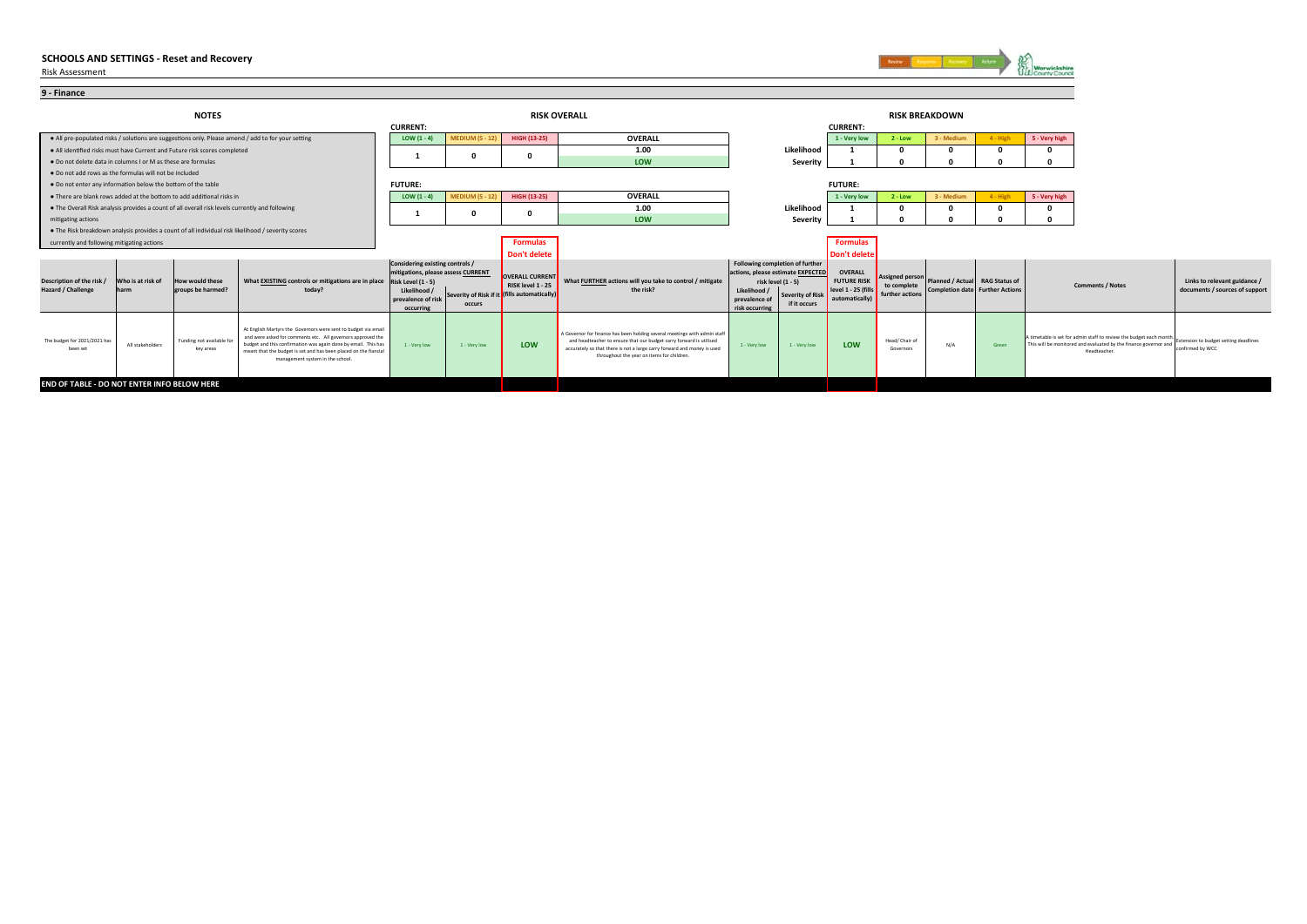

| 10 - Building Work & Logistics                                                                                                                                 |                                                                                                     |                                                                                                                                                               |                                                                                                                                                                                                                                                                                                                                                                                                                            |                                                 |                                                                                                       |                                                                                                                                                                      |                                                                                                                                                    |                                                 |                                                                                                                                      |                                                                               |                                                          |                                |                                        |                                                                                     |                                                                                                |
|----------------------------------------------------------------------------------------------------------------------------------------------------------------|-----------------------------------------------------------------------------------------------------|---------------------------------------------------------------------------------------------------------------------------------------------------------------|----------------------------------------------------------------------------------------------------------------------------------------------------------------------------------------------------------------------------------------------------------------------------------------------------------------------------------------------------------------------------------------------------------------------------|-------------------------------------------------|-------------------------------------------------------------------------------------------------------|----------------------------------------------------------------------------------------------------------------------------------------------------------------------|----------------------------------------------------------------------------------------------------------------------------------------------------|-------------------------------------------------|--------------------------------------------------------------------------------------------------------------------------------------|-------------------------------------------------------------------------------|----------------------------------------------------------|--------------------------------|----------------------------------------|-------------------------------------------------------------------------------------|------------------------------------------------------------------------------------------------|
|                                                                                                                                                                |                                                                                                     | <b>NOTES</b>                                                                                                                                                  |                                                                                                                                                                                                                                                                                                                                                                                                                            |                                                 |                                                                                                       | <b>RISK OVERALL</b>                                                                                                                                                  |                                                                                                                                                    |                                                 |                                                                                                                                      |                                                                               |                                                          | <b>RISK BREAKDOWN</b>          |                                        |                                                                                     |                                                                                                |
|                                                                                                                                                                |                                                                                                     |                                                                                                                                                               |                                                                                                                                                                                                                                                                                                                                                                                                                            | <b>CURRENT:</b>                                 |                                                                                                       |                                                                                                                                                                      |                                                                                                                                                    |                                                 |                                                                                                                                      | <b>CURRENT:</b>                                                               |                                                          |                                |                                        |                                                                                     |                                                                                                |
|                                                                                                                                                                |                                                                                                     |                                                                                                                                                               | . All pre-populated risks / solutions are suggestions only. Please amend / add to for your setting                                                                                                                                                                                                                                                                                                                         | LOW $(1 - 4)$                                   | <b>MEDIUM (5 - 12)</b>                                                                                | HIGH (13-25)                                                                                                                                                         | <b>OVERALL</b>                                                                                                                                     |                                                 |                                                                                                                                      | 1 - Very low                                                                  | $2 - Low$                                                | 3 - Medium                     | $4 - High$                             | 5 - Very high                                                                       |                                                                                                |
|                                                                                                                                                                |                                                                                                     | . All identified risks must have Current and Future risk scores completed                                                                                     |                                                                                                                                                                                                                                                                                                                                                                                                                            | $\mathbf{a}$                                    | $\mathbf 0$                                                                                           | $\Omega$                                                                                                                                                             | 1.75                                                                                                                                               |                                                 | Likelihood                                                                                                                           | $\overline{\mathbf{3}}$                                                       | 1                                                        | $\mathbf{0}$                   | $\mathbf{0}$                           | $\Omega$                                                                            |                                                                                                |
| . Do not delete data in columns I or M as these are formulas                                                                                                   |                                                                                                     |                                                                                                                                                               |                                                                                                                                                                                                                                                                                                                                                                                                                            |                                                 |                                                                                                       |                                                                                                                                                                      | LOW                                                                                                                                                |                                                 | Severity                                                                                                                             | ર                                                                             | $\mathbf{1}$                                             | $\mathbf{r}$                   | $\Omega$                               | $\Omega$                                                                            |                                                                                                |
| . Do not add rows as the formulas will not be included                                                                                                         |                                                                                                     |                                                                                                                                                               |                                                                                                                                                                                                                                                                                                                                                                                                                            |                                                 |                                                                                                       |                                                                                                                                                                      |                                                                                                                                                    |                                                 |                                                                                                                                      |                                                                               |                                                          |                                |                                        |                                                                                     |                                                                                                |
| . Do not enter any information below the bottom of the table                                                                                                   |                                                                                                     |                                                                                                                                                               |                                                                                                                                                                                                                                                                                                                                                                                                                            | <b>FUTURE:</b>                                  |                                                                                                       |                                                                                                                                                                      |                                                                                                                                                    |                                                 |                                                                                                                                      | <b>FUTURE:</b>                                                                |                                                          |                                |                                        |                                                                                     |                                                                                                |
|                                                                                                                                                                |                                                                                                     | . There are blank rows added at the bottom to add additional risks in                                                                                         |                                                                                                                                                                                                                                                                                                                                                                                                                            | LOW $(1 - 4)$                                   | <b>MEDIUM (5 - 12)</b>                                                                                | HIGH (13-25)                                                                                                                                                         | OVERALL                                                                                                                                            |                                                 |                                                                                                                                      | 1 - Very low                                                                  | $2 - Low$                                                | 3 - Medium                     | $4 - High$                             | 5 - Very high                                                                       |                                                                                                |
|                                                                                                                                                                |                                                                                                     | . The Overall Risk analysis provides a count of all overall risk levels currently and following                                                               |                                                                                                                                                                                                                                                                                                                                                                                                                            |                                                 | $\mathbf 0$                                                                                           | - 0                                                                                                                                                                  | 2.50                                                                                                                                               |                                                 | Likelihood                                                                                                                           | $\overline{2}$                                                                | $\overline{2}$                                           | $\mathbf{0}$                   | $\mathbf{0}$                           | $\Omega$                                                                            |                                                                                                |
| mitigating actions                                                                                                                                             |                                                                                                     |                                                                                                                                                               |                                                                                                                                                                                                                                                                                                                                                                                                                            |                                                 |                                                                                                       |                                                                                                                                                                      | LOW                                                                                                                                                |                                                 | Severity                                                                                                                             | $\overline{2}$                                                                | $\overline{2}$                                           | $\sqrt{2}$                     | $\sqrt{2}$                             | $\mathbf{r}$                                                                        |                                                                                                |
|                                                                                                                                                                |                                                                                                     |                                                                                                                                                               | . The Risk breakdown analysis provides a count of all individual risk likelihood / severity scores                                                                                                                                                                                                                                                                                                                         |                                                 |                                                                                                       |                                                                                                                                                                      |                                                                                                                                                    |                                                 |                                                                                                                                      |                                                                               |                                                          |                                |                                        |                                                                                     |                                                                                                |
| currently and following mitigating actions                                                                                                                     |                                                                                                     |                                                                                                                                                               |                                                                                                                                                                                                                                                                                                                                                                                                                            |                                                 |                                                                                                       | <b>Formulas</b>                                                                                                                                                      |                                                                                                                                                    |                                                 |                                                                                                                                      | <b>Formulas</b>                                                               |                                                          |                                |                                        |                                                                                     |                                                                                                |
|                                                                                                                                                                |                                                                                                     |                                                                                                                                                               |                                                                                                                                                                                                                                                                                                                                                                                                                            |                                                 |                                                                                                       | <b>Don't delete</b>                                                                                                                                                  |                                                                                                                                                    |                                                 |                                                                                                                                      | Don't delet                                                                   |                                                          |                                |                                        |                                                                                     |                                                                                                |
| Description of the risk /<br><b>Hazard / Challenge</b>                                                                                                         | Who is at risk of<br>harm                                                                           | How would these<br>groups be harmed?                                                                                                                          | What EXISTING controls or mitigations are in place<br>today?                                                                                                                                                                                                                                                                                                                                                               | Likelihood /<br>prevalence of risk<br>occurring | Considering existing controls /<br>mitigations, please assess CURRENT<br>Risk Level (1 - 5)<br>occurs | <b>OVERALL CURRENT</b><br>What FURTHER actions will you take to control / mitigate<br>RISK level 1 - 25<br>the risk?<br>Severity of Risk if it (fills automatically) |                                                                                                                                                    | Likelihood /<br>prevalence of<br>risk occurring | Following completion of further<br>actions, please estimate EXPECTED<br>risk level (1 - 5)<br><b>Severity of Ris</b><br>if it occurs | <b>OVERALL</b><br><b>FUTURE RISK</b><br>level 1 - 25 (fills<br>automatically) | <b>Assigned person</b><br>to complete<br>further actions | Planned / Actual RAG Status of | <b>Completion date</b> Further Actions | <b>Comments / Notes</b>                                                             | Links to relevant guidance /<br>documents / sources of support                                 |
| Will summer building work still<br>go ahead?                                                                                                                   | N/A There is no building<br>work being carried out in<br>school.                                    | N/A                                                                                                                                                           | N/A                                                                                                                                                                                                                                                                                                                                                                                                                        | 1 - Very low                                    | 1 - Very low                                                                                          | LOW                                                                                                                                                                  | N/A                                                                                                                                                | 1 - Very low                                    | 1 - Very low                                                                                                                         | LOW                                                                           | N/A                                                      | N/A                            | Green                                  | N/A                                                                                 | National guidance re contract<br>management during COVID-19.                                   |
| There will be a backlog/delay i<br>the ordering of food for school<br>dinners if there is a sudden re<br>opening of schools                                    | comes from Educaterers<br>and they will order food<br>in preparation for the<br>reopening of school | N/A Our food for dinners All children would have to<br>bring in their own packed<br>lunch to school which could<br>possibly increase the pass o<br>the virus. | Caterers are preparing packed lunches for all the those in receipt o<br>universal free entitlement and free school meals. Other children<br>and staff can also order a packed lunch. No hot meal will be<br>cooked. All meals have been provided through lockdown and this<br>has worked extremely well. Kitchen has know for weeks what our<br>plans are for meals when school reopens so they have been able to<br>plan. | $2 - Low$                                       | $2 - Low$                                                                                             | LOW                                                                                                                                                                  | . kitchens will know in advance how many meals will need to be made as<br>the school has a booking form for parents. This will enable them to plan | $2 - Low$                                       | $2 - Low$                                                                                                                            | <b>LOW</b>                                                                    | Head/office/Edcucat<br>rs.                               | 6th September                  | Green                                  | Kitchen staff also work in the school so there is a high level of<br>communication. | National guidance eg FSMs<br>Local negotiations/arrangements with<br>Educaterers, if relevant. |
| There may be a shortage of<br>disposable stock in school (hand caretaker/ children/staff<br>towels, tissues, etc)                                              |                                                                                                     | Cleanliness and hygiene<br>would not be adhered to<br>and cause inevitable spread<br>of Covid-19                                                              | Stocks for handtowels etc from ESPO have been replenished and<br>there is no issues with getting this type of stock.                                                                                                                                                                                                                                                                                                       | 1 - Very low                                    | 1 - Very low                                                                                          | LOW                                                                                                                                                                  | The school has already ordered these in advance of school opening on 6th<br>September.                                                             | $2 - Low$                                       | $2 - Low$                                                                                                                            | LOW                                                                           | Caretaker and office<br>staff                            | ongoing                        | Green                                  | School resources have already been ordered and delivery made in<br>the summer term. |                                                                                                |
| Reduced public transport service<br>and a delay in the restart of LA<br>organised transport may<br>restrict/delay the ability to get all<br>pupils into school | N/A                                                                                                 | N/A                                                                                                                                                           | N/A                                                                                                                                                                                                                                                                                                                                                                                                                        | 1 - Very low                                    | 1 - Very low                                                                                          | LOW                                                                                                                                                                  | N/A                                                                                                                                                | 1 - Very low                                    | 1 - Very low                                                                                                                         | <b>LOW</b>                                                                    | N/A                                                      | N/A                            | Green                                  | N/A                                                                                 |                                                                                                |
| END OF TABLE - DO NOT ENTER INFO BELOW HERE                                                                                                                    |                                                                                                     |                                                                                                                                                               |                                                                                                                                                                                                                                                                                                                                                                                                                            |                                                 |                                                                                                       |                                                                                                                                                                      |                                                                                                                                                    |                                                 |                                                                                                                                      |                                                                               |                                                          |                                |                                        |                                                                                     |                                                                                                |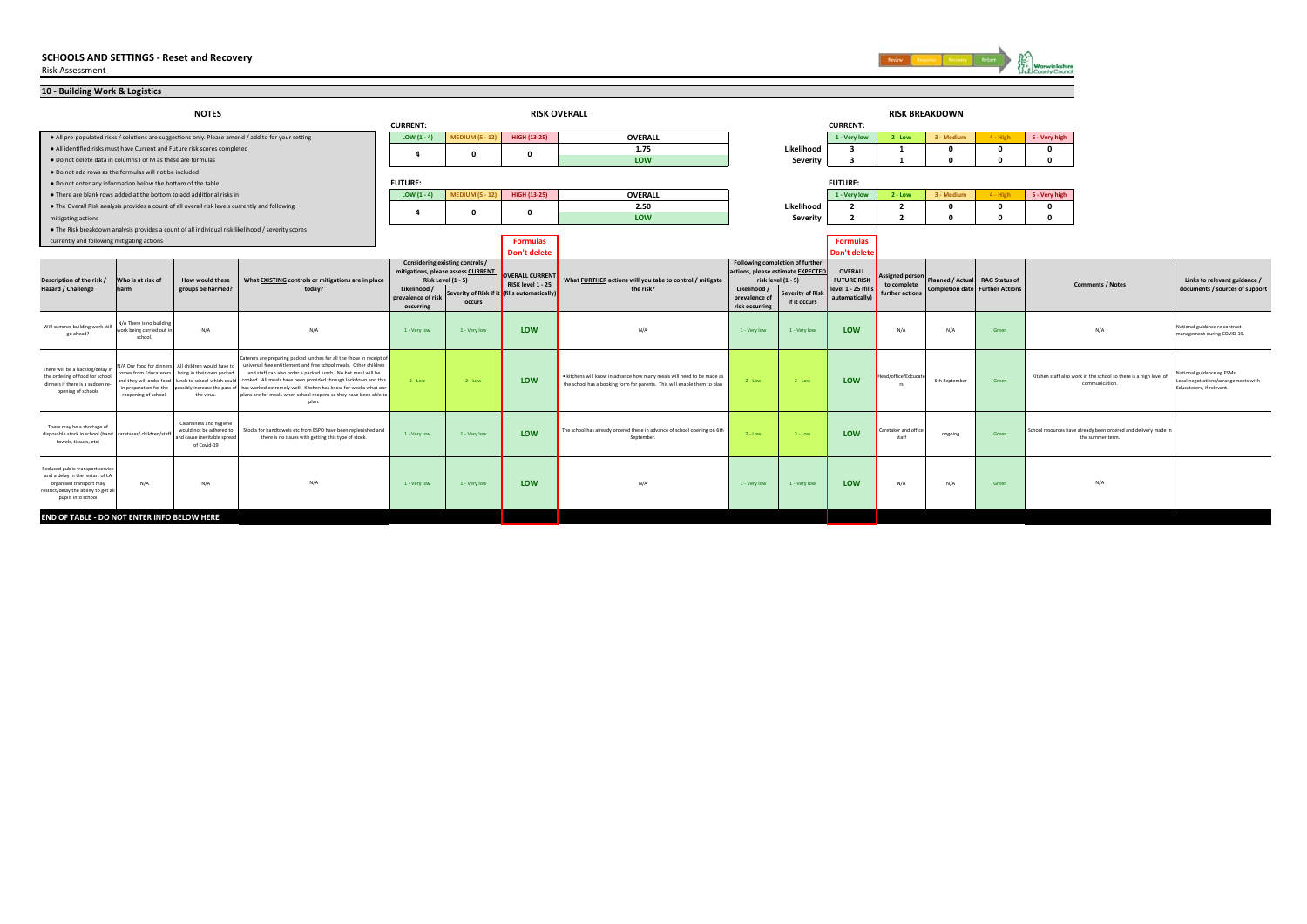

| 11 - Recruitment & Staffing                                                             |                           |                                                                                                                                                                                      |                                                                                                                                                                                                                                                                                                                                                                                                                                                                       |                                 |                                                                       |                                             |                                                                                                                                                                                                                         |                                                                                                                                       |              |                          |                                |                                                                                               |                                        |                                                                                                                                                                                                                                                                                                                                                                        |                                                                |
|-----------------------------------------------------------------------------------------|---------------------------|--------------------------------------------------------------------------------------------------------------------------------------------------------------------------------------|-----------------------------------------------------------------------------------------------------------------------------------------------------------------------------------------------------------------------------------------------------------------------------------------------------------------------------------------------------------------------------------------------------------------------------------------------------------------------|---------------------------------|-----------------------------------------------------------------------|---------------------------------------------|-------------------------------------------------------------------------------------------------------------------------------------------------------------------------------------------------------------------------|---------------------------------------------------------------------------------------------------------------------------------------|--------------|--------------------------|--------------------------------|-----------------------------------------------------------------------------------------------|----------------------------------------|------------------------------------------------------------------------------------------------------------------------------------------------------------------------------------------------------------------------------------------------------------------------------------------------------------------------------------------------------------------------|----------------------------------------------------------------|
| <b>NOTES</b>                                                                            |                           |                                                                                                                                                                                      |                                                                                                                                                                                                                                                                                                                                                                                                                                                                       |                                 |                                                                       | <b>RISK OVERALL</b>                         |                                                                                                                                                                                                                         |                                                                                                                                       |              |                          |                                |                                                                                               |                                        |                                                                                                                                                                                                                                                                                                                                                                        |                                                                |
|                                                                                         |                           |                                                                                                                                                                                      |                                                                                                                                                                                                                                                                                                                                                                                                                                                                       | <b>CURRENT:</b>                 |                                                                       |                                             |                                                                                                                                                                                                                         |                                                                                                                                       |              | <b>CURRENT:</b>          |                                |                                                                                               |                                        |                                                                                                                                                                                                                                                                                                                                                                        |                                                                |
|                                                                                         |                           |                                                                                                                                                                                      | . All pre-populated risks / solutions are suggestions only. Please amend / add to for your setting                                                                                                                                                                                                                                                                                                                                                                    | LOW $(1 - 4)$                   | <b>MEDIUM (5 - 12)</b>                                                | HIGH (13-25)                                | OVERALL                                                                                                                                                                                                                 |                                                                                                                                       |              | 1 - Very low             | $2 - Low$                      | 3 - Medium                                                                                    | $4 - High$                             | 5 - Very high                                                                                                                                                                                                                                                                                                                                                          |                                                                |
|                                                                                         |                           | . All identified risks must have Current and Future risk scores completed                                                                                                            |                                                                                                                                                                                                                                                                                                                                                                                                                                                                       | з                               | 0                                                                     |                                             | 1.67                                                                                                                                                                                                                    |                                                                                                                                       | Likelihood   |                          | $\mathbf 0$                    |                                                                                               | $\Omega$                               |                                                                                                                                                                                                                                                                                                                                                                        |                                                                |
| . Do not delete data in columns I or M as these are formulas                            |                           |                                                                                                                                                                                      |                                                                                                                                                                                                                                                                                                                                                                                                                                                                       |                                 |                                                                       |                                             | LOW                                                                                                                                                                                                                     |                                                                                                                                       | Severity     |                          | $\overline{\phantom{a}}$       |                                                                                               |                                        |                                                                                                                                                                                                                                                                                                                                                                        |                                                                |
| . Do not add rows as the formulas will not be included                                  |                           |                                                                                                                                                                                      |                                                                                                                                                                                                                                                                                                                                                                                                                                                                       |                                 |                                                                       |                                             |                                                                                                                                                                                                                         |                                                                                                                                       |              |                          |                                |                                                                                               |                                        |                                                                                                                                                                                                                                                                                                                                                                        |                                                                |
| . Do not enter any information below the bottom of the table                            |                           |                                                                                                                                                                                      |                                                                                                                                                                                                                                                                                                                                                                                                                                                                       | <b>FUTURE:</b>                  |                                                                       |                                             |                                                                                                                                                                                                                         |                                                                                                                                       |              | <b>FUTURE:</b>           |                                |                                                                                               |                                        |                                                                                                                                                                                                                                                                                                                                                                        |                                                                |
|                                                                                         |                           | . There are blank rows added at the bottom to add additional risks in                                                                                                                |                                                                                                                                                                                                                                                                                                                                                                                                                                                                       | LOW $(1 - 4)$                   | <b>MEDIUM (5 - 12)</b>                                                | HIGH (13-25)                                | OVERALL                                                                                                                                                                                                                 |                                                                                                                                       |              | 1 - Very low             | $2 - Low$                      | 3 - Medium                                                                                    | $4 - High$                             | 5 - Very high                                                                                                                                                                                                                                                                                                                                                          |                                                                |
|                                                                                         |                           | . The Overall Risk analysis provides a count of all overall risk levels currently and following                                                                                      |                                                                                                                                                                                                                                                                                                                                                                                                                                                                       | 3                               | 0                                                                     |                                             | 2.00                                                                                                                                                                                                                    |                                                                                                                                       | Likelihood   | $\overline{\phantom{a}}$ | -1                             |                                                                                               | $\Omega$                               | $\Omega$                                                                                                                                                                                                                                                                                                                                                               |                                                                |
| mitigating actions                                                                      |                           |                                                                                                                                                                                      |                                                                                                                                                                                                                                                                                                                                                                                                                                                                       |                                 |                                                                       |                                             | LOW                                                                                                                                                                                                                     |                                                                                                                                       | Severity     |                          |                                |                                                                                               |                                        |                                                                                                                                                                                                                                                                                                                                                                        |                                                                |
|                                                                                         |                           |                                                                                                                                                                                      | . The Risk breakdown analysis provides a count of all individual risk likelihood / severity scores                                                                                                                                                                                                                                                                                                                                                                    |                                 |                                                                       |                                             |                                                                                                                                                                                                                         |                                                                                                                                       |              |                          |                                |                                                                                               |                                        |                                                                                                                                                                                                                                                                                                                                                                        |                                                                |
| currently and following mitigating actions                                              |                           |                                                                                                                                                                                      |                                                                                                                                                                                                                                                                                                                                                                                                                                                                       | <b>Formulas</b>                 |                                                                       |                                             |                                                                                                                                                                                                                         | <b>Formulas</b>                                                                                                                       |              |                          |                                |                                                                                               |                                        |                                                                                                                                                                                                                                                                                                                                                                        |                                                                |
|                                                                                         |                           |                                                                                                                                                                                      |                                                                                                                                                                                                                                                                                                                                                                                                                                                                       |                                 |                                                                       | <b>Don't delete</b>                         |                                                                                                                                                                                                                         |                                                                                                                                       |              | Don't delete             |                                |                                                                                               |                                        |                                                                                                                                                                                                                                                                                                                                                                        |                                                                |
|                                                                                         | Who is at risk of<br>harm | <b>How would these</b><br>groups be harmed?                                                                                                                                          | What EXISTING controls or mitigations are in place<br>today?                                                                                                                                                                                                                                                                                                                                                                                                          |                                 | Considering existing controls /<br>mitigations, please assess CURRENT |                                             | What FURTHER actions will you take to control / mitigate<br>the risk?                                                                                                                                                   | Following completion of further<br>actions, please estimate EXPECTED<br>risk level (1 - 5)<br>Likelihood /<br><b>Severity of Risk</b> |              | OVERALL                  |                                |                                                                                               |                                        |                                                                                                                                                                                                                                                                                                                                                                        | Links to relevant guidance /<br>documents / sources of support |
| Description of the risk /                                                               |                           |                                                                                                                                                                                      |                                                                                                                                                                                                                                                                                                                                                                                                                                                                       |                                 | <b>Risk Level (1 - 5)</b>                                             | <b>OVERALL CURRENT</b><br>RISK level 1 - 25 |                                                                                                                                                                                                                         |                                                                                                                                       |              | <b>FUTURE RISK</b>       | <b>Assigned person</b>         | Planned / Actual RAG Status of                                                                |                                        | <b>Comments / Notes</b>                                                                                                                                                                                                                                                                                                                                                |                                                                |
| Hazard / Challenge                                                                      |                           |                                                                                                                                                                                      |                                                                                                                                                                                                                                                                                                                                                                                                                                                                       | Likelihood /                    | Severity of Risk if it (fills automatically)<br>occurs                |                                             |                                                                                                                                                                                                                         |                                                                                                                                       |              | level 1 - 25 (fills      | to complete<br>further actions |                                                                                               | <b>Completion date Further Actions</b> |                                                                                                                                                                                                                                                                                                                                                                        |                                                                |
|                                                                                         |                           |                                                                                                                                                                                      |                                                                                                                                                                                                                                                                                                                                                                                                                                                                       | prevalence of risl<br>occurring |                                                                       |                                             |                                                                                                                                                                                                                         | prevalence c<br>risk occurring                                                                                                        | if it occurs | automatically)           |                                |                                                                                               |                                        |                                                                                                                                                                                                                                                                                                                                                                        |                                                                |
| New staff need to be recruited<br>for September                                         | Children / parents        | Not being able to recruit<br>staff would lead to more<br>supply teachers within the<br>class having an impact on<br>learning and maintaing<br>'social bubbles' if still<br>required. | supply agency has been used to employ a temporary member of<br>staff for Year 3 teacher cover as the Deputy and year 3 teacher role<br>has been advertised. Interviews will take place on 20th September<br>and the advert was published in July. Two advertisements went<br>out for maternity cover teachers but no response to the<br>advertisements. Two supply agencies were able to provide part-<br>time teachers who will work as jobshares within the school. | 1 - Very low                    | $2 - Low$                                                             | LOW                                         | . Interviews for maternity cover was conducted online<br>. Lesson observations were unable to take place but observations of lessons<br>will take place early in the term                                               | 1 - Very low                                                                                                                          | 1 - Very low | LOW                      | Head<br>Teacher/Governors      | Year 3 teacher to<br>cease at the end of<br>December.<br>Maternity cover to<br>cease in April | Green                                  | if a Deputy is not appointed then the Year 3 teacher to continue<br>their work within the school and can be put onto a contract after Safer recruitment Policy and guidelines<br>the Autumn term.                                                                                                                                                                      |                                                                |
| Can current NQTs complete their<br>NQT year by July, or will it need<br>to be extended? | N/A                       | N/A                                                                                                                                                                                  | N/A                                                                                                                                                                                                                                                                                                                                                                                                                                                                   | 1 - Very low                    | 1 - Very low                                                          | LOW                                         | N/A                                                                                                                                                                                                                     | 1 - Very low                                                                                                                          | 1 - Very low | LOW                      | N/A                            | N/A                                                                                           | Green                                  | N/A                                                                                                                                                                                                                                                                                                                                                                    |                                                                |
| Staff induction                                                                         | members of staff          | Children / parents / New Staff are not inducted to th<br>school correctly                                                                                                            | The Supply teachers in Year 2 and Year 6 will have met their<br>jobshare teachers and have been in contact throughout the<br>summer holidays. Safeguarding training will take place on 3rd<br>September and supply teachers will attend.                                                                                                                                                                                                                              | 1 - Very low                    | $2 - Low$                                                             | LOW                                         | . The new teachers will use their jobshare to "buddy up"<br>. Ensure all safer recruitment checks have taken place and the new recruits<br>have been given the statutory policies e.g. Keeping Child Safe in Education. | $2 - Low$                                                                                                                             | $2 - Low$    | <b>LOW</b>               | <b>Head Teacher</b>            | ongoing                                                                                       | Amber                                  | New staff member to have a probationary period when as they<br>have not been observed teaching. They are supply staff so if they<br>do not complete a satisfactory probationary period they will not be Safer recruitment Policy and guidelines<br>asked to supply in the school. Both supply teachers have agreed to<br>completing extra days for catchup programmes. |                                                                |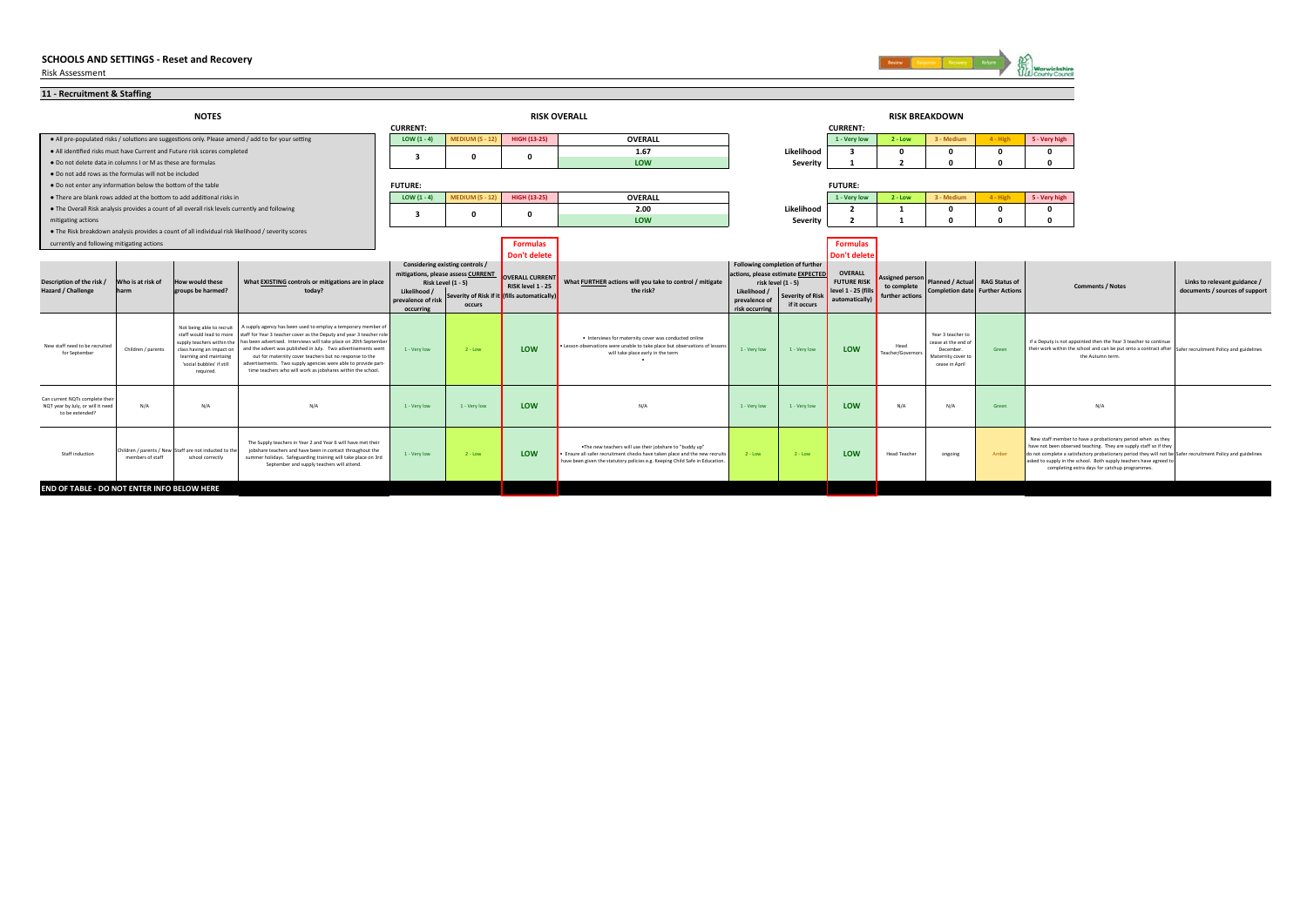Risk Assessment



**12 - Miscellaneous•** All pre-populated risks / solutions are suggestions only. Please amend / add to for your setting **LOW (1 - 4) LOW (1 - 4) MEDIUM (5 - 12) HIGH (13-25) OVERALL 1 - Very low 2 - Low 3 - Medium 4 - High 5 - Very high** ● All idenƟfied risks must have Current and Future risk scores completed **3.11 Likelihood 5 4 0 0 0** ● Do not delete data in columns I or M as these are formulas**LOW Severity 4 2 3 0 0** ● Do not add rows as the formulas will not be included● Do not enter any informaƟon below the boƩom of the table ● There are blank rows added at the boƩom to add addiƟonal risks in **LOW (1 - 4) MEDIUM (5 - 12) HIGH (13-25) OVERALL 1 - Very low 2 - Low 3 - Medium 4 - High 5 - Very high** ● The Overall Risk analysis provides a count of all overall risk levels currently and following **3.67 Likelihood 3 6 0 0 0** mitigating actions **LOW Severity 3 3 3 0 0** ● The Risk breakdown analysis provides a count of all individual risk likelihood / severity scores **Currently and following mitigating actions Formulas Formulas Formulas Formulas Formulas Formulas Formulas Formulas Formulas Formulas Don't delete Don't delete Likelihood / prevalence of risk occurring Serverity of Risk if occursLikelihood / prevalence of risk occurring Severity of Ris if it occurs**Pupils' uniforms are no long suitable and families are reluctant (or unable) to buy new ones before September Parents / children waring the following children ware the children ware of the children ware of the children ware of the children ware of the children ware of the children and the children and the children and the children Wran around services – before and after clubs, breakfast club etc. N/A N/A 1 - Very low 1 - Very low **LOW**N/A 1 - Very low <mark>1 - Very low LOW N/A N/A Green N/A N/A N/A N/A N</mark>ational guidance Summer Schools for disadvantaged pupils Summar Schools N/A N/A N/A 1 - Very low LOW N/A N/A 2 - Very Now 1 - Very Now 1 - Very Now 1 - Very Now 1 - Very Now 1 - Very Now 1 - Very Now 1 - Very Now 1 - Very Now 1 - Very Now 1 - Very Now 1 - Very Now 1 - Very Now 1 Additional support and guid for specific groups of pupils su as: • EAL pupils • Newly arrived to the UK • Refugees • Families with no reco public funds (NRPF) N/A N/A 1 - Very low 1 - Very low **LOW**N/A 1-Very low 1-Very low 1 - Very low <mark>LOW</mark> N/A N/A Green N/A Green M<sup>A</sup>A <sup>L</sup>ocal guidance from community groups Public Health guidance from community groups Public Health guidance from community groups Public Health guid Staff training implications Staff / Head Teacher Staff will not receive CPD ant was not receive as<br>ind essential training fo use of PPE All staff have been given training online with Educare. start have been given training online with Educate<br>ver, during 2020-21 virtual training took place so st were able to contiinue to receive CPD 2 - Low 2 - Low **LOW** • Staff are up to date with the use of remote learning and new staff will be taught by their jobshare. New Phonics has been set for training on 2nd tember for EYFS, Year 1 and Literacy Subject Lead. This trianing is virtual 2 - Low 2 - Low **LOW**ad Teacher / Cl teachers / office saun...,<br>ff/ catering sta TA 1st Junee Amber Most training now takes place virtually Public health guidance.<br>School nurse service? ublic health guidance<br>chool nurse service? Governors may be called upo support leaders for example in appeals, challenging situations or communication with parent Governors / Head acher / Staff / Par Parents and children will have the start of the year disrupted 2 - Low 3 - Medium **MEDIUM**• Governors should ensure that all school policies are up-to-date, reflecting the latest national and local guidance. • Behaviour, attendance, safeguarding, social distancing, risk assessments will all need to be reviewed. 2 - Low 3 - Medium **MEDIUM**Head Teacher / ongoing and the governors to be informed about new guidelines and guidance | Local and national guidance from<br>| Governors / Staff | ongoing staff | set for the recopening of schools. They will receive the FA Admissions – some parents may request to defer their child's place in Reception until the following year. Parents / childre Child will not be adm into will not be barricted. have an impact on their education going forward throughout primary an secondary. 1 - Very low **Low** 2 - Low LOW • Contact those parents who have not accepted the place • Talk to them about their concerns and the implications of their decision • After discussion if parents still wish to have a deferred place they must complete a Deferral Application Form for the LA to conside • Children must not be offered a deferred place without following the Loc Authority process. • Make sure you direct parents to the up to date policy on the WCC website to help parents in making their decision. The above infomration is for children who attend LA schools the process is different for VA school. For schools who have such request contact Rebekah Tonks in the the Diocesa Education Service.2 - Low 2 - Low **LOW** Head Teacher / Governors / Reception Class teacher 1st June to 17th July Green Cur school have not been informed by any parents that they wish Local guidance – admissions and appeals that they wish to the defect the year that they wish that they wish that they wish that th Will Ofsted inspections begin as soon as schools return?**Head Teacher / Teach** neau Teacher / Teach<br>Staff / Parents / Childr During these unsettling times and new procedure being put into place, the normal running of the school is not happening and<br>our school could be deemed adequate because it is no increduce because it is not<br>inctioning in a way that it should 2 - Low 3 - Medium **MEDIUM**ure leaders and governors keep up to date on infomration sent by Ofste Ensure all the statutory procedures remain in place, particuarly wihin the safeguarding arena. 2 - Low 3 - Medium **MEDIUM**Head Teacher / Governors *I* Teach Staff / Tas ongoing and amber an inspection interval for those schools not inspected since the start of National guidance from DfE **NOTES RISK OVERALL RISK BREAKDOWN CURRENT: CURRENT: Description of the risk / Hazard / Challenge Who is at risk of harmHow would these groups be harmed? What EXISTING controls or mitigations are in place today? Considering existing controls / mitigations, please assess CURRENT Risk Level (1 - 5) 630** $\mathbf 0$ **Links to relevant guidance / documents / sources of support FUTURE: FUTURE: 630RAG Status of Further Action Comments / Notes** N/AA la terrior interview in the total and the terrior interview interview interview interview in the terrior interview in the territor in the territor in the territor in the N/A is geen in the N/A is geen in the N/A is geen N/AA la terrior interview in the total and the terrior interview interview interview interview in the terrior interview in the territor in the territor in the territor in the N/A is geen in the N/A is geen in the N/A is geen Governors are in contact with the school via Teams and their WeLearn accounts. However, Governors do have their own jobs and are voluntary. They may not always be available. nentation and guidance comes out, it is important We have not been informed of a child that is due to start in September 2020 wanting to defer their year. to defer the year. N/AA I 1-Vervinw I 1-Vervinw I IOW I → N/A I 1-Vervinw I 1-Vervinw I IOW I N/A I N/A i Green IN/A rents have alreay been in contact if they could not afford their school uniform. Any pieces of surplus uniform was donated to these families. If this did not meet their requirements, they were put in touch with the Family Information Service and they were if the name is able to refer to Brokerage. Parents will receive a letter from the Head Teacher informing them that if school uniform clothing should be in place for the start of September **VERALL CURRENT RISK level 1 - 25 (fills automatically) What FURTHER actions will you take to control / mitigate the risk?Following completion of further actions, please estimate EXPECTE risk level (1 - 5) OVERALL FUTURE RISK evel 1 - 25 (fill automatically) Assigned person to complete further actionsPlanned / Actual Completion date** Our school was due to have Ofsted in the Autumn term 2020. We await guidance on how Ofsted will catchup with visits. it is intended that Ofsted will return to a full programme of routine inspections from September 2021 and will aim to inspect every state-funded school within the next 5 academic years. This will mean an extension of up to 6 terms in the inspection interval for those schools not inspected since the start of the pandemic. Regulations will give effect to these arrangements. Within the 5 year period. Ofsted will continue to prioritise schools most in nee of inspection, particularly those with the lowest Ofsted grades. It will also prioritise outstanding schools that were previously exempt from routine inspection that have gone the longest without a visit School would have been due for ofsted in the Autumn Term 2020 but this will now be delayed. An extension of up to 6 terms in the pecual interval for those schools not inspected since the start is has enlisted a supportive role of a coaching associate.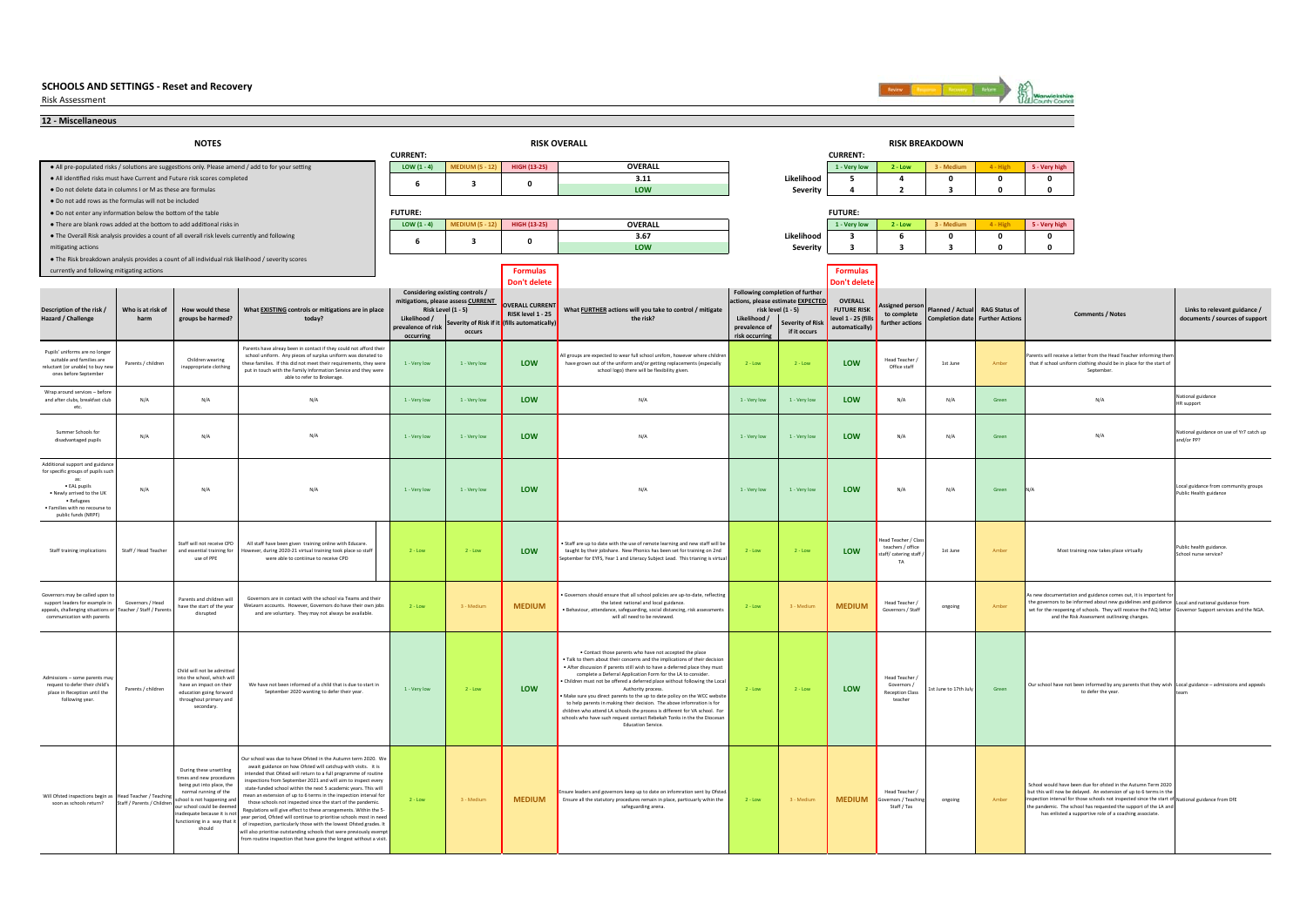| The new headteacher took up<br>post on 1st July | Staff and Pupils | Acting Headteacher who<br>was the Deputy<br>substantive post as<br>Headteacher in the school | The school is seeking to employ a Deputy Headteacher and an<br>Headteacher is now in a advertisement is already in the public domain. Interview take place<br>on 20th September and this role will begin on 4th January 2022. | $2 - Low$ | 3 - Medium | <b>MEDIUM</b> | Plans are already in place with governors agreement for the post of Deputy<br>Head Teacher to be filled. | $2 - Low$ | 3 - Medium | <b>MEDIUM</b> | Governors/Acting<br>Headteacher | 1st June | Green | A contingency plan will be put into place if a<br>Deputy Headteacher is not recruited for 4th<br>Jan 2022. |  |
|-------------------------------------------------|------------------|----------------------------------------------------------------------------------------------|-------------------------------------------------------------------------------------------------------------------------------------------------------------------------------------------------------------------------------|-----------|------------|---------------|----------------------------------------------------------------------------------------------------------|-----------|------------|---------------|---------------------------------|----------|-------|------------------------------------------------------------------------------------------------------------|--|
| END OF TABLE - DO NOT ENTER INFO BELOW HERE     |                  |                                                                                              |                                                                                                                                                                                                                               |           |            |               |                                                                                                          |           |            |               |                                 |          |       |                                                                                                            |  |